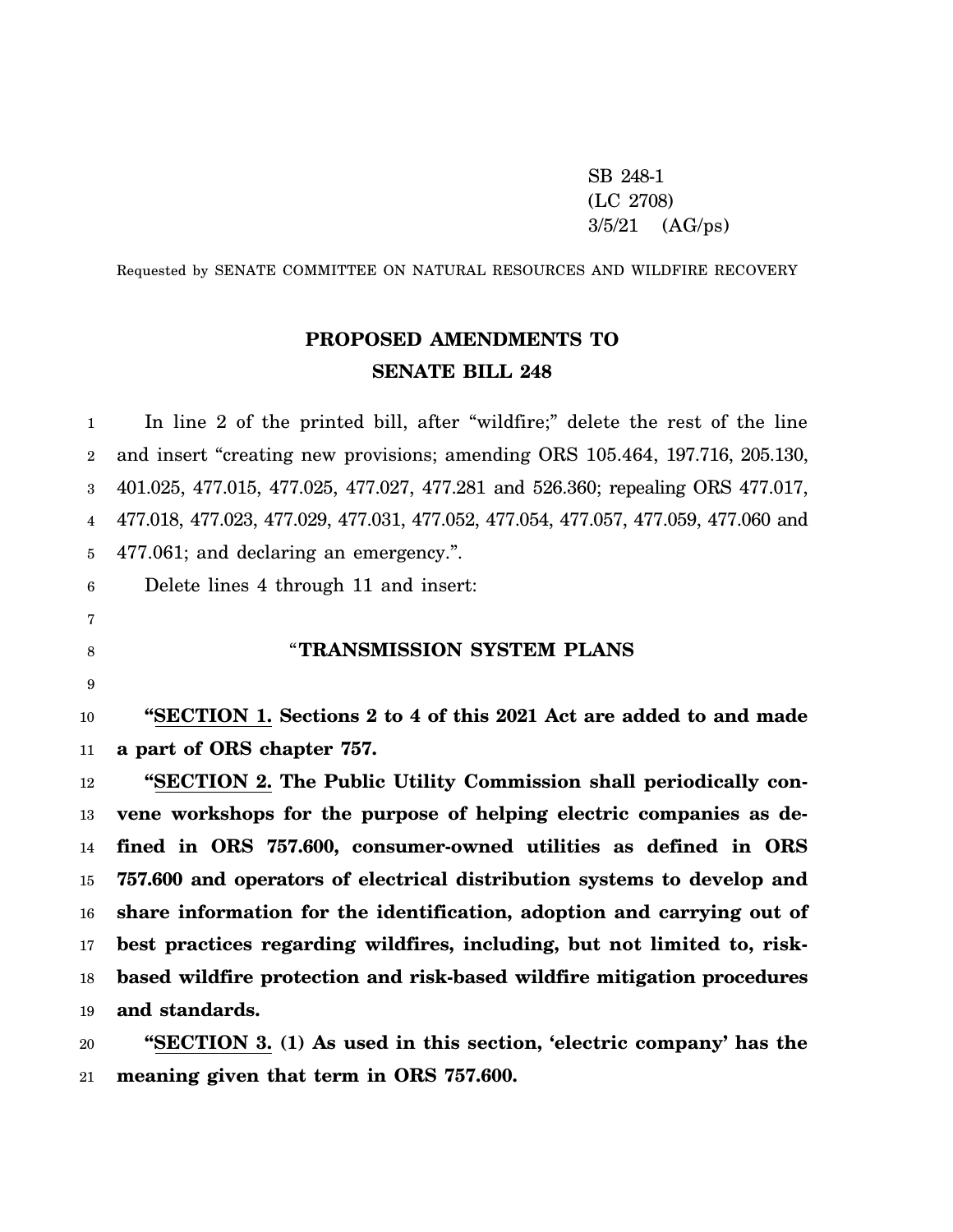1 2 3 4 5 6 **"(2) An electric company must have and operate in compliance with a risk-based wildfire protection plan that is based on best practices recommended by the Public Utility Commission and has been evaluated by the commission. The plan must be designed to protect public safety, reduce risk to electric company customers and promote electrical system resilience to wildfire damage.**

7 8 9 **"(3) An electric company shall regularly update a risk-based wildfire protection plan on a schedule determined by the commission. The plan must, at a minimum:**

10 11 **"(a) Identify areas within the service territory of the electric company that are subject to a heightened risk of wildfire.**

12 13 14 **"(b) Identify a means for mitigating wildfire risk that is cost effective and reflects a reasonable balancing of mitigation costs with the resulting reduction of wildfire risk.**

15 16 17 **"(c) Identify preventive actions and programs that the electric company will carry out to minimize the risk of company facilities causing a wildfire.**

18 19 20 21 **"(d) Identify a protocol for the deenergizing of power lines and adjusting of power system operations to mitigate wildfires, promote the safety of the public and first responders and preserve health and communication infrastructure.**

22 23 24 **"(e) Describe the procedures, standards and time frames that the electric company will use to inspect company infrastructure in areas that the company identifies under paragraph (a) of this subsection.**

25 26 27 **"(f) Describe the procedures, standards and time frames that the electric company will use to carry out vegetation management in areas that the company identifies under paragraph (a) of this subsection.**

28 29 **"(g) Identify the development, implementation and administration costs for the plan.**

30 **"(h) Identify the community outreach and public awareness efforts**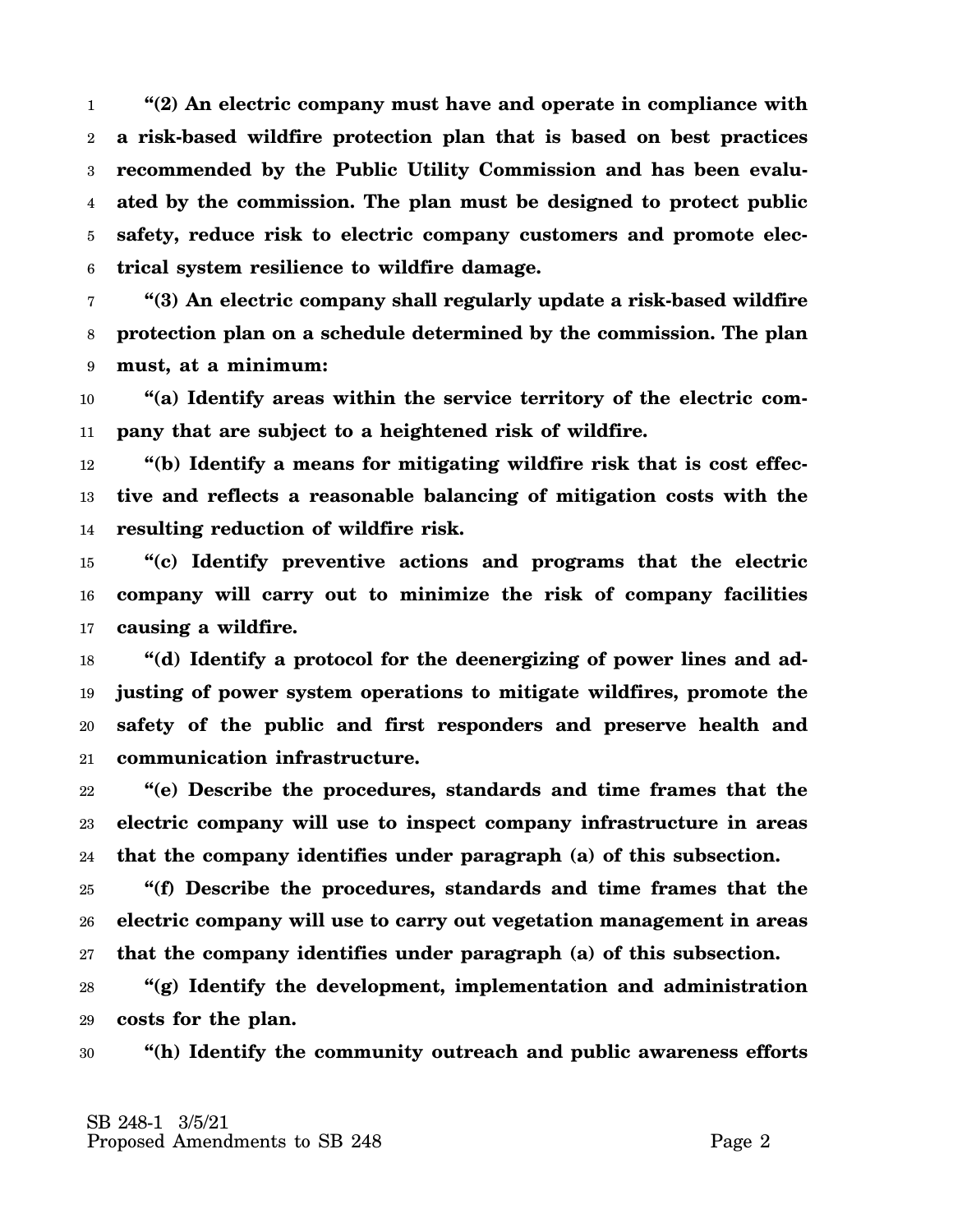1 2 **that the electric company will use before, during and after a wildfire season.**

3 4 5 6 **"(4) The commission, in consultation with the State Forestry Department and local emergency services agencies, shall evaluate a risk-based wildfire protection plan that an electric company submits under this section. The commission shall:**

7 **"(a) Approve the submitted plan; or**

8 9 **"(b) Disapprove the submitted plan and inform the electric company of the modifications necessary to obtain approval.**

10 11 12 13 **"(5) The commission shall adopt rules for the implementation of this section. The rules may include, but need not be limited to, procedures and standards regarding vegetation management, pole materials, circuitry and monitoring systems.**

14 15 **"(6) Nothing in this section prohibits the recovery of costs deferred under ORS 757.259.**

16 17 18 **"SECTION 4. (1) As used in this section, 'consumer-owned utility' and 'governing body' have the meanings given those terms in ORS 757.600.**

19 20 21 22 23 **"(2) A consumer-owned utility must have and operate in compliance with a risk-based wildfire mitigation plan approved by the governing body of the utility. The plan must be designed to protect public safety, reduce risk to utility customers and promote electrical system resilience to wildfire damage.**

24 25 26 **"(3) The consumer-owned utility shall regularly update the riskbased wildfire mitigation plan on a schedule the governing body deems consistent with prudent utility practices.**

27 28 29 30 **"(4) A consumer-owned utility shall conduct a wildfire risk assessment of utility facilities. The utility shall review and revise the assessment on a schedule the governing body deems consistent with prudent utility practices.**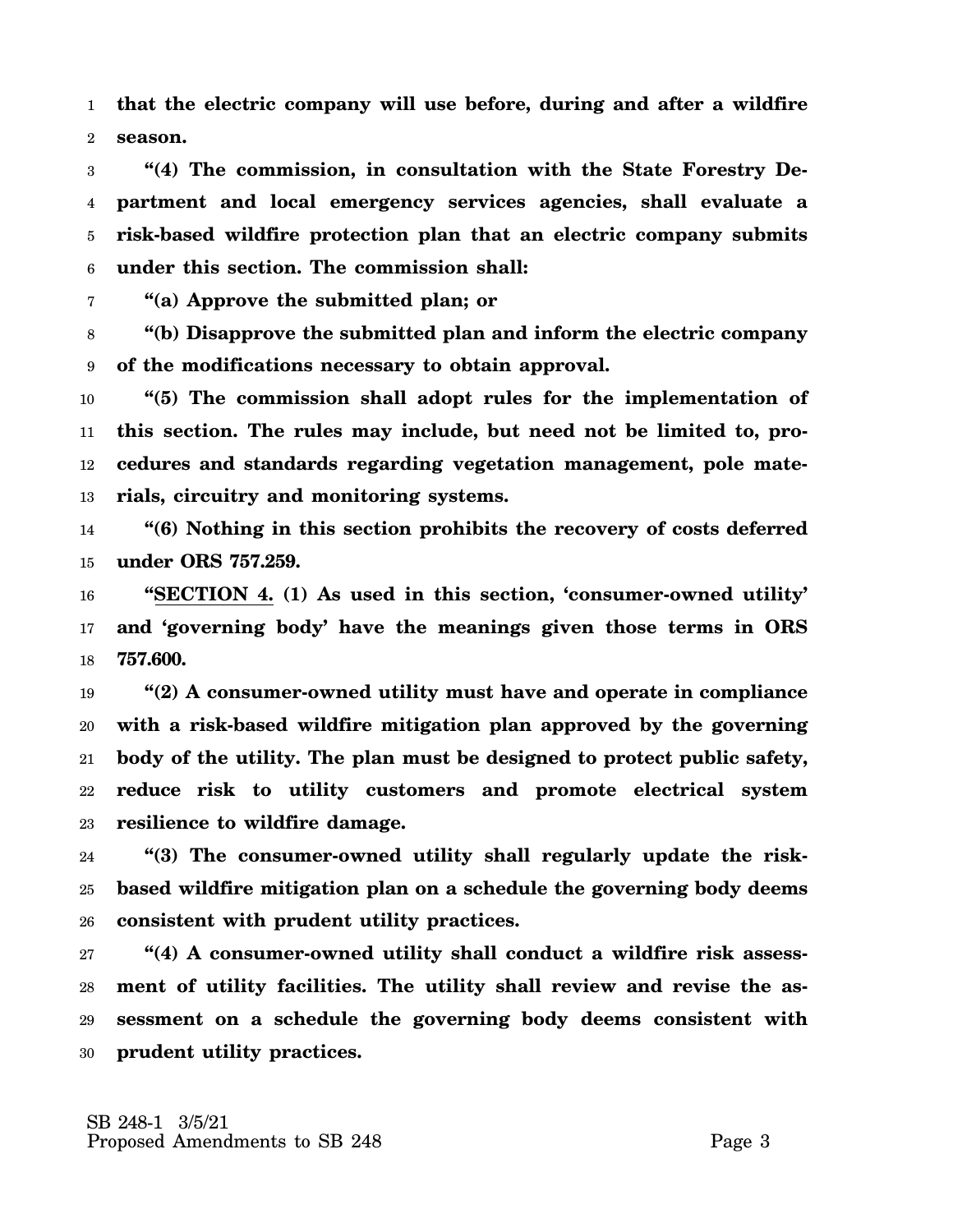1 2 3 4 **"(5) A consumer-owned utility shall submit a copy of the risk-based wildfire mitigation plan approved by the utility governing body to the Public Utility Commission to facilitate commission functions regarding statewide wildfire mitigation planning and wildfire preparedness.**

5 6 7 8 **"SECTION 5. An electric company shall submit the first risk-based wildfire protection plan required of the company under section 3 of this 2021 Act for Public Utility Commission evaluation no later than December 31, 2021.**

9 10 11 **"SECTION 6. A consumer-owned utility shall submit the first riskbased wildfire mitigation plan required under section 4 of this 2021 Act to the utility governing body no later than June 30, 2022.**

- 12
- 13

### "**STATEWIDE MAP OF WILDFIRE RISK**

14

15 16 17 18 19 20 **"SECTION 7. (1) The State Board of Forestry shall establish by rule criteria by which the State Forestry Department must develop and maintain the map described in subsection (2) of this section using the most current wildfire assessments. The criteria must direct the department to incorporate input from local governments when developing the map.**

21 22 23 **"(2) The department shall oversee the development and maintenance of a comprehensive statewide map of wildfire risk. The map must:**

24 25 **"(a) Be based on wildfire risk classes identified pursuant to subsection (3) of this section.**

26 27 **"(b) Be sufficiently detailed to allow the assessment of wildfire risk at the property-ownership level.**

28 29 **"(c) Include the boundaries of the wildland-urban interface, as defined in ORS 477.015, consistent with national standards.**

30 **"(d) Be used to populate an Oregon Explorer Wildfire Risk Portal.**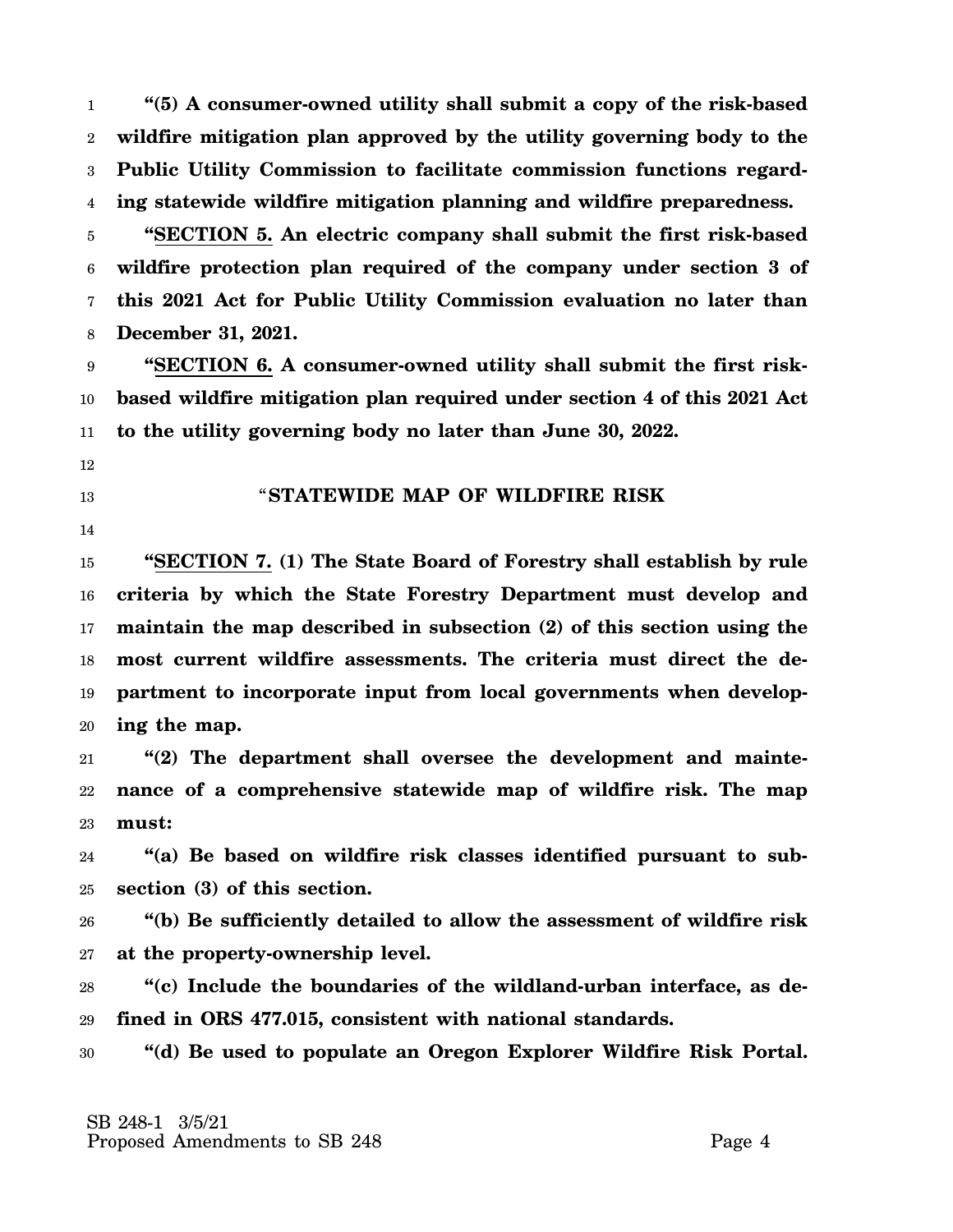1 2 **The portal must be the official wildfire planning and risk classification mapping tool for the State of Oregon.**

3 4 5 **"(3) To inform the map, the department shall identify statewide wildfire risk classes, consistent with ORS 477.027, based on weather, topography and vegetation.**

6 7 8 9 10 **"(4) To develop and maintain the map, the department shall collaborate with Oregon State University, other state agencies, the State Fire Marshal, local governments, federally recognized Indian tribes in this state, other public bodies, insurance companies and any other information sources that the department deems appropriate.**

11 12 13 14 **"(5) In maintaining the map, the department shall make technical and other adjustments as needed over time. The adjustments must incorporate consideration of socially and economically vulnerable communities.**

15 16 **"(6) The State Forestry Department shall make the map accessible to the public in electronic form.**

17 18 **"(7) The department shall provide technical assistance to representatives of state and local government that use the map.**

19 20 21 22 23 **"SECTION 7a. (1) On or before December 31, 2021, the State Forestry Department shall report to an interim committee of the Legislative Assembly related to wildfire, in the manner provided in ORS 192.245, on the department's progress in complying with the requirements of section 7 of this 2021 Act.**

24 25 **"(2) On or before June 30, 2022, the department must finish all actions required of the department by section 7 of this 2021 Act.**

26

#### 27

"**DEFENSIBLE SPACE**

28

29 30 **"SECTION 8. (1) The State Fire Marshal shall establish minimum defensible space requirements for wildfire risk reduction on lands in**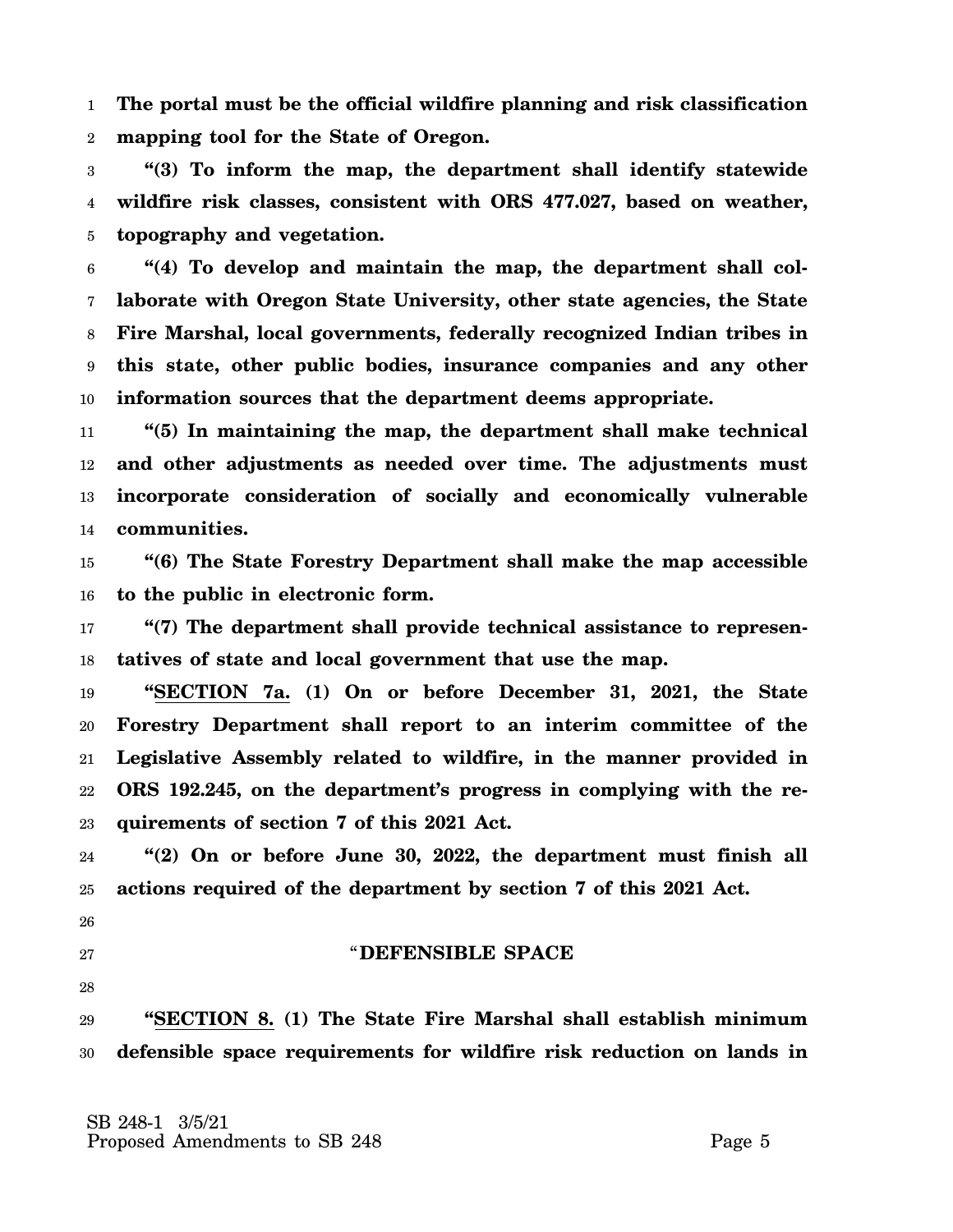1 2 3 4 5 6 7 8 9 10 11 **areas identified on the map described in section 7 of this 2021 Act as being susceptible to wildfire. The State Fire Marshal may establish different minimum defensible space requirements for homes and infrastructure on different types of land. Subject to additional local requirements, a minimum defensible space requirement that the State Fire Marshal establishes for a type of land shall apply statewide for all lands of that type that are in areas identified as susceptible to wildfire. Unless the State Fire Marshal finds good reason to impose different requirements, the State Fire Marshal shall adopt requirements that are consistent with defensible space requirements set forth in International Wildland-Urban Interface Code standards.**

12 13 14 15 16 17 18 19 20 **"(2) Except as otherwise provided in this subsection or subsection (3) of this section, the State Fire Marshal may administer and enforce the minimum defensible space requirements established under subsection (1) of this section that are applicable to the lands within the jurisdiction of a local government. A local government may contract with the State Fire Marshal for the local government to administer and enforce the minimum defensible space requirements established by the State Fire Marshal within the jurisdiction of the local government.**

21 22 23 24 25 26 27 28 29 30 **"(3) A local government may adopt and enforce local requirements for defensible space on lands that are greater than the minimum defensible space requirements established by the State Fire Marshal. Any local requirements that a local government adopts for defensible space must be consistent with defensible space requirements set forth in International Wildland-Urban Interface Code standards. If a local government adopts local requirements under this subsection, within the jurisdiction of the local government the State Fire Marshal may administer and enforce the minimum defensible space requirements established by the State Fire Marshal under subsection (1) of this**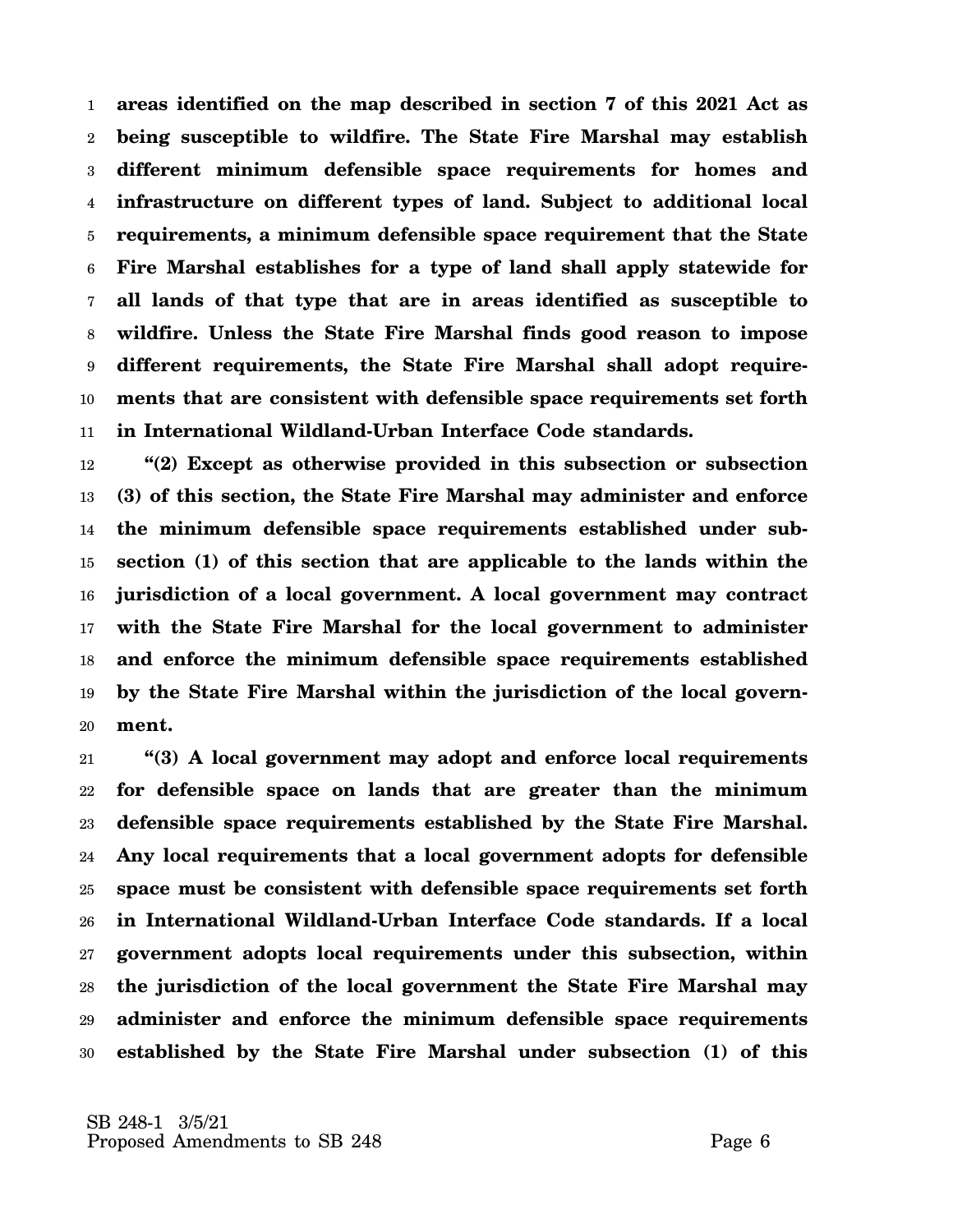1 2 3 4 5 **section and the local government may enforce requirements adopted under this subsection that are greater than the minimum defensible space requirements established by the State Fire Marshal. The State Fire Marshal and the local government shall coordinate any inspection and enforcement efforts described in this subsection.**

6 7 8 9 10 11 12 13 14 15 16 17 18 19 **"(4) If a local government contracts under subsection (2) of this section to administer and enforce minimum defensible space requirements established by the State Fire Marshal within the jurisdiction of the local government, the local government shall periodically report to the State Fire Marshal regarding whether lands within the jurisdiction of the local government are in compliance with the applicable minimum defensible space requirements. The reports shall state the extent of compliance for each property, the change in degree of compliance since the previous report and any other information required by the State Fire Marshal by rule. In addition to requiring periodic reports, the State Fire Marshal may at any time require a local government to report the defensible space conditions for any lands on which minimum defensible space requirements are enforced by the local government.**

20 21 22 23 24 25 26 27 28 29 **"(5) The State Fire Marshal shall administer and enforce a program to provide financial, administrative, technical or other assistance to a local government to facilitate the administration and enforcement of minimum defensible space requirements within the jurisdiction of the local government. A local government shall expend financial assistance provided by the State Fire Marshal under this subsection to give priority to the creation of defensible space on lands owned by members of socially and economically vulnerable communities, persons with limited proficiency in English and persons of lower income as defined in ORS 456.055.**

30 **"SECTION 8a. The State Fire Marshal shall establish minimum**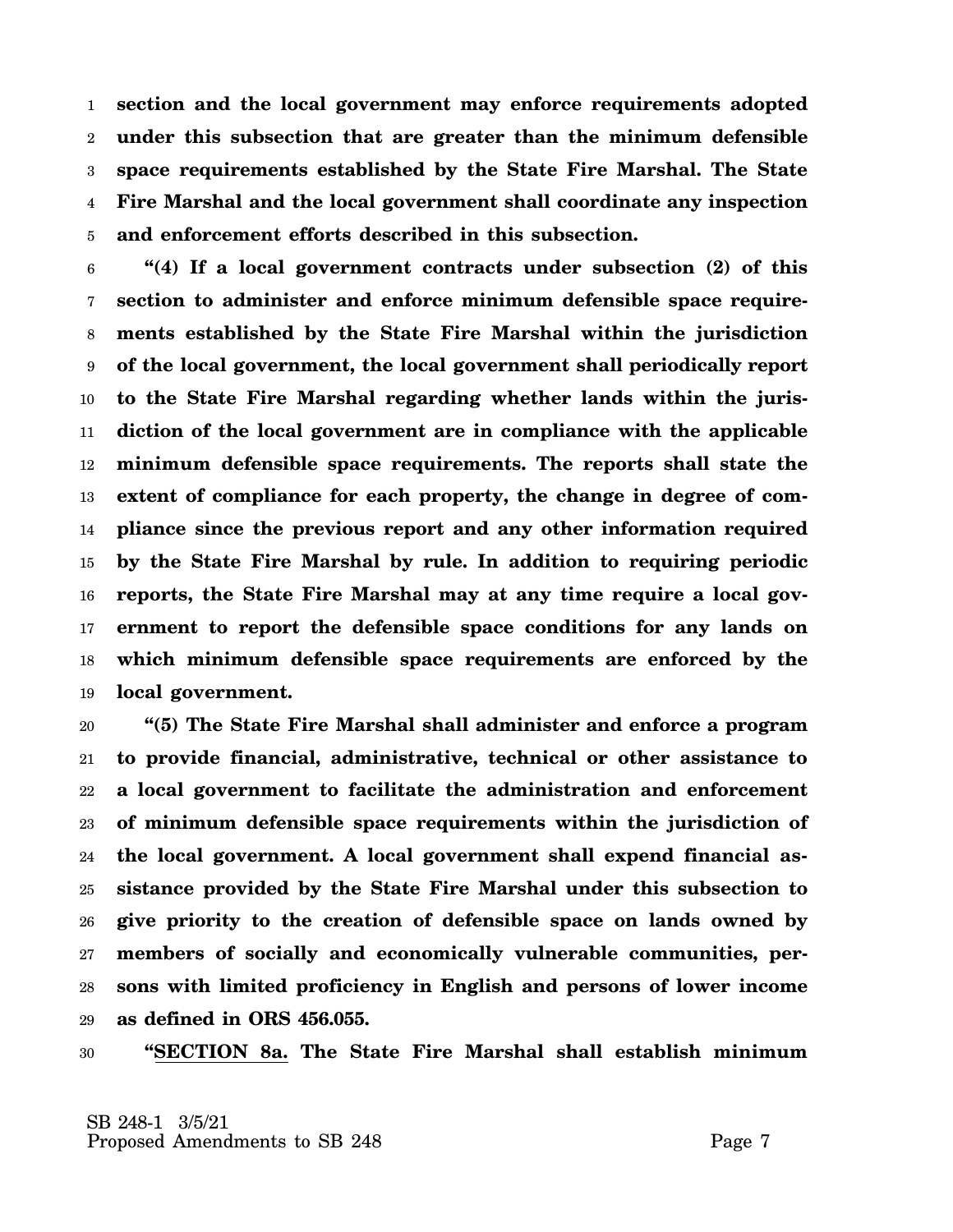1 2 3 **defensible space requirements for wildfire risk reduction on lands in areas identified on the map described in section 7 of this section on or before December 31, 2022.**

4 5 6 7 8 9 10 **"SECTION 9. The Wildfire Defensible Space Fund is established in the State Treasury, separate and distinct from the General Fund. Interest earned by the Wildfire Defensible Space Fund shall be credited to the fund. Moneys in the fund are continuously appropriated to the State Fire Marshal for the purpose of carrying out the local government financial assistance program described in section 8 of this 2021 Act.**

11 12 13 14 15 16 **"SECTION 10. (1) The State Fire Marshal shall annually report regarding the status of State Fire Marshal and local government activities for carrying out section 8 of this 2021 Act to the Legislative Assembly in the manner provided in ORS 192.245 on or before the date of convening of the regular session of the Legislative Assembly as specified in ORS 171.010.**

17 **"(2) The report shall include, but need not be limited to:**

18 19 **"(a) A status report regarding the establishment, administration and enforcement of defensible space requirements;**

20 21 22 **"(b) The amount of moneys expended during the year for the establishment, administration or enforcement of defensible space requirements;**

23 24 **"(c) The amount of moneys expended during the year for the suppression of fires on wildland urban interface lands; and**

25 26 27 28 **"(d) Any recommendations of the State Fire Marshal for legislative action, including, but not limited to, current or future resource needs for establishing, administering or enforcing defensible space requirements.**

29

30

#### "**LAND USE**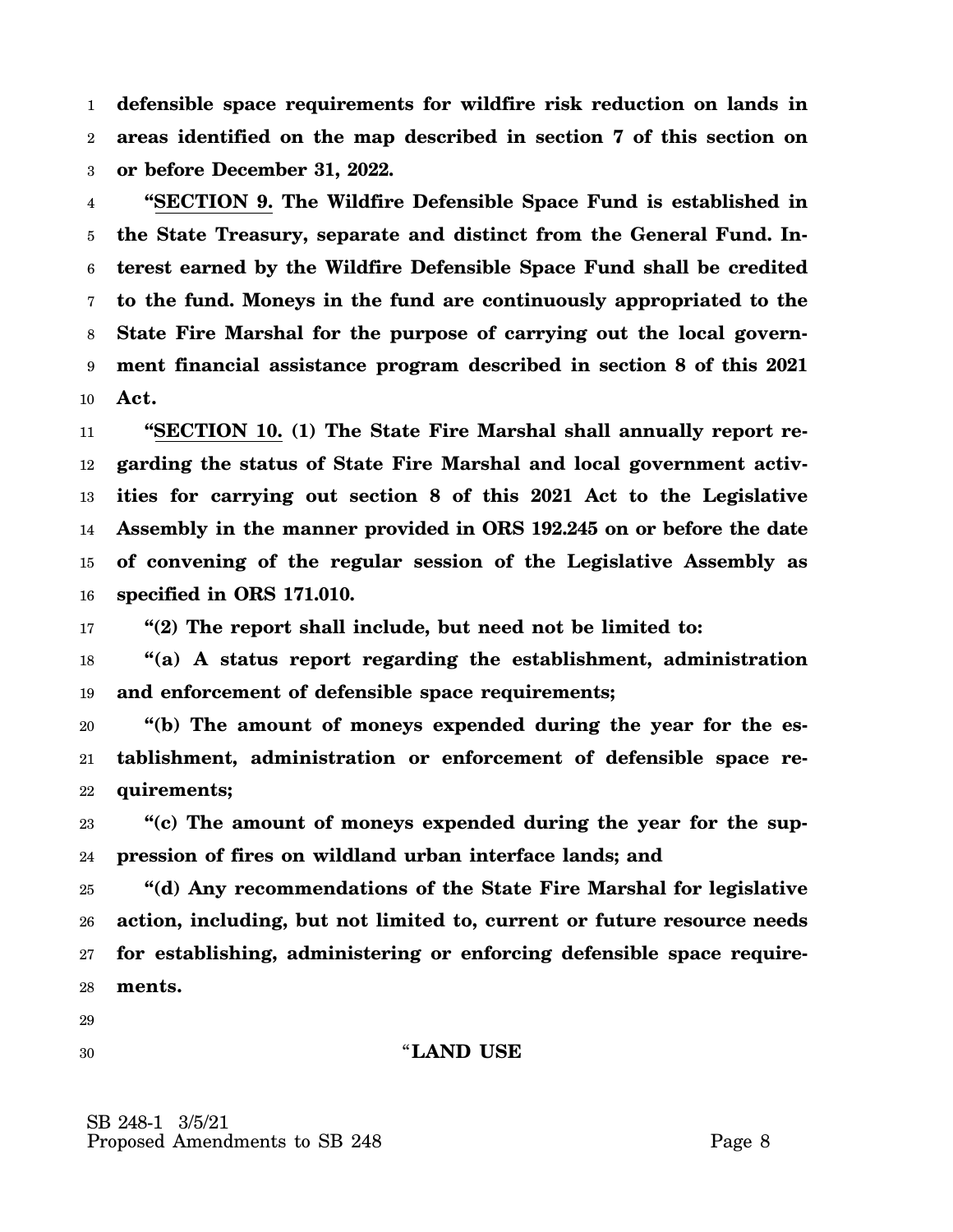1 2 3 4 **"SECTION 11. (1) The Department of Land Conservation and Development shall identify updates to the statewide land use planning program and local land use codes that are needed in order to incorporate wildfire risk maps and minimize wildfire risk.**

5 6 7 8 **"(2) Updates may include, but need not be limited to, provisions regarding sufficient defensible space, building codes and development considerations in areas of high wildfire risk, allowing for regional differences.**

9 10 11 12 **"(3) As necessary to identify needed updates and develop the recommendations required by subsection (5) of this section, the department may consult with the State Fire Marshal, the State Forestry Department and the Department of Consumer and Business Services.**

13 14 15 **"(4) The Department of Land Conservation and Development shall complete the actions required by this section on or before December 31, 2022.**

16 17 18 19 **"(5) The department shall report to an interim committee of the Legislative Assembly related to wildfire, in the manner provided in ORS 192.245, on or before December 31, 2022. The report must include recommendations concerning the updates.**

20 21 22 23 24 **"SECTION 12. (1) For high wildfire risk classes identified pursuant to section 7 of this 2021 Act, the Department of Consumer and Business Services shall adopt wildfire hazard mitigation building code standards for new construction, as described in section R327 of the 2019 amendments to the 2017 Oregon Residential Specialty Code.**

25 26 27 **"(2) The department shall incorporate the standards described in subsection (1) of this section into any updates to the Oregon residential specialty code.**

28 29 **"SECTION 12a. Section 12 of this 2021 Act becomes operative on December 31, 2022.**

30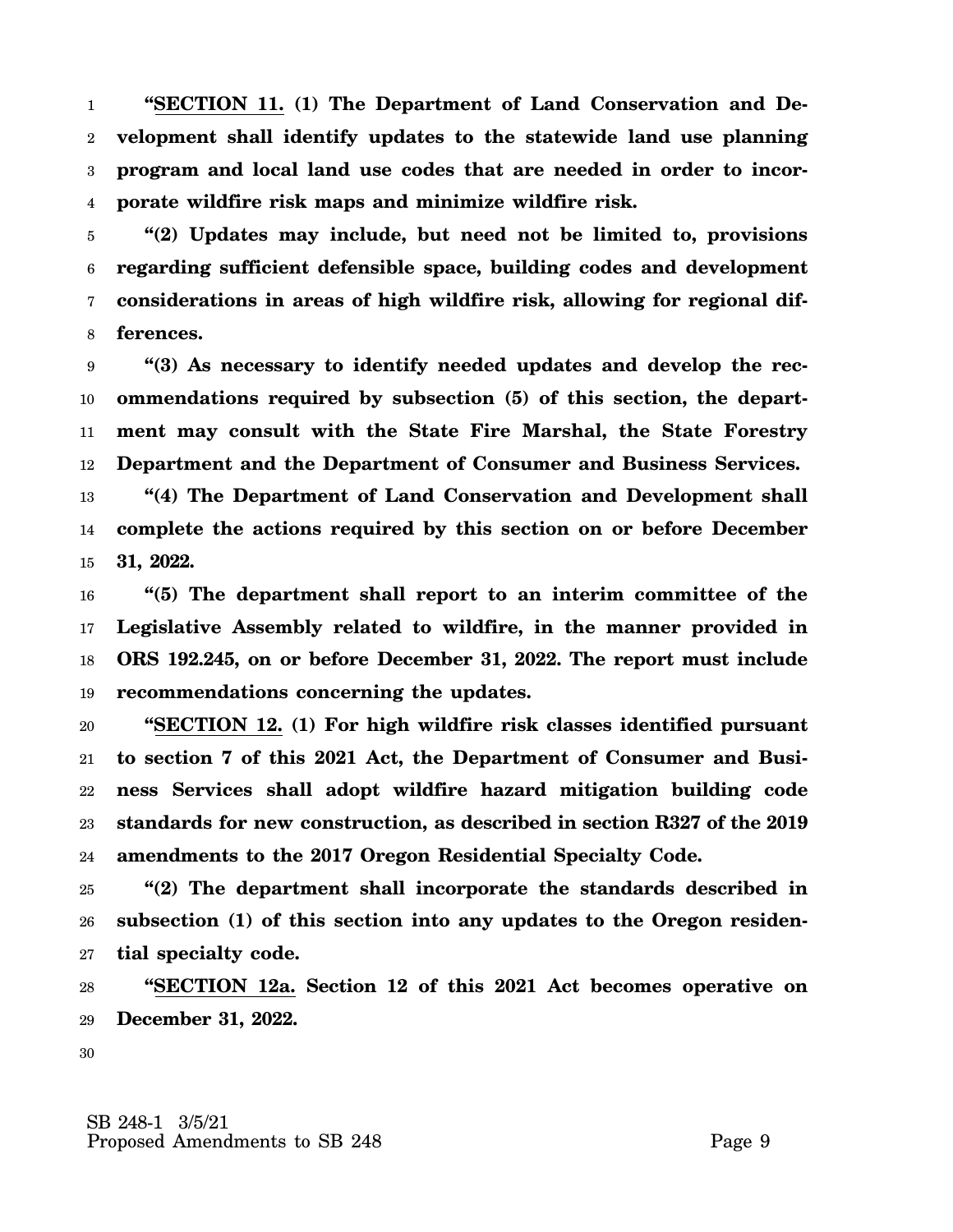3 4 **"SECTION 13. (1) The Environmental Quality Commission shall establish a program to:**

5 6 **"(a) Detect wildfire smoke levels through the use of air quality monitoring stations;**

7 8 **"(b) Evaluate detected wildfire smoke levels to identify public health risks for vulnerable populations;**

9 10 **"(c) Forward wildfire smoke public health risk information to local public health authorities in affected areas; and**

11 12 **"(d) Make wildfire smoke public health risk information available in a timely manner to the public by electronic means.**

13 14 15 16 **"(2) The wildfire smoke level monitoring required under this section is in addition to, and not in lieu of, any monitoring requirements applicable to a person in control of an air contamination source under a program and rules adopted under ORS 468A.337.**

17 18 19 20 21 22 **"(3) The commission shall evaluate public health risks under the program using one of the modelings for health risk evaluation allowed under ORS 468A.337. The commission shall determine the public health risk from wildfire smoke based on the combination of wildfire smoke with any other factors affecting air quality in an area, including, but not limited to, air contamination from other sources.**

23 24 25 26 27 28 **"(4) The commission shall, to the extent practicable, design the monitoring system to provide timely wildfire smoke information for all areas of this state. However, the commission may give priority to the evaluation of wildfire smoke monitoring information in areas where wildfire smoke levels are elevated or changing and in areas with concentrations of vulnerable populations.**

29 30 **"(5) The commission may enter into agreements with the Oregon Health Authority or other state, federal or local health agencies to**

1

2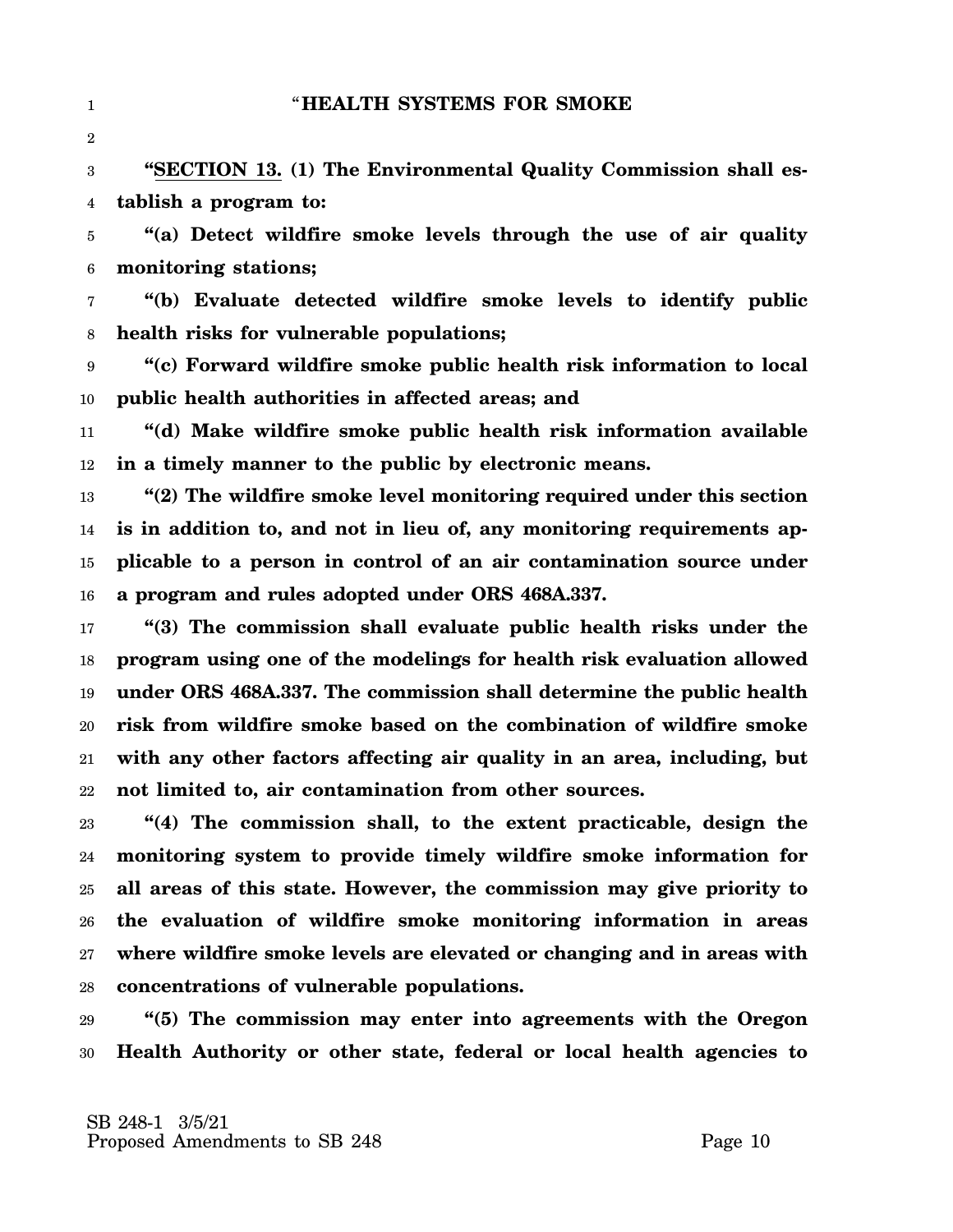1 **provide information and education to the public regarding:**

2 **"(a) Wildfire smoke public health risks;**

3 4 **"(b) The availability of timely information concerning wildfire smoke levels and resulting public health risks; and**

5 6 **"(c) The availability and location of clean air shelters described in section 14 of this 2021 Act.**

7 8 9 **"(6) This section does not limit the collection, evaluation or dissemination of other air quality monitoring station information in addition to wildfire smoke level information.**

10 11 12 13 14 15 **"SECTION 14. (1) The Oregon Health Authority shall cooperate with local governments to establish clean air shelters within local communities. If a shelter does not have an air filtration system capable of reducing wildfire smoke components to levels that do not present a public health hazard to vulnerable populations, the authority shall provide and install such a filtration system for the shelter.**

16 17 18 19 20 21 22 23 24 **"(2) Locations equipped as clean air shelters must be available to the public without charge during periods when wildfire smoke levels present a public health risk. This subsection does not prohibit the authority from requiring that locations equipped as clean air shelters also be available to the public without charge when a public health risk results from air quality issues not associated with wildfire smoke. "SECTION 15. (1) As used in this section, 'smoke filtration system' means an air filtration system capable of removing particulates and other harmful components of wildfire smoke.**

25 26 27 28 29 30 **"(2) The Oregon Health Authority shall establish a program to increase the availability of smoke filtration systems among persons vulnerable to the health effects of wildfire smoke who reside in areas susceptible to wildfire smoke. The authority may issue grants for the installation of smoke filtration systems in residential buildings, commercial buildings or buildings open to the public in areas susceptible**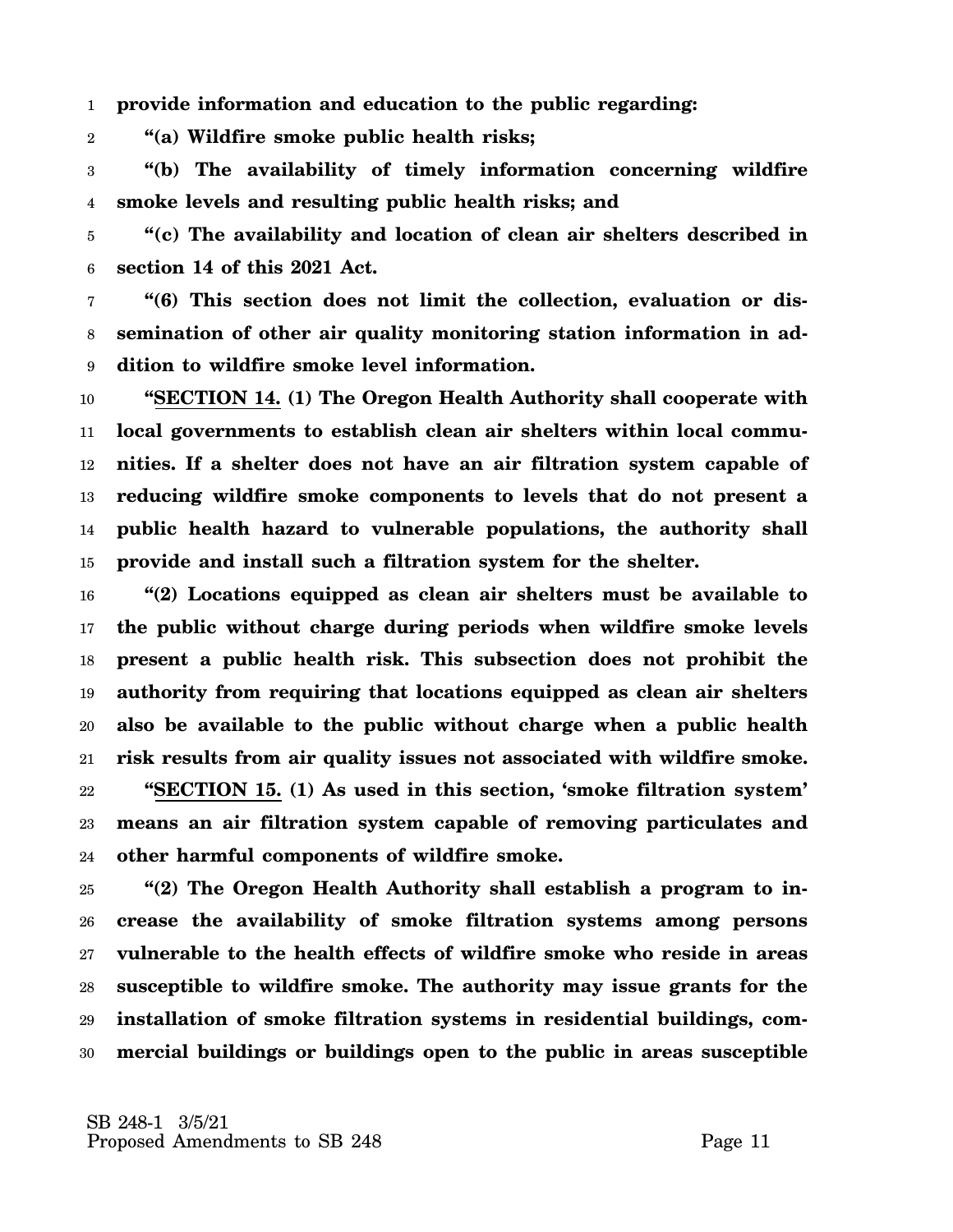1 2 3 4 **to wildfire smoke. The authority shall give grant priority to installations in residential buildings occupied by persons of lower income, as defined in ORS 456.055, who are vulnerable to the health effects of wildfire smoke.**

5 6 7 8 9 **"(3) The authority may adopt rules establishing standards for smoke filtration systems obtained with grant moneys received under this section, including, but not limited to, minimum acceptable efficiency for the removal of particulates and other harmful substances generated by wildfires.**

10

11

## "**EMERGENCY RESPONSE AND DISASTER RECOVERY**

12

13 **"SECTION 16.** ORS 401.025 is amended to read:

14 "401.025. As used in this chapter:

15 16 17 "(1) 'Emergency' means a human created or natural event or circumstance that causes or threatens widespread loss of life, injury to person or property, human suffering or financial loss, including but not limited to:

18 19 20 21 22 23 24 25 26 27 "(a) Fire, **wildfire,** explosion, flood, severe weather, landslides or mud slides, drought, earthquake, volcanic activity, tsunamis or other oceanic phenomena, spills or releases of oil or hazardous material as defined in ORS 466.605, contamination, utility or transportation emergencies, disease, blight, infestation, civil disturbance, riot, sabotage, acts of terrorism and war; and "(b) A rapid influx of individuals from outside this state, a rapid migration of individuals from one part of this state to another or a rapid displacement of individuals if the influx, migration or displacement results from the type of event or circumstance described in paragraph (a) of this subsection.

28 29 30 "(2) 'Emergency service agency' means an organization within a local government that performs essential services for the public's benefit before, during or after an emergency, such as law enforcement, fire control, health,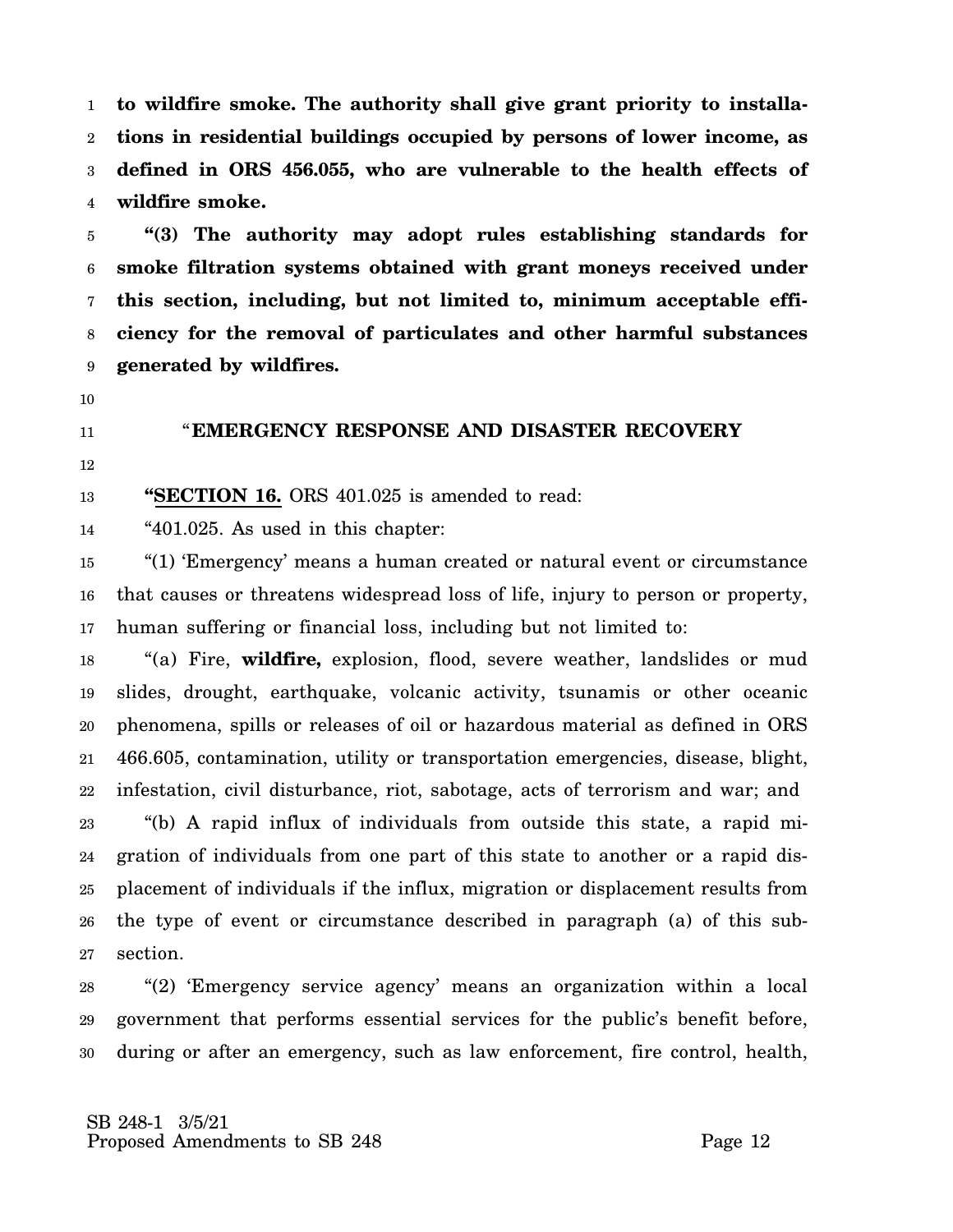1 2 medical and sanitation services, public works and engineering, public information and communications.

3 4 5 6 7 8 9 10 11 "(3) 'Emergency services' means activities engaged in by state and local government agencies to prepare for an emergency and to prevent, minimize, respond to or recover from an emergency, including but not limited to coordination, preparedness planning, training, interagency liaison, fire fighting, oil or hazardous material spill or release cleanup as defined in ORS 466.605, law enforcement, medical, health and sanitation services, engineering and public works, search and rescue activities, warning and public information, damage assessment, administration and fiscal management, and those measures defined as 'civil defense' in 50 U.S.C. app. 2252.

12 13 14 "(4) 'Local government' has the meaning given that term in ORS 174.116. "(5) 'Major disaster' means any event defined as a 'major disaster' under 42 U.S.C. 5122(2).

15 16 17 18 19 20 **"SECTION 17. (1) The Office of Emergency Management shall update its statewide emergency plan as necessary to prepare for or respond to wildfire emergencies on an area-wide or statewide basis. The plan developed by the office to prepare for or respond to wildfire emergencies shall include, but need not be limited to, wildfire risk mitigation efforts and evacuation planning.**

21 22 23 24 25 26 27 28 29 **"(2) The office shall coordinate with cities and counties, and with adult foster homes, health care facilities and residential facilities, to establish local or private procedures to prepare for emergencies related to wildfire and ensure that local efforts to prevent, respond to or recover from an emergency caused by wildfire are conducted in a manner consistent with the plan developed by the office to prepare for or respond to wildfire emergencies. The coordinated activities may include, but need not be limited to, providing training, carrying out exercises and promoting community education.**

30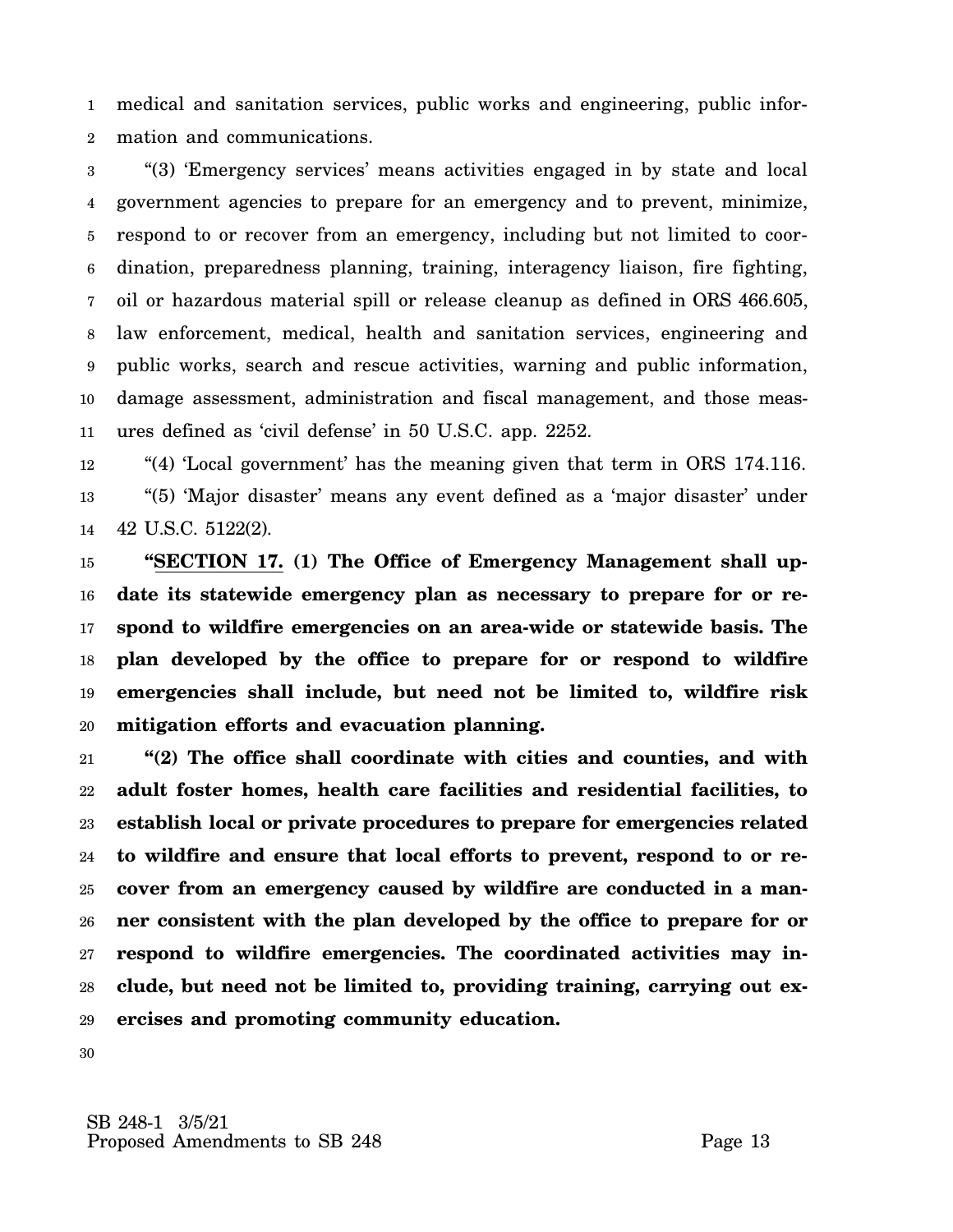3 4 5 6 **"SECTION 18. (1)(a) The State Forestry Department shall design and implement a program to reduce wildfire danger on public or private forestlands and rangelands through the restoration of landscape resiliency and the reduction of hazardous fuel levels.**

7 8 9 **"(b) The department shall identify, design and oversee the implementation, administration, maintenance and evaluation of projects consistent with the objectives described in this subsection.**

10 11 12 13 14 **"(c) In carrying out its functions regarding the projects, the department shall, to the extent practicable, consult and cooperate with state and federal agencies, counties, cities and other units of local government, public and private forestland and rangeland owners, forest collaboratives and other relevant community organizations.**

15 **"(2) The department shall:**

1

2

16 17 18 19 **"(a) In collaboration with the Oregon State University Extension Service and other entities, identify strategic landscapes that are ready for treatment, as described in subparagraph (B) of this paragraph, giving priority to projects within the landscapes that are:**

20 21 22 23 **"(A) In the four highest relative importance categories identified in the United States Forest Service report titled 'Pacific Northwest Quantitative Wildfire Risk Assessment: Methods and Results' and dated April 9, 2018;**

24 25 **"(B) On lands currently approved for treatment projects under the National Environmental Policy Act (42 U.S.C. 4321 et seq.); and**

26 27 28 **"(C) Focusing on treatments protective of human life, property, critical infrastructure, watershed health and forest and rangeland habitat restoration;**

29 **"(b) To the extent practicable, design the projects to:**

30 **"(A) Evaluate varying types of fuel treatment methods;**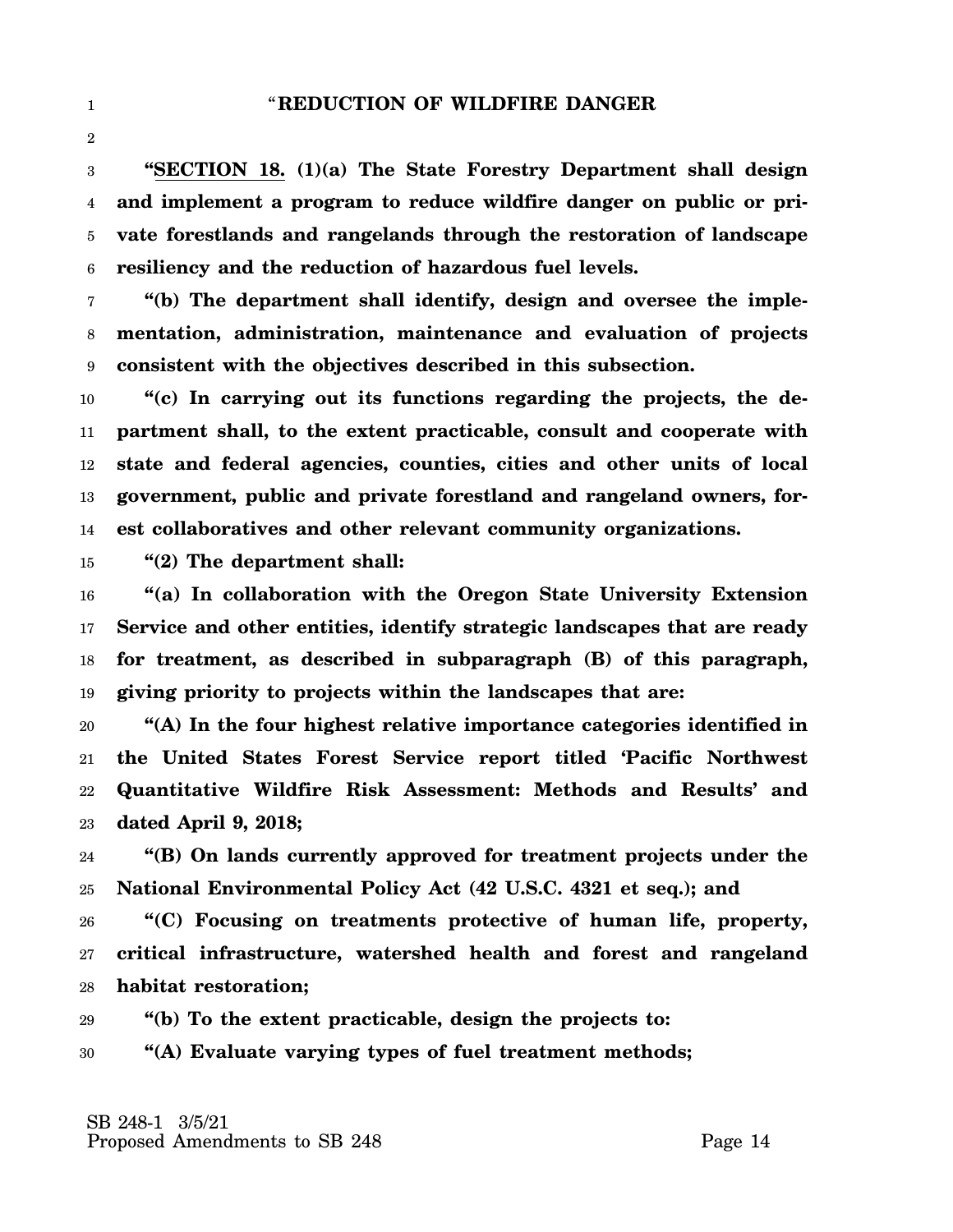1 2 **"(B) Leverage the collective power of public-private partnerships, federal funding and state funding; and**

3 4 **"(C) Optimize the receipt of federal government investments that equal or exceed department investments;**

5 6 **"(c) Design the projects to involve existing forest-based and rangebased contracting entities;**

7 8 9 **"(d) Design the projects to complement programs and projects of the Oregon Watershed Enhancement Board or other state agencies as needed;**

10 11 12 13 14 **"(e) Affirmatively seek, and enhance opportunities for, collaboration from stakeholders holding a wide variety of perspectives regarding forest and rangeland management and opportunities for significant involvement by communities in proximity to project sites; and**

15 16 17 **"(f) Engage in careful monitoring of the project sites to produce useful information on which to base recommendations to the Legislative Assembly.**

18 19 **"(3) A project under this section may not include commercial thinning on:**

20 **"(a) Inventoried roadless areas;**

21 22 **"(b) Riparian reserves identified in the Northwest Forest Plan or in federal Bureau of Land Management resource management plans;**

23 24 25 **"(c) Late successional reserves, except to the extent consistent with the 2011 United States Fish and Wildlife Service Revised Recovery Plan for the Northern Spotted Owl (Strix occidentalis caurina);**

26 27 28 **"(d) Areas protected under the federal Wild and Scenic Rivers Act (P.L. 90-542), national recreation areas, national monuments or areas protected under ORS 390.805 to 390.925;**

29 30 **"(e) Designated critical habitat for species listed as threatened or endangered under the Endangered Species Act of 1973 (P.L. 93-205) or**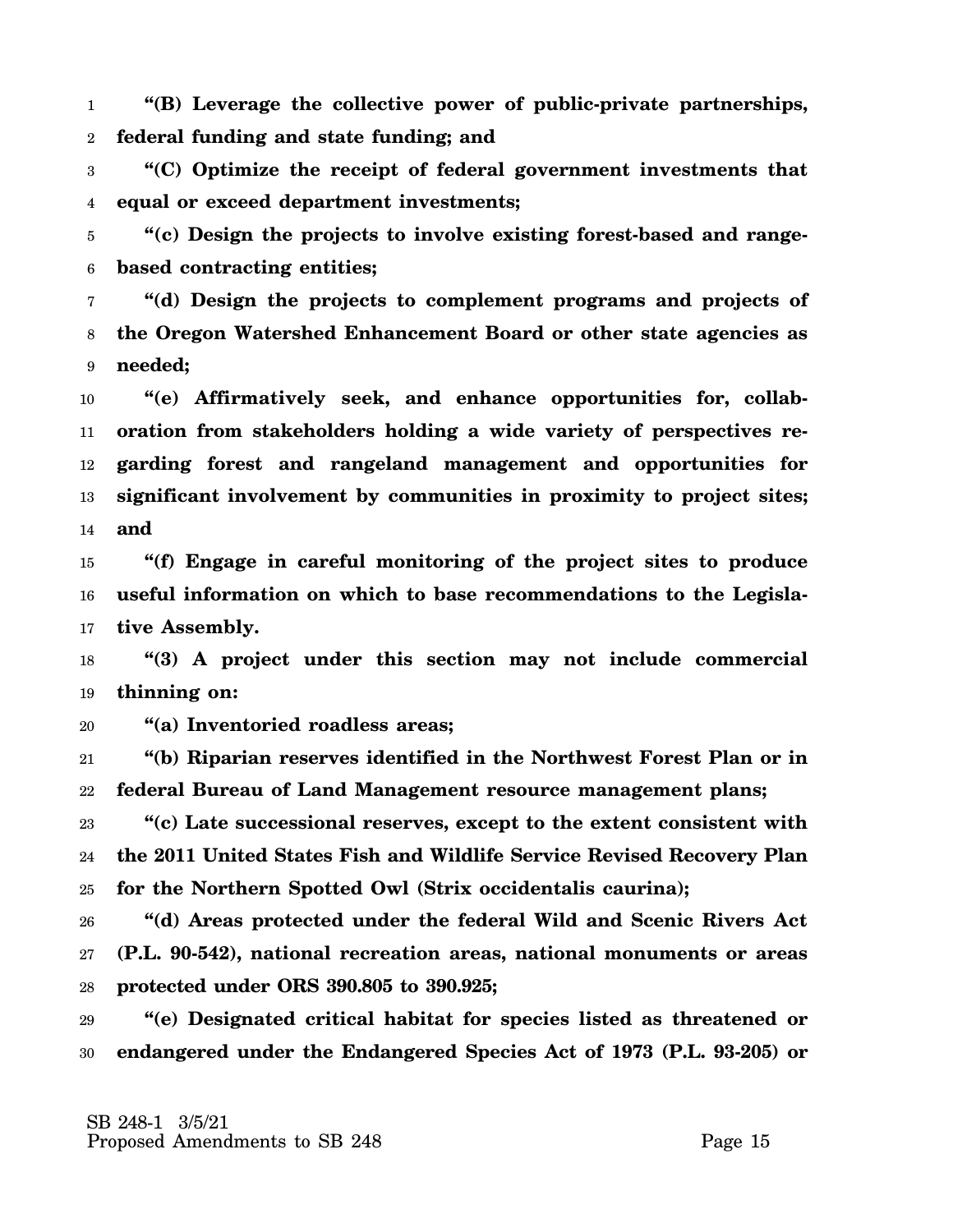1 2 3 **by the State Fish and Wildlife Commission under ORS 496.172, unless commercial thinning is already allowed under an existing environmental review or recognized habitat recovery plan; or**

4 5 **"(f) Federally designated areas of critical environmental concern or federally designated wilderness study areas.**

6 7 8 **"(4) The department shall give public notice, and allow reasonable opportunity for public input, when identifying and selecting landscapes under this section.**

9 10 11 12 **"SECTION 19. Section 18 of this 2021 Act does not expand, diminish or otherwise affect a right, privilege, duty or function established under federal, state or local laws or rules that pertain to the management of private lands in this state.**

13 14 15 **"SECTION 20. (1) The State Forestry Department shall complete the operation of projects under section 18 of this 2021 Act no later than June 30, 2023.**

16 17 18 19 20 **"(2) The department shall report regarding progress in carrying out projects under section 18 of this 2021 Act to an interim committee of the Legislative Assembly related to natural resources, in the manner provided by ORS 192.245, and to the Governor no later than January 15, 2022. The report shall include, but need not be limited to:**

21 22 23 24 25 26 27 **"(a) An explanation of how project landscapes were selected, a summary of the projects, a description of initial outcomes from implementation of the requirements established by section 18 of this 2021 Act, anticipated time frames for completion of the projects and any initial recommendations concerning landscape identification and design and implementation of the requirements established by section 18 of this 2021 Act;**

28 29 30 **"(b) A description of the funding source types and amounts secured by the department as matching funds to implement projects; and "(c) A summary of outreach and coordination with relevant federal**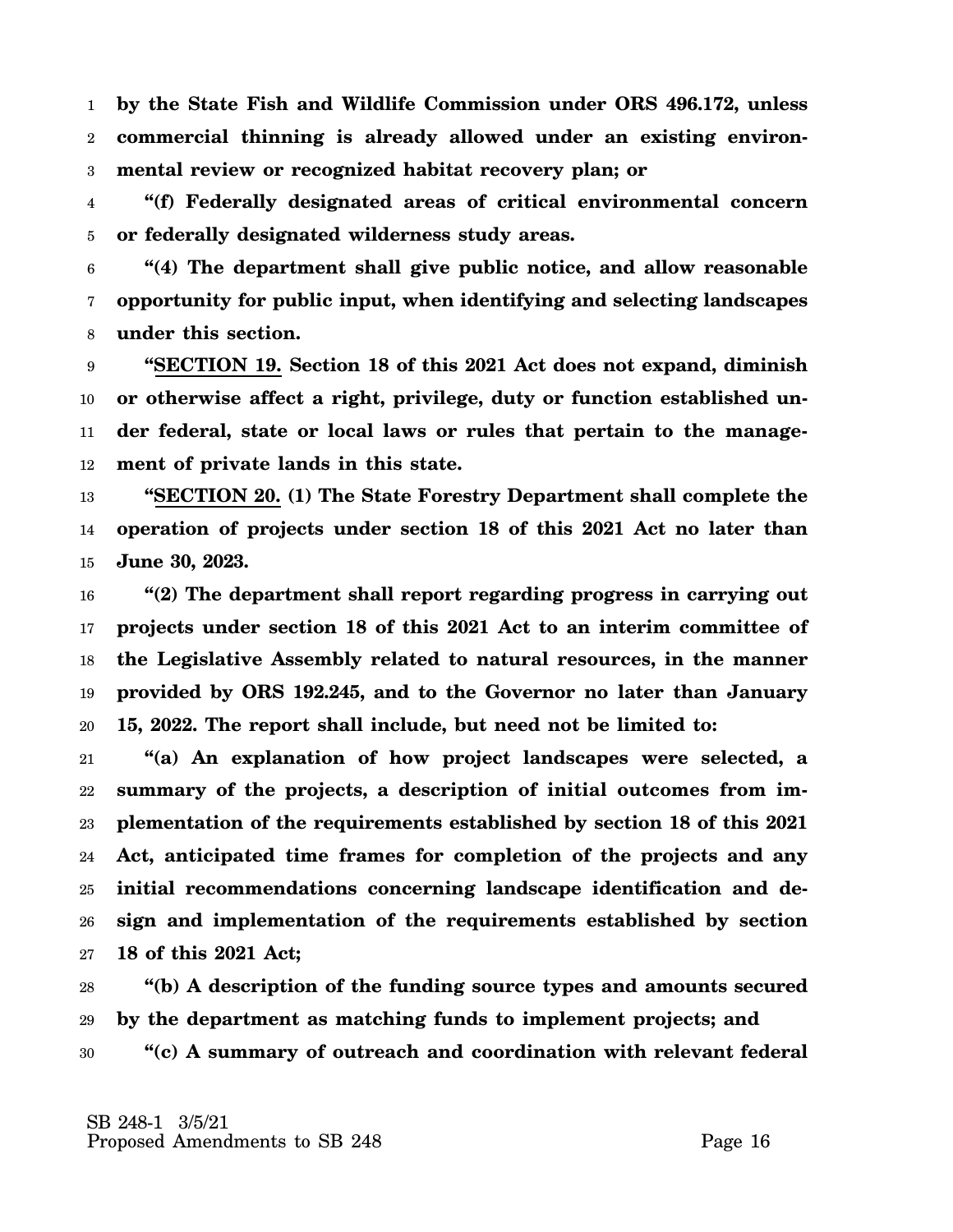1 2 3 4 **and state agencies, counties, cities and other units of local government, public and private forestland and rangeland owners, forest collaboratives and other relevant community organizations to identify and select landscapes for treatment.**

5 6 7 8 9 10 11 **"(3)(a) The department shall report its findings and recommendations regarding wildfire danger reduction on forestland and rangeland, based on information obtained from the projects described in section 18 of this 2021 Act, to an interim committee of the Legislative Assembly related to natural resources, in the manner provided by ORS 192.245, and to the Governor no later than July 15, 2022. The report shall include, but need not be limited to:**

12 13 14 15 16 **"(A) A qualitative and quantitative summary of the project outcomes that, at a minimum, states the number of acres treated, the treatment actions carried out and any resulting or anticipated changes in landscape conditions related to enhanced resiliency or the mitigation of wildfire risk to public values;**

17 18 19 20 21 22 23 **"(B) The identification of barriers to more efficient implementation and achievement of goals in future wildfire danger reduction projects; "(C) A qualitative and quantitative summary of the use of prescribed fire activities for wildfire danger reduction that, at a minimum, states the number of acres burned and any resulting or anticipated changes in landscape conditions related to enhanced resiliency or the mitigation of wildfire risk to public values;**

24 25 **"(D) The identification of existing disincentives to the use of prescribed fire;**

26 27 28 29 **"(E) Recommendations for creating optimal working relationships with forest collaboratives and other relevant community organizations regarding design, implementation and cost recovery for future wildfire danger reduction projects;**

30 **"(F) A description of the funding source types and amounts secured**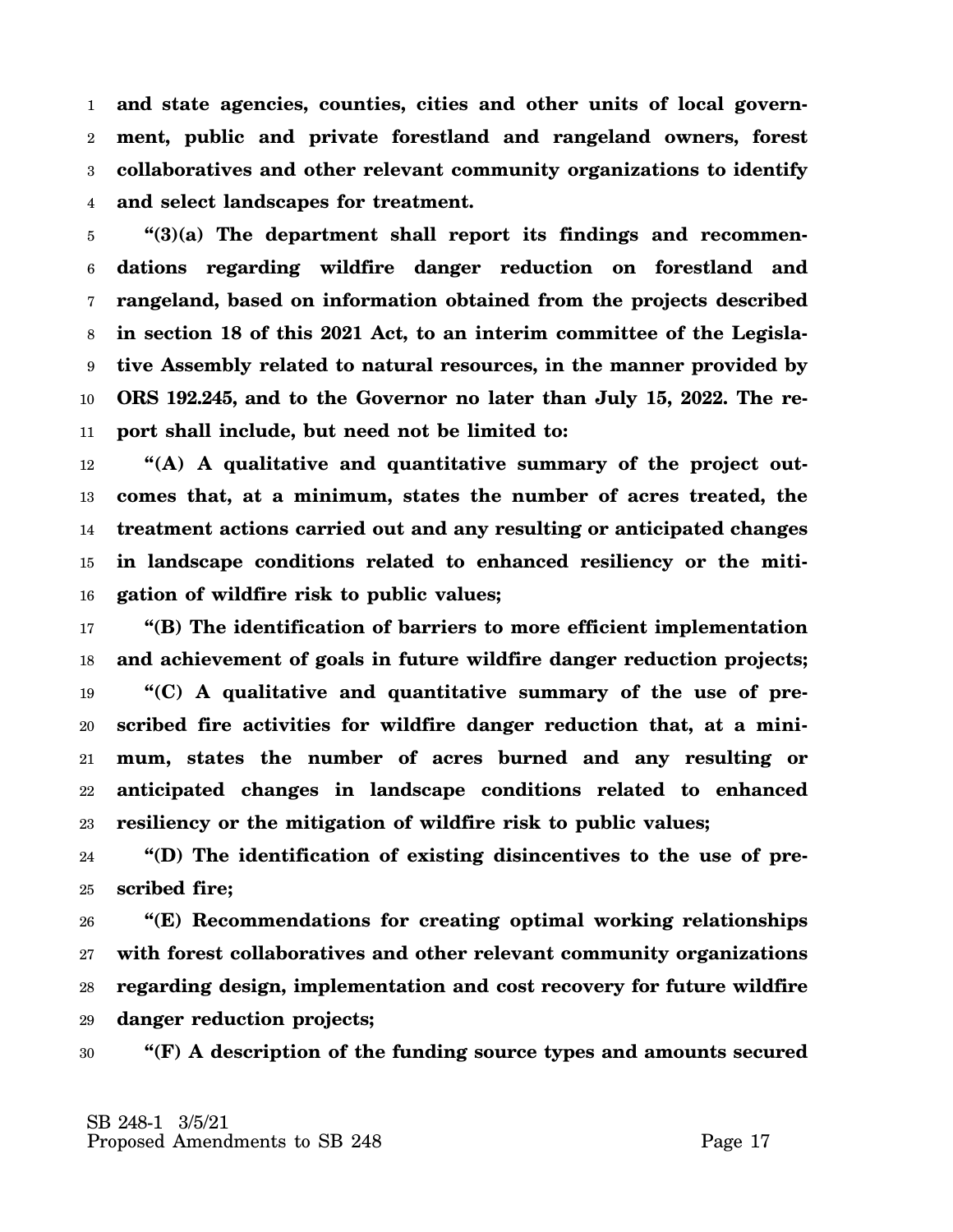1 **by the department as matching funds to carry out projects; and**

2 3 **"(G) Recommendations for investment in future wildfire danger reduction projects to be carried out in the 2023-2025 biennium;**

4 5 6 7 8 9 10 **"(b) In developing the report required under this subsection, the department shall work in coordination with federal land management agencies, institutions of higher education and third parties to develop consistent performance measurements and condition-based metrics for monitoring and communicating the effectiveness of state investments and project actions in reducing wildfire danger on public or private forestlands and rangelands.**

"**CERTIFIED BURN MANAGER PROGRAM**

- 11
- 12
- 13

14

**"SECTION 21.** ORS 526.360 is amended to read:

15 16 17 18 19 "526.360. (1) The State Board of Forestry and the [*forester*] **State Forester** may assist to the extent possible in developing, for forestry, grazing or agricultural uses, all forestland classified pursuant to ORS 526.328 or 526.340 for such uses, including the burning of brush or other flammable material for the purpose of:

20 "(a) Removing a fire hazard to any property;

21 "(b) Preparing seed beds;

22 23 "(c) Removing obstructions to or interference with the proper seeding or agricultural or grazing development or use of that land;

24 25 "(d) Promoting the establishment of new forest crops on cutover, denuded or underproductive lands;

26 27 "(e) Implementing pest prevention and suppression activities, as provided in ORS 527.310 to 527.370; or

28 29 "(f) Promoting improvements to forest health, including improvements to fish and wildlife habitat.

30 "(2) Upon request of the owner or the agent of the owner of any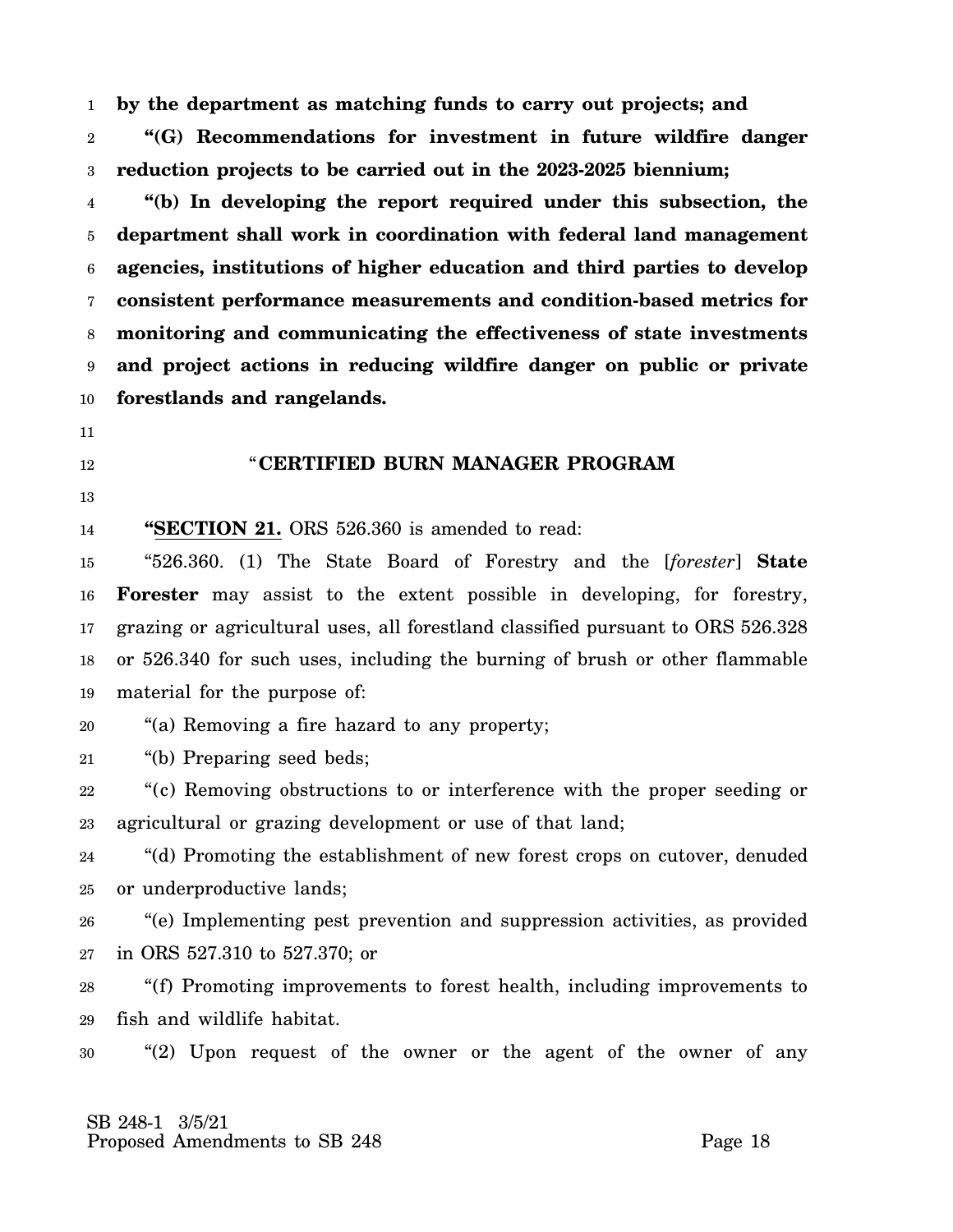1 2 3 4 5 6 7 8 forestland classified pursuant to ORS 526.328 or 526.340, the forester may perform or supervise burning operations thereon for any of the purposes stated in subsection (1) of this section. The owner or the agent of the owner shall supply such personnel and equipment and shall perform such fire control actions and activities as the forester may require while there is danger of the fire spreading. The forester may refuse to perform or supervise burning or to issue any burning permit when, in the judgment of the forester, conditions so warrant.

9 10 11 "(3) To accomplish the purposes set forth in subsection (1) of this section, the [*State Board of Forestry may*] **board shall** establish by rule a Certified Burn Manager program.

12 13 "**(4)** The rules **required by subsection (3) of this section** shall include: "(a) Certification standards, requirements and procedures;

14 "(b) Standards, requirements and procedures to revoke certification;

15 "(c) Actions and activities that a Certified Burn Manager must perform;

16 17 "(d) Actions and activities that a Certified Burn Manager may not allow or perform;

18 "(e) Limitations on the use of a Certified Burn Manager; and

19 20 "(f) Any other standard, requirement or procedure that the board considers necessary for the safe and effective administration of the program.

21 22 "**(5) The rules required by subsection (3) of this section may establish and impose fees for participation in the program.**

23 24 25 26 27 28 " $(4)$  (6) When  $\lceil a n y \rceil$  a burning for any of the purposes stated in subsection (1) of this section on forestland classified pursuant to ORS 526.328 or 526.340 is started under the supervision of and supervised by the forester or a Certified Burn Manager, [*no*] **a** person [*shall*] **may not** be **held** liable for property damage resulting from that burning unless the damage is caused by the negligence of the person.

29 30 **"SECTION 22. By December 1, 2021, the State Board of Forestry shall:**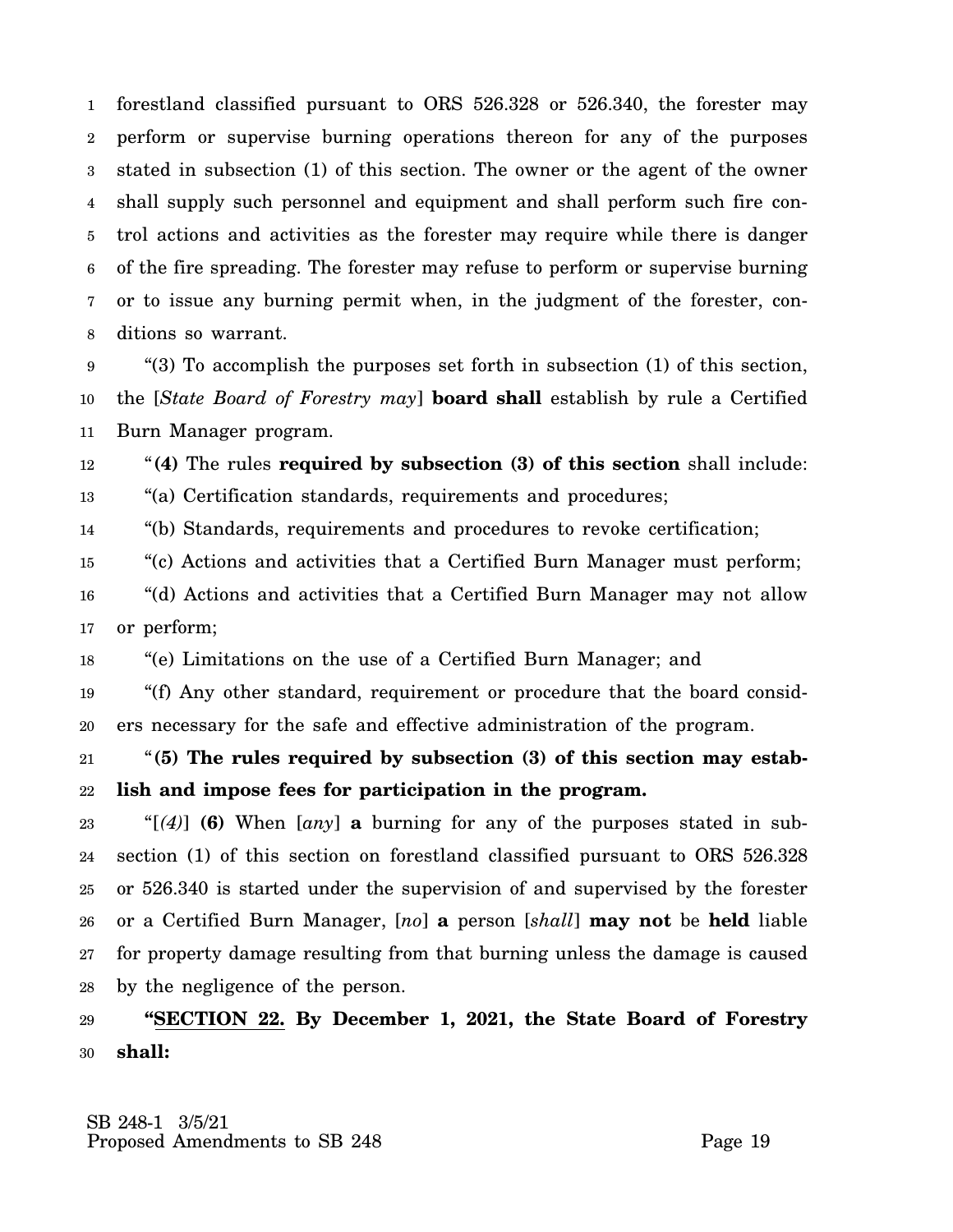1 2 3 **"(1) Consult with the Oregon Prescribed Fire Council concerning best practices for conducting the Certified Burn Manager program described in ORS 526.360;**

4 **"(2) Initiate rulemaking to establish the program; and**

5 6 7 8 **"(3) Report in the manner provided in ORS 192.245 to an appropriate committee or subcommittee of the Legislative Assembly on progress the board has made in establishing and implementing the program and when the board expects to launch the program.**

- 9
- 10

#### "**RESILIENCY GOAL**

11

12 13 **"SECTION 23. Section 24 of this 2021 Act is added to and made a part of ORS 527.610 to 527.770.**

14 15 16 17 **"SECTION 24. (1) It is the policy of this state to maximize forest resiliency, including, but not limited to, the achievement of ecological goals, reduction in fuel loads and reduction in wildfire suppression costs.**

18 19 20 **"(2) The State Board of Forestry shall adopt rules that maximize forest resiliency through the use of fuel load management on forestlands, including, but not limited to, the use of:**

21 **"(a) Managed wildfire;**

22 **"(b) Prescribed burns; and**

23 24 25 26 **"(c) Commercial and noncommercial harvesting, provided the purpose and effect of the harvesting is wildfire risk reduction and the harvesting only occurs in areas determined to have the highest risk of wildfire.**

27

28

# "**FOREST FINANCIAL OVERSIGHT**

29

30 **"SECTION 25. The State Forestry Department shall adopt rules for**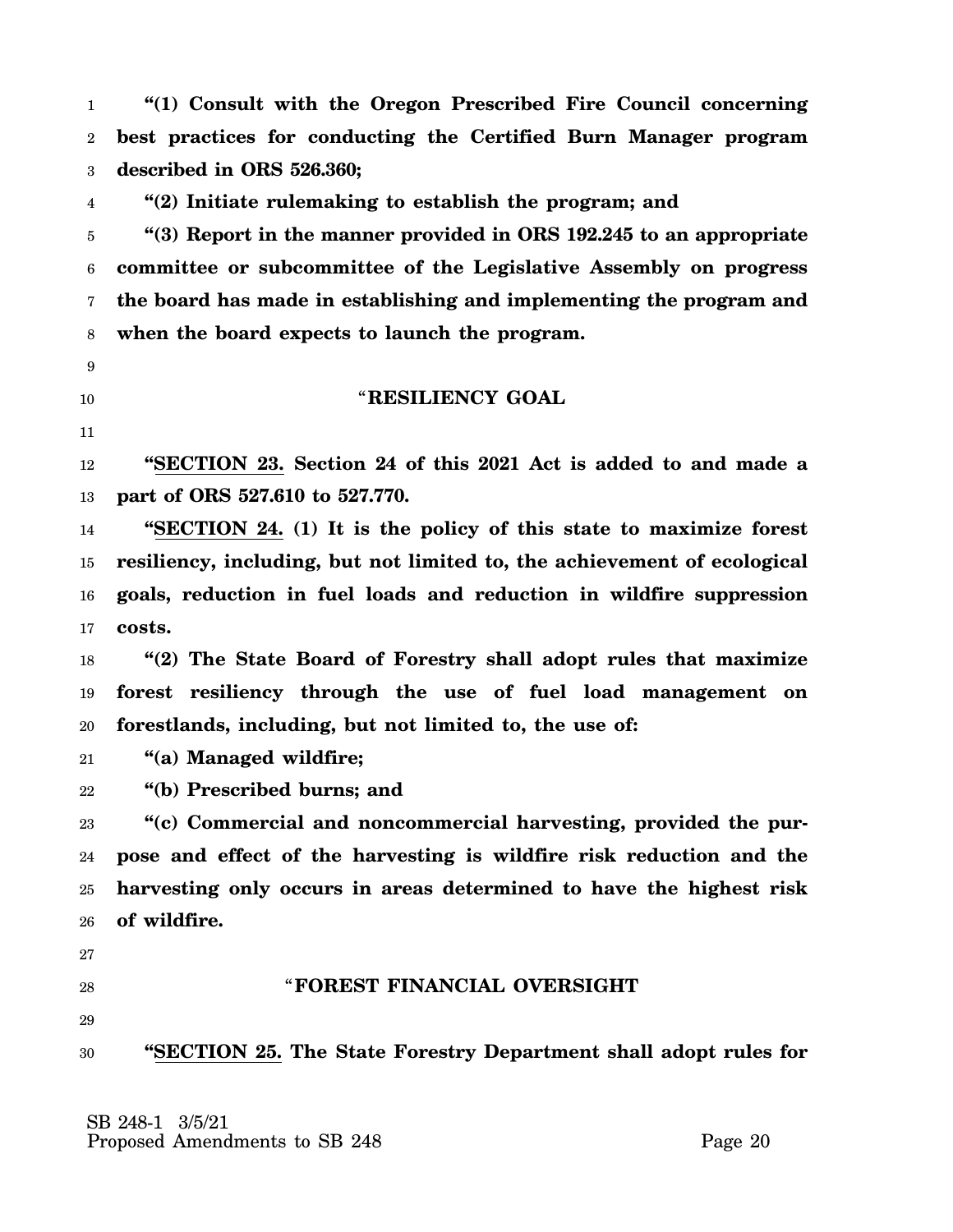1 2 3 **the purpose of ensuring efficient and effective funding of wildfire response. Matters addressed by the rules must include, but need not be limited to:**

4 5 **"(1) Means for addressing delays in the receipt of federal payments associated with wildfire costs;**

6 7 8 **"(2) Department structural changes designed to expedite and standardize the processing of financial transactions associated with wildfire costs;**

9 10 **"(3) Department structural changes to better manage seasonal borrowing costs to support wildfire costs; and**

11 12 13 **"(4) Department structural changes to facilitate the assignment of additional personnel to wildfire risk mitigation and wildfire response programs when needed.**

14 15 16 17 18 19 **"SECTION 26. The State Forestry Department shall base the rules adopted under section 25 of this 2021 Act on the recommendations of the Forestry Financial Oversight Team created by the Governor on October 18, 2019. The department shall adopt any rules based on team recommendations publicly reported on or before January 1, 2023, to become effective no later than June 30, 2023.**

20

- 21
- 22

### "**PROTECTED AREAS**

**"SECTION 27. Section 26 of this 2021 Act is repealed January 2, 2024.**

23

24 25 26 27 28 29 30 **"SECTION 28. (1) The State Forester, in collaboration with the State Fire Marshal, state agencies and local governments as defined in ORS 174.116, shall adopt rules establishing baseline levels of wildfire protection for lands that are outside of forest protection districts and susceptible to wildfire. When establishing the baseline levels for lands, the State Forester shall ensure that the levels are adapted to reflect regional conditions. A county, in collaboration with the State Forester**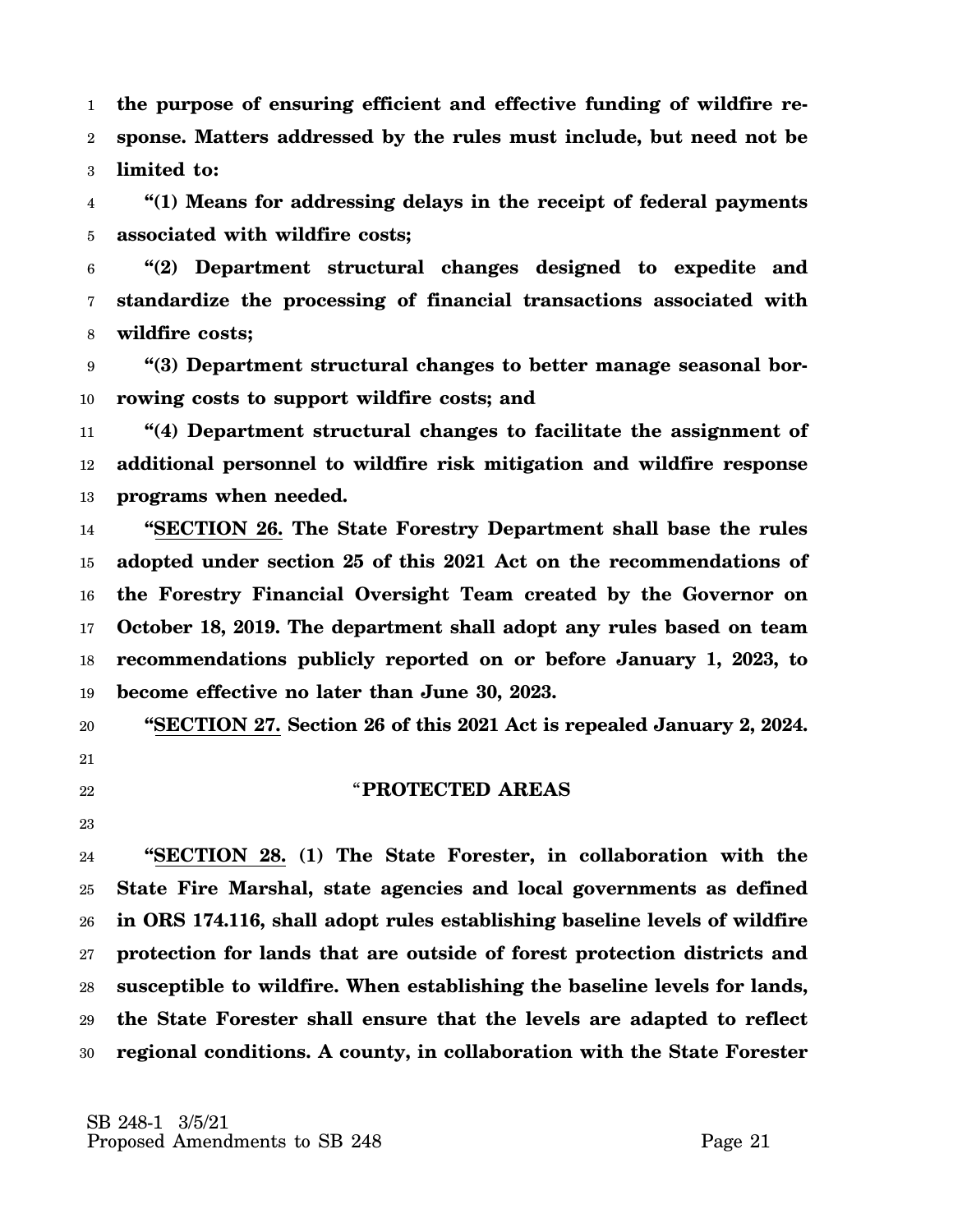1 2 3 4 5 6 **and the State Fire Marshal, may work to ensure that all lands within the county that are outside of forest protection districts and susceptible to wildfire are provided with wildfire protection services at the applicable baseline level or a higher level. As used in this subsection, 'forest protection districts' means lands designated in State Forester rules as provided under ORS 477.225.**

7 8 **"(2) A county, in collaboration with the State Forester and the State Fire Marshal, may assist:**

9 10 **"(a) Landowners, individuals and businesses with forming jurisdictions to provide wildfire protection;**

11 12 13 **"(b) Landowners, individuals, businesses and jurisdictions with obtaining expansion of or other changes to boundaries or facility locations of jurisdictions that provide wildfire protection;**

14 15 **"(c) Jurisdictions to expand or adjust jurisdiction service boundaries to ensure adequate wildfire protection for lands; and**

16 17 18 19 20 **"(d) Jurisdictions in developing wildfire protection facilities, equipment, training and other resources adequate to ensure that the jurisdiction provides timely and effective wildfire protection at the baseline level or higher on lands described in subsection (1) of this section throughout the jurisdiction.**

21 22 23 24 **"(3) The State Forester may provide financial assistance to counties for carrying out county duties under subsection (2) of this section from any funds made available to the State Forester and designated for that purpose.**

25 26 27 28 **"SECTION 29. A county shall ensure no later than January 1, 2026, that all lands described in section 28 (1) of this 2021 Act within the county have baseline level or higher wildfire protection as described in section 28 of this 2021 Act.**

29 30

#### "**WILDFIRE RESPONSE CAPACITY**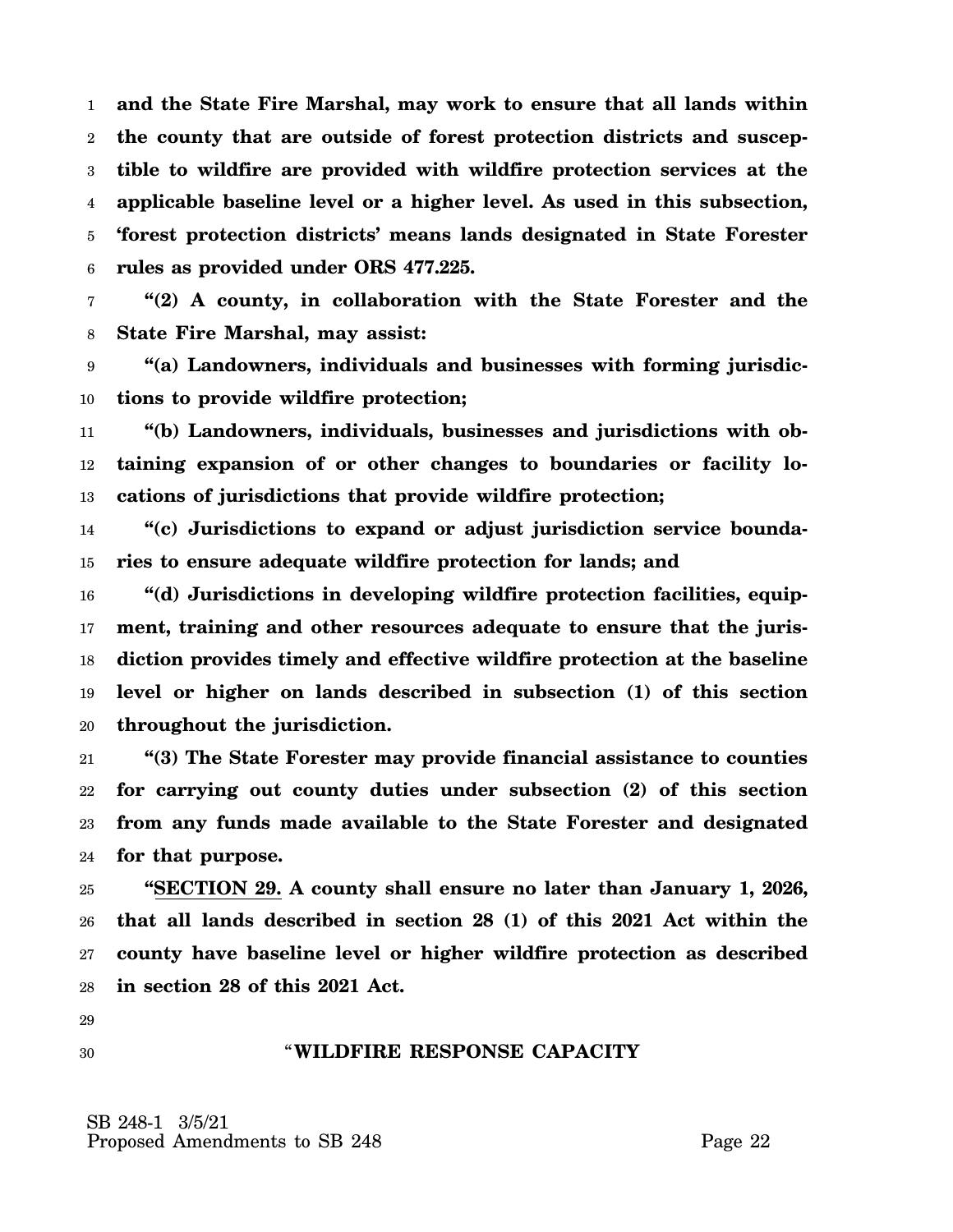1 2 3 4 5 6 **"SECTION 30. (1) The State Forestry Department shall consult and coordinate with federal agencies, private stakeholders and other state agencies to determine the adequacy of state, federal and private wildfire response capacity. The department shall act to facilitate wildfire prevention and wildfire response communication and coordination between federal, state, local and private entities.**

7 8 9 **"(2) The department shall, to the extent practicable, seek to leverage state moneys to obtain an increase in federal wildfire resources available to Oregon for effective initial response purposes.**

10 11 12 13 14 15 **"(3) The department shall consult with the office of the State Fire Marshal and with local fire defense board chiefs to assess the adequacy of available mutual aid to provide wildfire response on forestlandurban interface lands and to identify means for providing additional resources from the state or other entities to enhance wildfire response capacity on forestland-urban interface lands.**

16 17 18 19 20 21 22 23 24 25 26 **"(4) The department shall identify workforce development needs associated with wildfire risk mitigation and wildfire response and develop funding proposals for meeting those needs on a sustained basis. "(5) The department may enter into cooperative agreements or contracts with a local or private entity for the purpose of assisting the entity to organize for purposes of wildfire risk mitigation or wildfire response, including, but not limited to, facilitating wildfire training and the acquisition of firefighting equipment for the entity and assisting with payment for liability insurance and other administrative expenses of the entity associated with wildfire risk mitigation or wildfire response.**

- 27
- 28

# "**WILDLAND-URBAN INTERFACE FIRE PROTECTION**

29

30 **"SECTION 31.** ORS 477.015 is amended to read: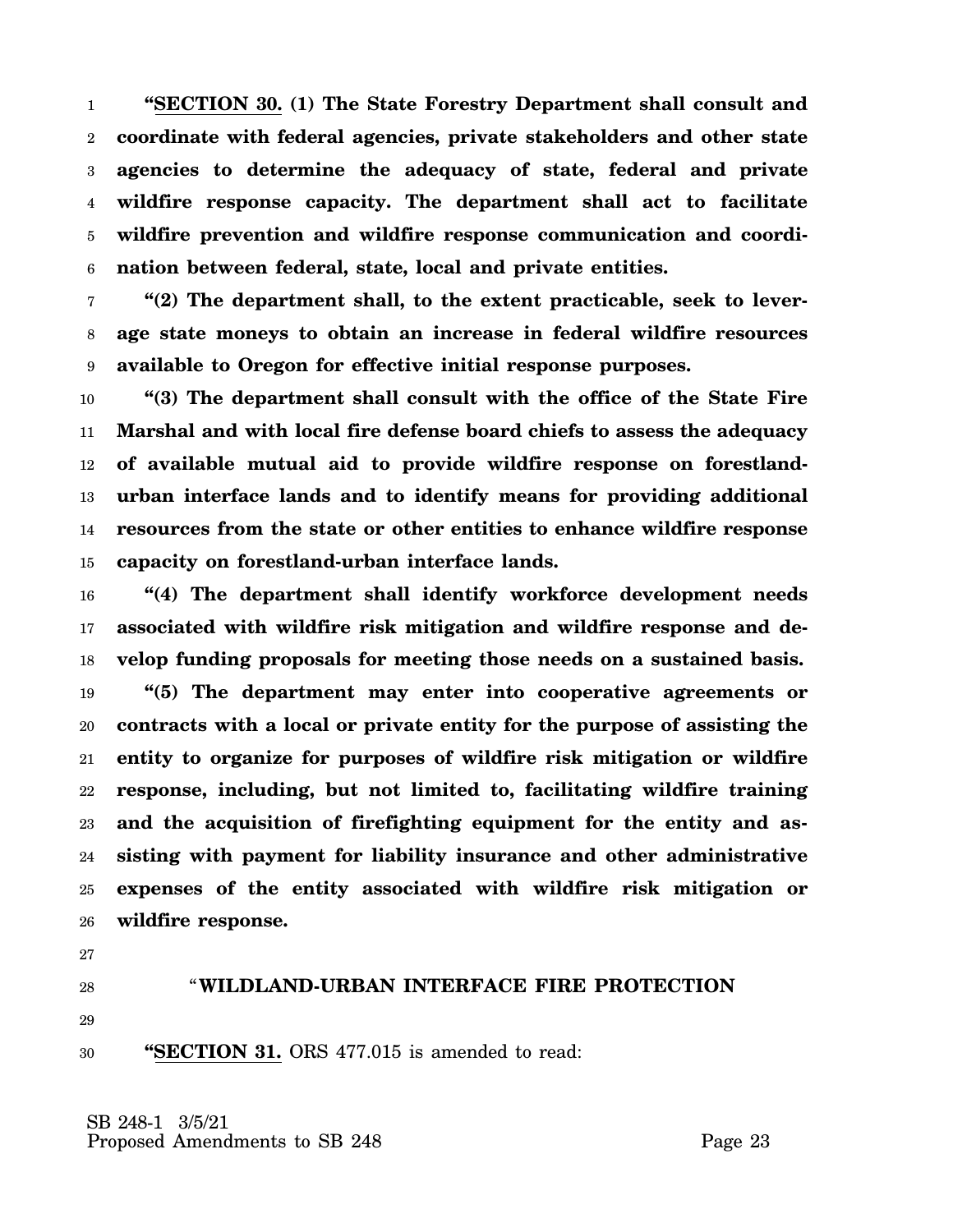1 2 3 4 5 "477.015. [*(1)*] As used in ORS 477.015 [*to 477.061*]**, 477.025 and 477.027**, unless the context otherwise requires, '[*forestland*] **wildland**-urban interface' means [*a geographic area of forestland inside a forest protection district where there exists a concentration of structures in an urban or suburban setting.*]

6 7 "[*(2) As used in ORS 477.015 to 477.057, unless the context requires otherwise:*]

8 9 "[*(a) 'Committee' means a county forestland-urban interface classification committee.*]

10 11 12 "[*(b) 'Governing body' means the board of county commissioners or county court of a county, as the case may be.*] **an area in which humans or human development meets or intermixes with wildland fuels.**

13 **"SECTION 32.** ORS 477.025 is amended to read:

14 15 16 17 18 19 20 21 22 "477.025. The Legislative Assembly recognizes that the [*forestland*] **wildland**-urban interface in Oregon varies by condition, situation, fire hazard and risk, that different [*forestland*] **wildland**-urban interface fire protection problems exist across the state because of this variability, **and** that these different problems necessitate varied fire prevention and protection practices**.** [*and that, in order to give recognition to such differences and their effect on the accomplishment of the public policy stated in ORS 477.023, certain classifications of the forestland-urban interface within the State of Oregon are established by ORS 477.027 to 477.057.*]

23 **"SECTION 33.** ORS 477.027 is amended to read:

24 25 26 27 28 "477.027. **(1)** By administrative rule, the State Board of Forestry shall establish criteria by which the [*forestland*] **wildland**-urban interface shall be identified and classified. The criteria shall recognize differences across the state in fire hazard, fire risk and structural characteristics within the [*forestland*] **wildland**-urban interface.

29 30 "**(2)** The [*criteria shall include*] **board shall establish** not less than three nor more than five classes of [*forestland*] **wildland**-urban interface **based on**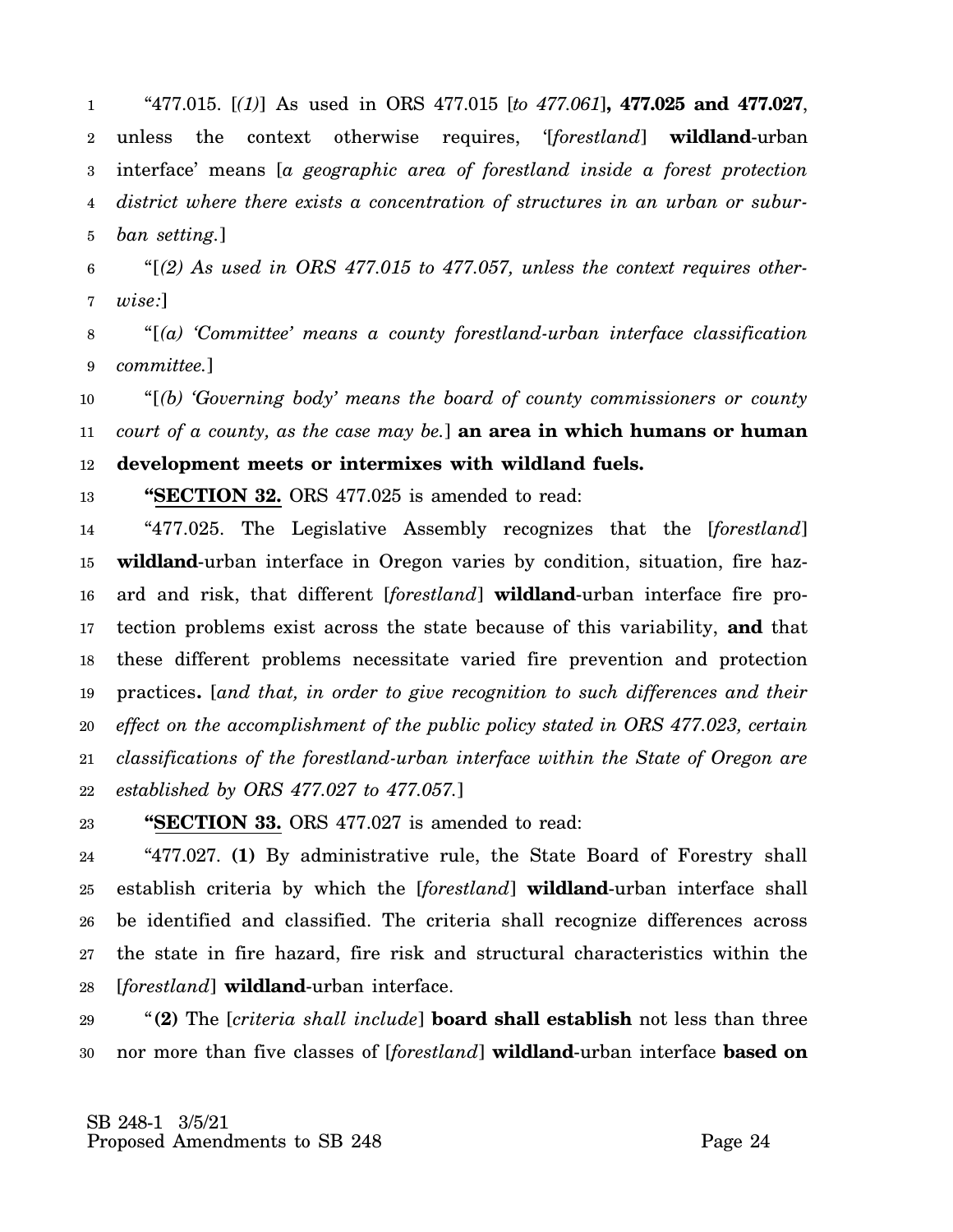1 **the criteria**.

2 3 **"(3) The classes must be integrated into the comprehensive statewide map described in section 7 of this 2021 Act.**

4 5 **"SECTION 34. ORS 477.017, 477.018, 477.023, 477.029, 477.031, 477.052, 477.054, 477.057, 477.059, 477.060 and 477.061 are repealed.**

6 **"SECTION 35.** ORS 105.464 is amended to read:

7 8 "105.464. A seller's property disclosure statement must be in substantially the following form:

" \_\_\_\_\_\_\_\_\_\_\_\_\_\_\_\_\_\_\_\_\_\_\_\_\_\_\_\_\_\_\_\_\_\_\_\_\_\_\_\_\_\_\_\_\_\_\_\_\_\_\_\_\_\_\_\_\_\_\_\_\_\_\_\_\_\_\_\_\_\_\_\_

\_\_\_\_\_\_\_\_\_\_\_\_\_\_\_\_\_\_\_\_\_\_\_\_\_\_\_\_\_\_\_\_\_\_\_\_\_\_\_\_\_\_\_\_\_\_\_\_\_\_\_\_\_\_\_\_\_\_\_\_\_\_\_\_\_\_\_\_\_\_\_\_\_\_

9

10 11 12 If required under ORS 105.465, a seller shall deliver in substantially the following form the seller's property disclosure statement to each buyer who makes a written offer to purchase real property in this state:

13

#### 14 INSTRUCTIONS TO THE SELLER

15

16 17 18 19 20 Please complete the following form. Do not leave any spaces blank. Please refer to the line number(s) of the question(s) when you provide your explanation(s). If you are not claiming an exclusion or refusing to provide the form under ORS 105.475 (4), you should date and sign each page of this disclosure statement and each attachment.

21

22 23 24 25 26 27 28 Each seller of residential property described in ORS 105.465 must deliver this form to each buyer who makes a written offer to purchase. Under ORS 105.475 (4), refusal to provide this form gives the buyer the right to revoke their offer at any time prior to closing the transaction. Use only the section(s) of the form that apply to the transaction for which the form is used. If you are claiming an exclusion under ORS 105.470, fill out only Section 1.

29

30 An exclusion may be claimed only if the seller qualifies for the exclusion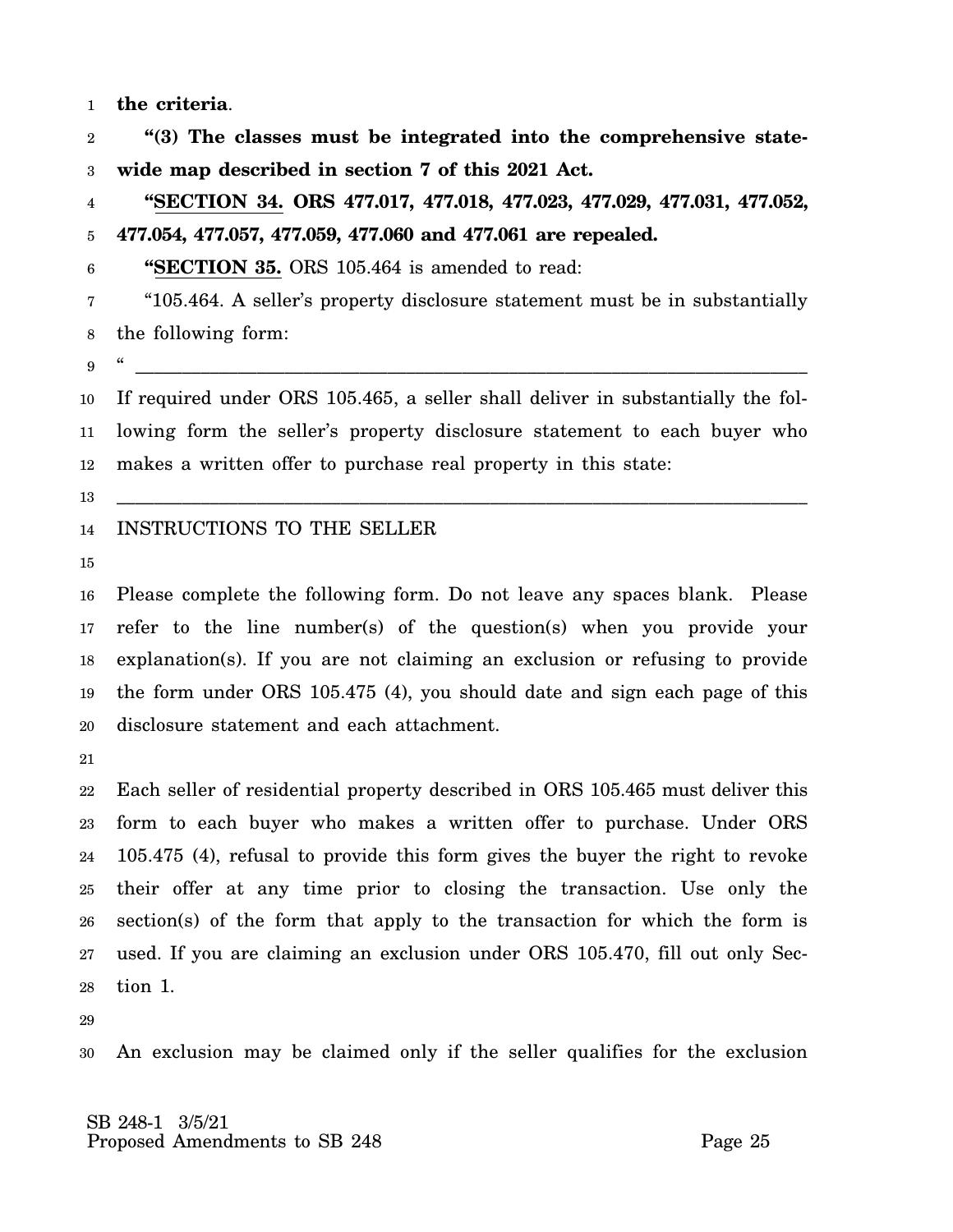1 2 3 4 5 6 7 8 9 10 11 12 13 14 15 16 17 18 19 20 21 22 23 24 25 26 27 28 29 30 under the law. If not excluded, the seller must disclose the condition of the property or the buyer may revoke their offer to purchase anytime prior to closing the transaction. Questions regarding the legal consequences of the seller's choice should be directed to a qualified attorney. \_\_\_\_\_\_\_\_\_\_\_\_\_\_\_\_\_\_\_\_\_\_\_\_\_\_\_\_\_\_\_\_\_\_\_\_\_\_\_\_\_\_\_\_\_\_\_\_\_\_\_\_\_\_\_\_\_\_\_\_\_\_\_\_\_\_\_\_\_\_\_\_\_\_ (DO NOT FILL OUT THIS SECTION UNLESS YOU ARE CLAIMING AN EXCLUSION UNDER ORS 105.470) Section 1. EXCLUSION FROM ORS 105.462 TO 105.490: You may claim an exclusion under ORS 105.470 only if you qualify under the statute. If you are not claiming an exclusion, you must fill out Section 2 of this form completely. Initial only the exclusion you wish to claim. This is the first sale of a dwelling never occupied. The dwelling is constructed or installed under building or installation permit(s)  $\#$ , issued by \_\_\_\_\_\_\_\_\_\_. This sale is by a financial institution that acquired the property as custodian, agent or trustee, or by foreclosure or deed in lieu of foreclosure. The seller is a court appointed receiver, personal representative, trustee, conservator or guardian. This sale or transfer is by a governmental agency. Signature(s) of Seller claiming exclusion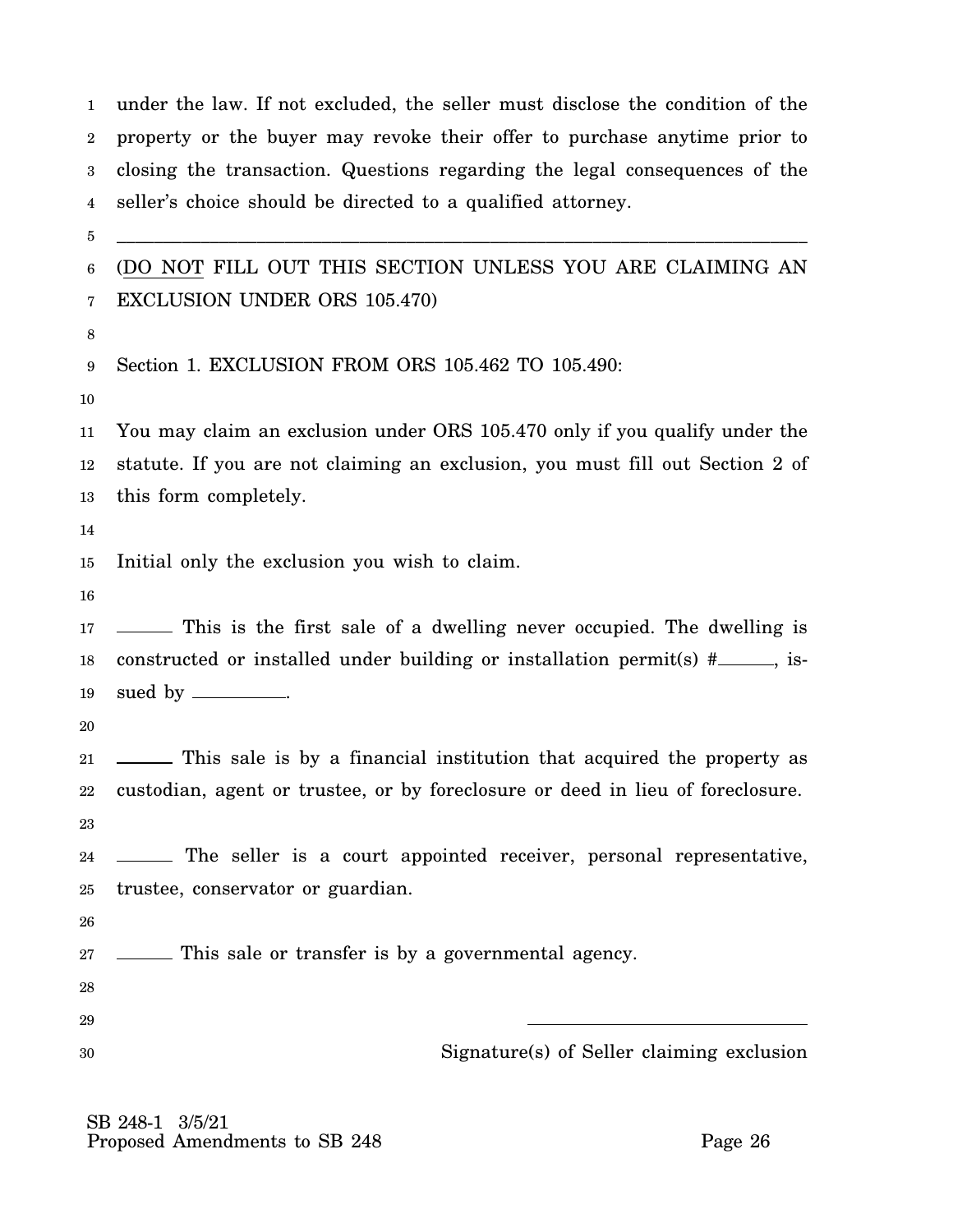| 1           | Date $\_\_\_\_\_\_\_\_\_\_\_\_\_$                          |
|-------------|------------------------------------------------------------|
| $\mathbf 2$ |                                                            |
| 3           |                                                            |
| 4           | Buyer(s) to acknowledge Seller's claim                     |
| 5           | Date $\_\_$                                                |
| 6           |                                                            |
| 7           | (IF YOU DID NOT CLAIM AN EXCLUSION IN SECTION 1, YOU MUST  |
| 8           | FILL OUT THIS SECTION.)                                    |
| 9           |                                                            |
| 10          | Section 2. SELLER'S PROPERTY DISCLOSURE STATEMENT          |
| 11          |                                                            |
| 12          | (NOT A WARRANTY)                                           |
| 13          | (ORS 105.464)                                              |
| 14          |                                                            |
| 15          | NOTICE TO THE BUYER: THE FOLLOWING REPRESENTATIONS ARE     |
| 16          | MADE BY THE SELLER(S) CONCERNING THE CONDITION OF THE      |
| 17          |                                                            |
| 18          |                                                            |
| 19          | DISCLOSURES CONTAINED IN THIS FORM ARE PROVIDED BY THE     |
| 20          | SELLER ON THE BASIS OF SELLER'S ACTUAL KNOWLEDGE OF THE    |
| 21          | PROPERTY AT THE TIME OF DISCLOSURE. BUYER HAS FIVE DAYS    |
|             | 22 FROM THE SELLER'S DELIVERY OF THIS SELLER'S DISCLOSURE  |
| 23          | STATEMENT TO REVOKE BUYER'S OFFER BY DELIVERING BUYER'S    |
| 24          | SEPARATE SIGNED WRITTEN STATEMENT OF REVOCATION TO THE     |
| 25          | SELLER DISAPPROVING THE SELLER'S DISCLOSURE STATEMENT,     |
| 26          | UNLESS BUYER WAIVES THIS RIGHT AT OR PRIOR TO ENTERING     |
| 27          | INTO A SALE AGREEMENT.                                     |
| 28          |                                                            |
| 29          | FOR A MORE COMPREHENSIVE EXAMINATION OF THE SPECIFIC       |
| 30          | CONDITION OF THIS PROPERTY, BUYER IS ADVISED TO OBTAIN AND |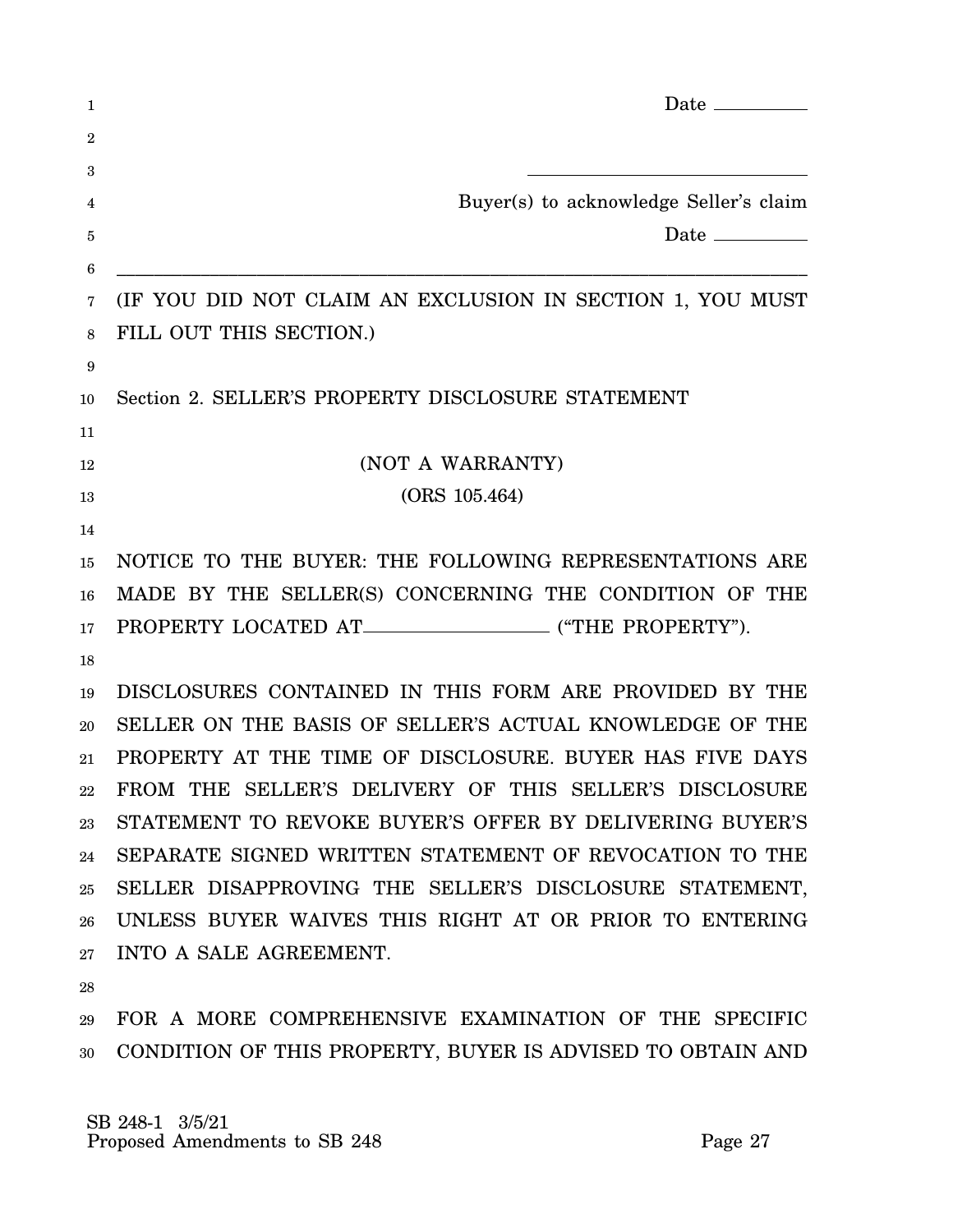1 2 3 4 5 6 PAY FOR THE SERVICES OF A QUALIFIED SPECIALIST TO INSPECT THE PROPERTY ON BUYER'S BEHALF INCLUDING, FOR EXAMPLE, ONE OR MORE OF THE FOLLOWING: ARCHITECTS, ENGINEERS, PLUMBERS, ELECTRICIANS, ROOFERS, ENVIRONMENTAL INSPEC-TORS, BUILDING INSPECTORS, CERTIFIED HOME INSPECTORS, OR PEST AND DRY ROT INSPECTORS.

7

8 Seller  $\frac{1}{s}$  is not occupying the property.

9

10 I. SELLER'S REPRESENTATIONS:

11

12 13 14 15 16 The following are representations made by the seller and are not the representations of any financial institution that may have made or may make a loan pertaining to the property, or that may have or take a security interest in the property, or any real estate licensee engaged by the seller or the buyer.

17

18 19 \*If you mark yes on items with \*, attach a copy or explain on an attached sheet.

20

21 1. TITLE

22 A. Do you have legal authority to sell the property? [ ]Yes [ ]No [ ]Unknown

23 \*B. Is title to the property subject to any of the

24 following: [ ]Yes [ ]No [ ]Unknown

- 25 (1) First right of refusal
- 26 (2) Option
- 27 (3) Lease or rental agreement
- 28 (4) Other listing
- 29 (5) Life estate?
- 30 \*C. Is the property being transferred an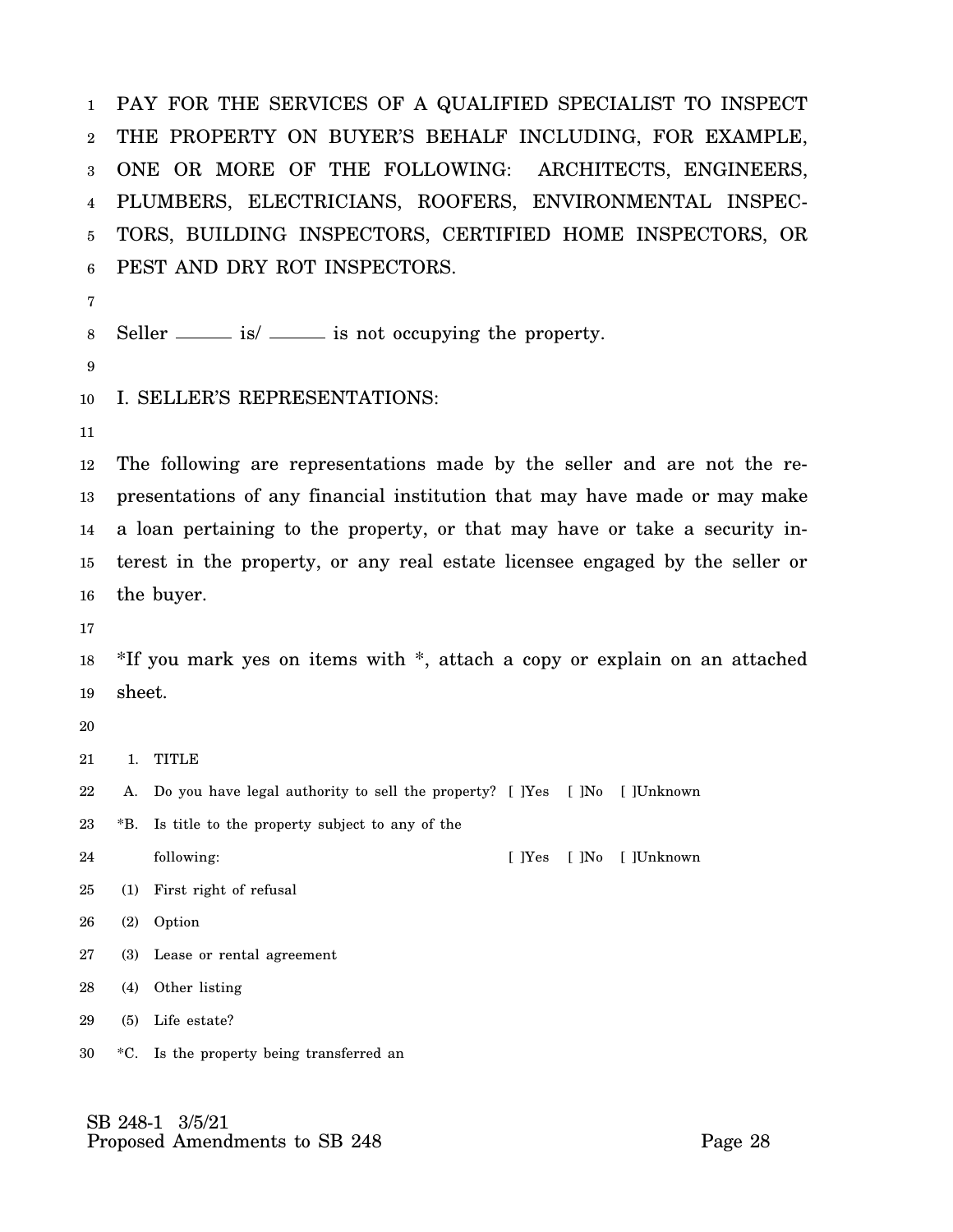| 1                |     | unlawfully established unit of land?               | $[$ $]$ Yes   | $[$ ]No | [ ]Unknown |
|------------------|-----|----------------------------------------------------|---------------|---------|------------|
| $\boldsymbol{2}$ | *D. | Are there any encroachments, boundary              |               |         |            |
| 3                |     | agreements, boundary disputes or recent            |               |         |            |
| 4                |     | boundary changes?                                  | [ ]Yes        | $[$ ]No | [ ]Unknown |
| 5                | E.  | Are there any rights of way, easements,            |               |         |            |
| 6                |     | licenses, access limitations or claims that        |               |         |            |
| 7                |     | may affect your interest in the property?          | [ ]Yes        | $[$ ]No | [ ]Unknown |
| 8                | *F. | Are there any agreements for joint                 |               |         |            |
| 9                |     | maintenance of an easement or right of way?        | [ ]Yes        | $[$ ]No | [ ]Unknown |
| 10               | *G. | Are there any governmental studies, designations,  |               |         |            |
| 11               |     | zoning overlays, surveys or notices that would     |               |         |            |
| 12               |     | affect the property?                               | [ ]Yes        | $[$ ]No | [ ]Unknown |
| 13               | *H. | Are there any pending or existing governmental     |               |         |            |
| 14               |     | assessments against the property?                  | $\lceil$ TYes | $[$ ]No | [ ]Unknown |
| 15               | *I. | Are there any zoning violations or                 |               |         |            |
| 16               |     | nonconforming uses?                                | [ ]Yes        | $[$ ]No | [ ]Unknown |
| 17               | *J. | Is there a boundary survey for the                 |               |         |            |
| 18               |     | property?                                          | [ ]Yes        | $[$ ]No | [ ]Unknown |
| 19               | *K. | Are there any covenants, conditions,               |               |         |            |
| 20               |     | restrictions or private assessments that           |               |         |            |
| $21\,$           |     | affect the property?                               | [ ]Yes        | $[$ ]No | [ ]Unknown |
| 22               | *L. | Is the property subject to any special tax         |               |         |            |
| 23               |     | assessment or tax treatment that may result        |               |         |            |
| 24               |     | in levy of additional taxes if the property        |               |         |            |
| 25               |     | is sold?                                           | [ ]Yes        | $[$ ]No | [ ]Unknown |
| 26               |     |                                                    |               |         |            |
| 27               | 2.  | WATER                                              |               |         |            |
| 28               | А.  | Household water                                    |               |         |            |
| 29               | (1) | The source of the water is (check ALL that apply): |               |         |            |
| 30               |     | [ ]Public [ ]Community [ ]Private                  |               |         |            |
|                  |     |                                                    |               |         |            |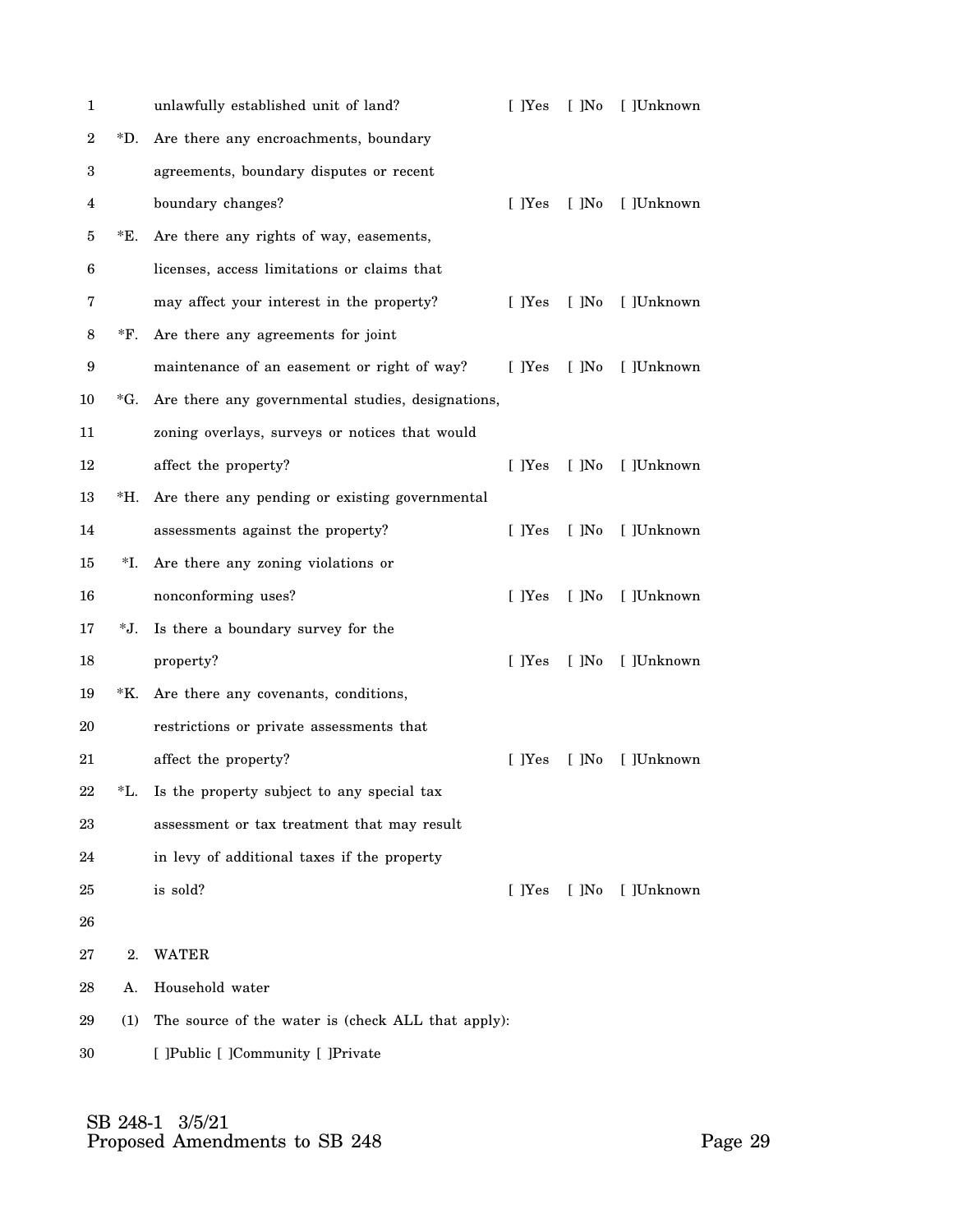| 1      |            |                                                    |        |         |                  |  |
|--------|------------|----------------------------------------------------|--------|---------|------------------|--|
| 2      | (2)        | Water source information:                          |        |         |                  |  |
| 3      | *a.        | Does the water source require a water permit?      | [ ]Yes | $[$ ]No | [ ]Unknown       |  |
| 4      |            | If yes, do you have a permit?                      | [ ]Yes | $[$ ]No |                  |  |
| 5      | b.         | Is the water source located on the property?       | [ ]Yes | $[$ ]No | [ ]Unknown       |  |
| 6      |            | *If not, are there any written agreements for      |        |         |                  |  |
| 7      |            | a shared water source?                             | [ ]Yes | $[$ ]No | [ ]Unknown [ ]NA |  |
| 8      | *c.        | Is there an easement (recorded or unrecorded)      |        |         |                  |  |
| 9      |            | for your access to or maintenance of the water     |        |         |                  |  |
| 10     |            | source?                                            | [ ]Yes | [ ]No   | [ ]Unknown       |  |
| 11     | d.         | If the source of water is from a well or spring,   |        |         |                  |  |
| 12     |            | have you had any of the following in the past      |        |         |                  |  |
| 13     |            | 12 months? [ ]Flow test [ ]Bacteria test           |        |         |                  |  |
| 14     |            | [ ]Chemical contents test                          | [ ]Yes | $[$ ]No | [ ]Unknown [ ]NA |  |
| 15     | *e.        | Are there any water source plumbing problems       |        |         |                  |  |
| 16     |            | or needed repairs?                                 | [ ]Yes | $[$ ]No | [ ]Unknown       |  |
| 17     | <b>(3)</b> | Are there any water treatment systems for          |        |         |                  |  |
| 18     |            | the property?                                      | [ ]Yes | [ ]No   | [ ]Unknown       |  |
| 19     |            | [ ]Leased [ ]Owned                                 |        |         |                  |  |
| 20     | <b>B.</b>  | Irrigation                                         |        |         |                  |  |
| 21     | (1)        | Are there any [ ] water rights or [ ] other        |        |         |                  |  |
| $22\,$ |            | irrigation rights for the property?                | [ ]Yes | $[$ ]No | [ ]Unknown       |  |
| 23     |            | $*(2)$ If any exist, has the irrigation water been |        |         |                  |  |
| 24     |            | used during the last five-year period?             | [ ]Yes | $[$ ]No | [ ]Unknown [ ]NA |  |
| 25     | $*(3)$     | Is there a water rights certificate or other       |        |         |                  |  |
| 26     |            | written evidence available?                        | [ ]Yes | $[$ ]No | [ ]Unknown [ ]NA |  |
| 27     | C.         | Outdoor sprinkler system                           |        |         |                  |  |
| 28     | (1)        | Is there an outdoor sprinkler system for the       |        |         |                  |  |
| 29     |            | property?                                          | [ ]Yes | $[$ ]No | [ ]Unknown       |  |
| 30     | (2)        | Has a back flow valve been installed?              | [ ]Yes | $[$ ]No | [ ]Unknown [ ]NA |  |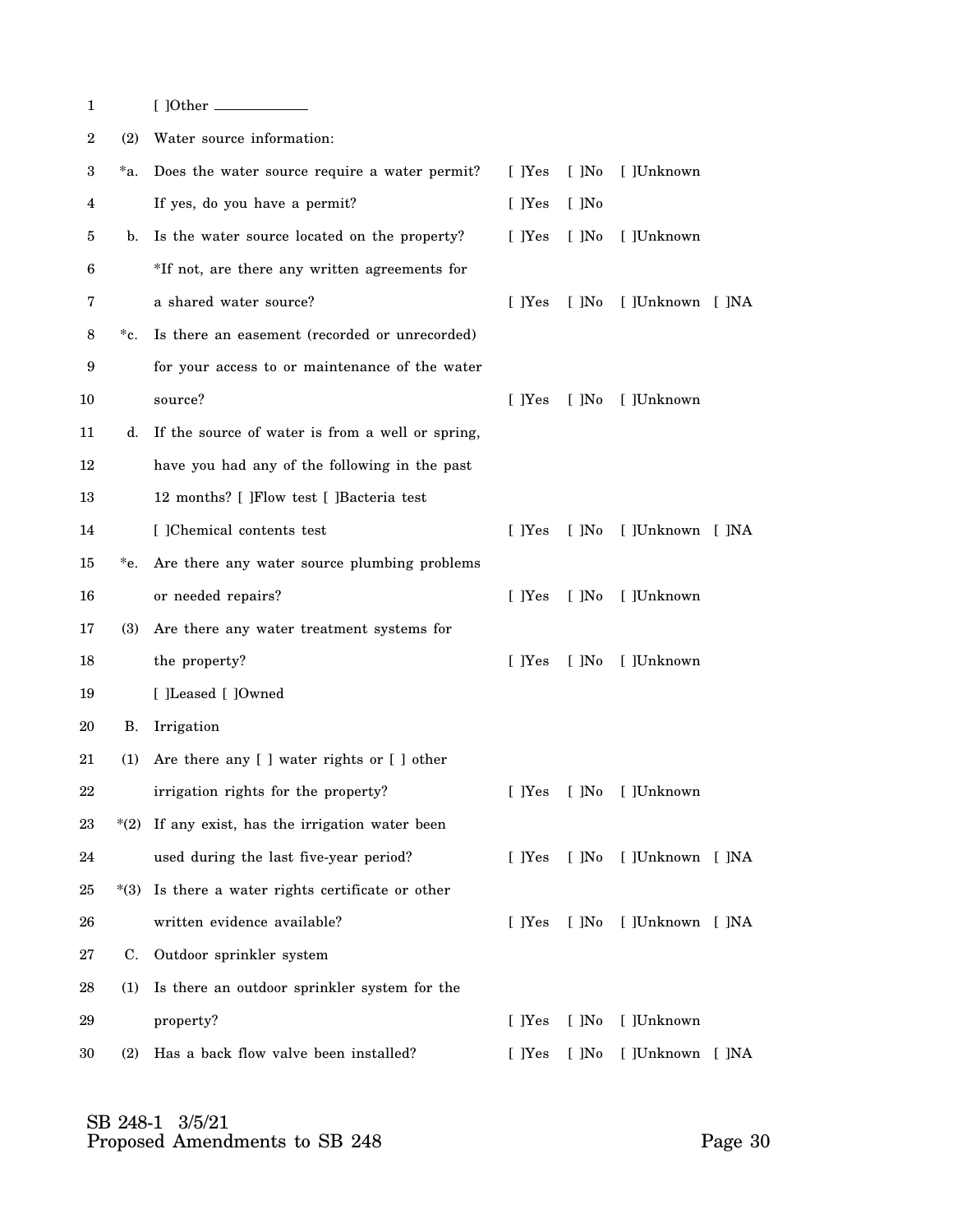| $\mathbf 1$      | <b>(3)</b> | Is the outdoor sprinkler system operable?       | [ ]Yes | $[$ ]No | [ ]Unknown [ ]NA |  |
|------------------|------------|-------------------------------------------------|--------|---------|------------------|--|
| $\boldsymbol{2}$ |            |                                                 |        |         |                  |  |
| 3                | 3.         | <b>SEWAGE SYSTEM</b>                            |        |         |                  |  |
| 4                | A.         | Is the property connected to a public or        |        |         |                  |  |
| 5                |            | community sewage system?                        | [ ]Yes | $[$ ]No | [ ]Unknown       |  |
| 6                | В.         | Are there any new public or community sewage    |        |         |                  |  |
| 7                |            | systems proposed for the property?              | [ ]Yes | $[$ ]No | [ ]Unknown       |  |
| 8                | C.         | Is the property connected to an on-site septic  |        |         |                  |  |
| 9                |            | system?                                         | [ ]Yes | $[$ ]No | [ ]Unknown       |  |
| 10               | (1)        | If yes, when was the system installed?          |        |         | [ ]Unknown [ ]NA |  |
| 11               | (2)        | *If yes, was the system installed by permit?    | [ ]Yes | $[$ ]No | [ ]Unknown [ ]NA |  |
| 12               | (3)        | *Has the system been repaired or altered?       | [ ]Yes | $[$ ]No | [ ]Unknown       |  |
| 13               | (4)        | *Has the condition of the system been           |        |         |                  |  |
| 14               |            | evaluated and a report issued?                  | [ ]Yes | $[$ ]No | [ ]Unknown       |  |
| 15               | (5)        | Has the septic tank ever been pumped?           | [ ]Yes | $[$ ]No | [ ]Unknown       |  |
| 16               |            | If yes, when?                                   |        |         | [ ]NA            |  |
| 17               | (6)        | Does the system have a pump?                    | [ ]Yes | $[$ ]No | [ ]Unknown       |  |
| 18               | (7)        | Does the system have a treatment unit such      |        |         |                  |  |
| 19               |            | as a sand filter or an aerobic unit?            | [ ]Yes | $[$ ]No | [ ]Unknown       |  |
| 20               | (8)        | *Is a service contract for routine              |        |         |                  |  |
| 21               |            | maintenance required for the system?            | [ ]Yes | $[$ ]No | [ ]Unknown       |  |
| 22               |            | (9) Are all components of the system located on |        |         |                  |  |
| 23               |            | the property?                                   | [ ]Yes |         | [ ]No [ ]Unknown |  |
| 24               | D.         | *Are there any sewage system problems or        |        |         |                  |  |
| 25               |            | needed repairs?                                 | [ ]Yes | $[$ ]No | [ ]Unknown       |  |
| 26               | Е.         | Does your sewage system require on-site         |        |         |                  |  |
| 27               |            | pumping to another level?                       | [ ]Yes | $[$ ]No | [ ]Unknown       |  |
| 28               |            |                                                 |        |         |                  |  |
| 29               | 4.         | <b>DWELLING INSULATION</b>                      |        |         |                  |  |
| 30               | A.         | Is there insulation in the:                     |        |         |                  |  |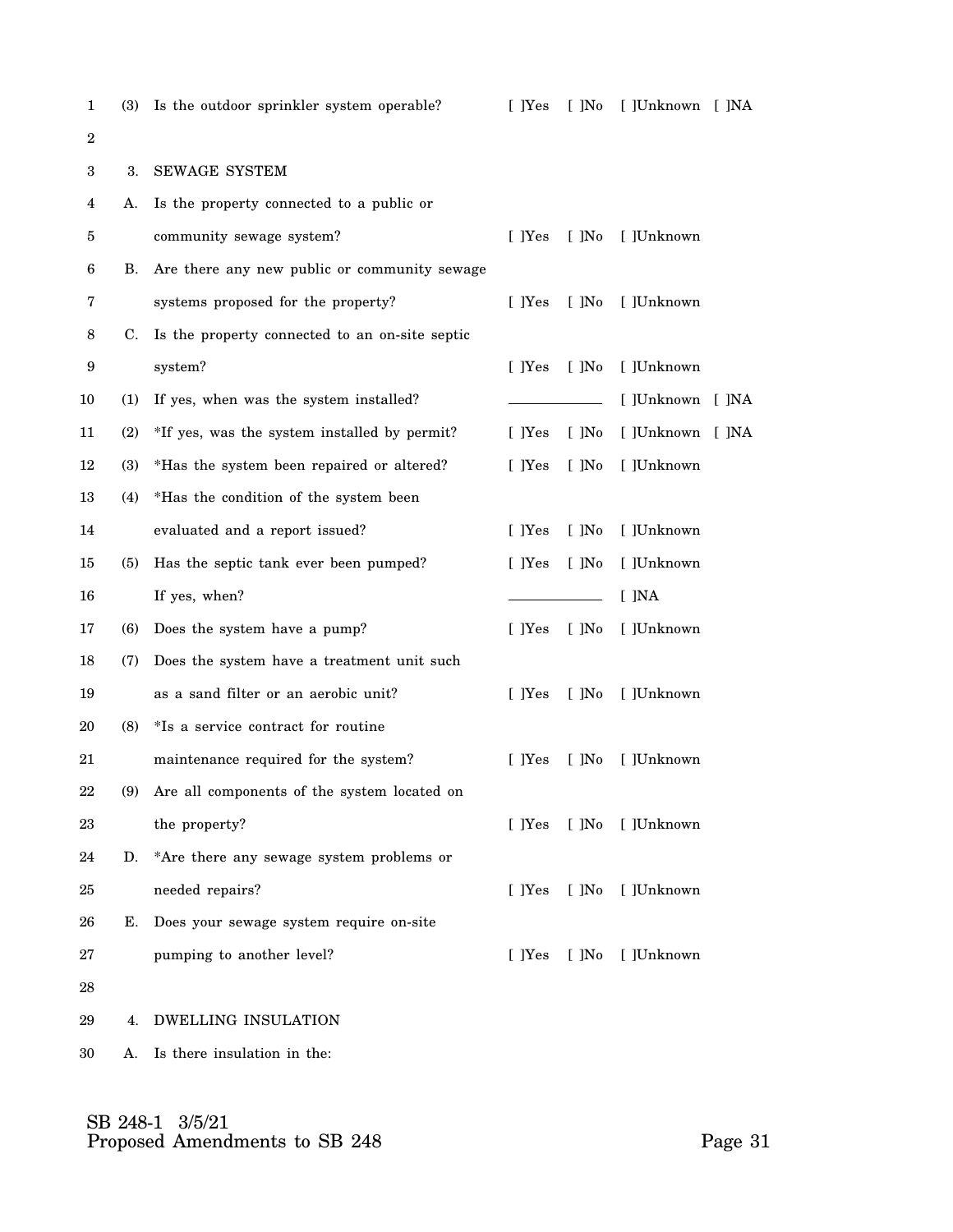| 1  | (1) | Ceiling?                                        | [ ]Yes | $[$ ]No | [ ]Unknown       |  |
|----|-----|-------------------------------------------------|--------|---------|------------------|--|
| 2  | (2) | Exterior walls?                                 | [ ]Yes | $[$ ]No | [ ]Unknown       |  |
| 3  | (3) | Floors?                                         | [ ]Yes | $[$ ]No | [ ]Unknown       |  |
| 4  | В.  | Are there any defective insulated doors or      |        |         |                  |  |
| 5  |     | windows?                                        | [ ]Yes | $[$ ]No | [ ]Unknown       |  |
| 6  |     |                                                 |        |         |                  |  |
| 7  | 5.  | <b>DWELLING STRUCTURE</b>                       |        |         |                  |  |
| 8  | *A. | Has the roof leaked?                            | [ ]Yes | $[$ ]No | [ ]Unknown       |  |
| 9  |     | If yes, has it been repaired?                   | [ ]Yes | $[$ ]No | [ ]Unknown [ ]NA |  |
| 10 | В.  | Are there any additions, conversions or         |        |         |                  |  |
| 11 |     | remodeling?                                     | [ ]Yes | $[$ ]No | [ ]Unknown       |  |
| 12 |     | If yes, was a building permit required?         | [ ]Yes | $[$ ]No | [ ]Unknown [ ]NA |  |
| 13 |     | If yes, was a building permit obtained?         | [ ]Yes | $[$ ]No | [ ]Unknown [ ]NA |  |
| 14 |     | If yes, was final inspection obtained?          | [ ]Yes | $[$ ]No | [ ]Unknown [ ]NA |  |
| 15 | C.  | Are there smoke alarms or detectors?            | [ ]Yes | $[$ ]No | [ ]Unknown       |  |
| 16 | D.  | Are there carbon monoxide alarms?               | [ ]Yes | $[$ ]No | [ ]Unknown       |  |
| 17 | Е.  | Is there a woodstove or fireplace               |        |         |                  |  |
| 18 |     | insert included in the sale?                    | [ ]Yes | $[$ ]No | [ ]Unknown       |  |
| 19 |     |                                                 |        |         |                  |  |
| 20 |     | *If yes, was it installed with a permit?        | [ ]Yes | $[$ ]No | [ ]Unknown       |  |
| 21 |     | *If yes, is a certification label issued by the |        |         |                  |  |
| 22 |     | United States Environmental Protection          |        |         |                  |  |
| 23 |     | Agency (EPA) or the Department of               |        |         |                  |  |
| 24 |     | Environmental Quality (DEQ) affixed to it?      | [ ]Yes |         | [ ]No [ ]Unknown |  |
| 25 | *F. | Has pest and dry rot, structural or             |        |         |                  |  |
| 26 |     | "whole house" inspection been done              |        |         |                  |  |
| 27 |     | within the last three years?                    | [ ]Yes | $[$ ]No | [ ]Unknown       |  |
| 28 | *G. | Are there any moisture problems, areas of water |        |         |                  |  |
| 29 |     | penetration, mildew odors or other moisture     |        |         |                  |  |
| 30 |     | conditions (especially in the basement)?        | [ ]Yes | $[$ ]No | [ ]Unknown       |  |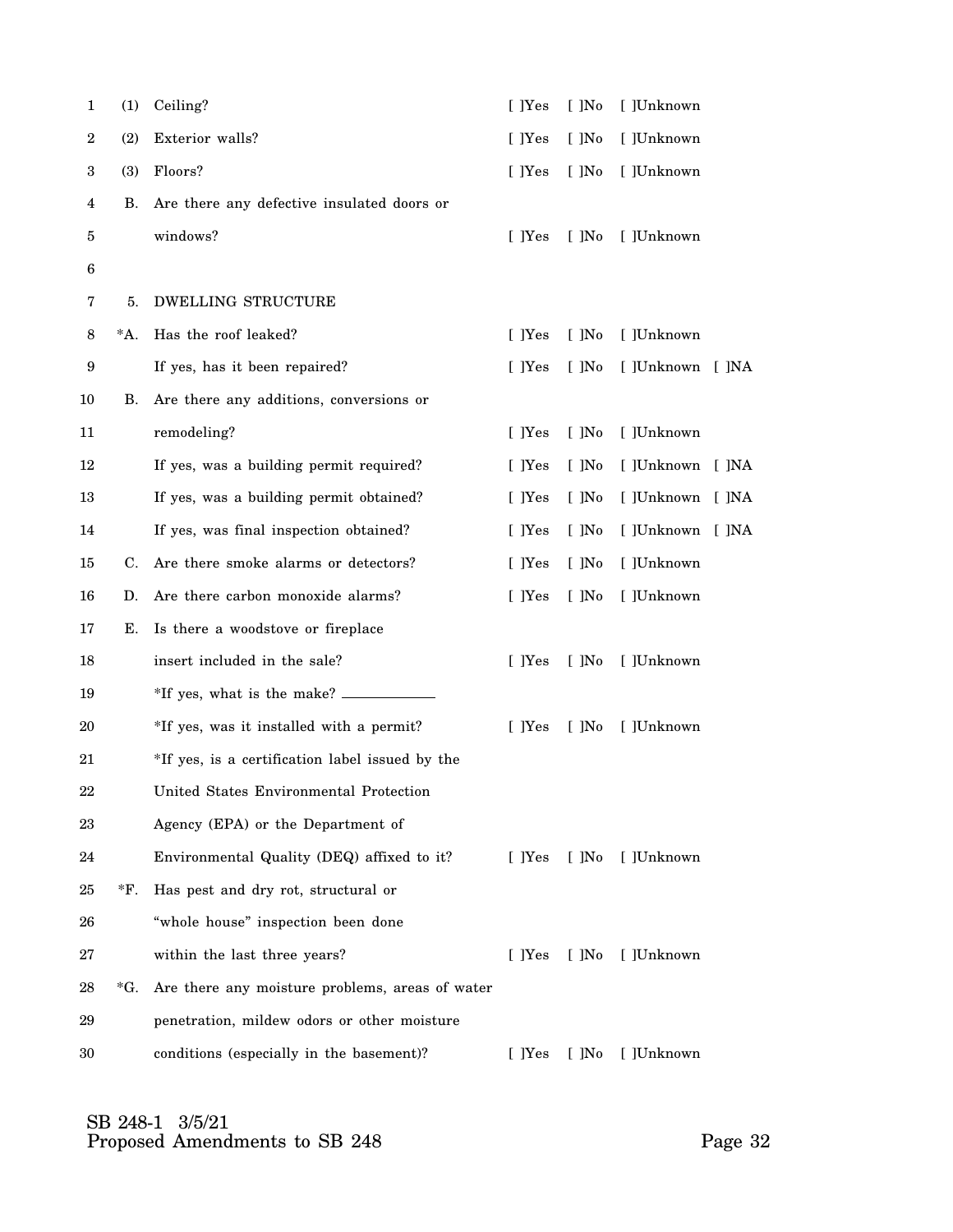| 1        |            | *If yes, explain on attached sheet the frequency  |        |             |                  |  |
|----------|------------|---------------------------------------------------|--------|-------------|------------------|--|
| 2        |            | and extent of problem and any insurance claims,   |        |             |                  |  |
| 3        |            | repairs or remediation done.                      |        |             |                  |  |
| 4        | Н.         | Is there a sump pump on the property?             | [ ]Yes | $[$ ]No $]$ | [ ]Unknown       |  |
| 5        | T.         | Are there any materials used in the               |        |             |                  |  |
| 6        |            | construction of the structure that are or         |        |             |                  |  |
| 7        |            | have been the subject of a recall, class          |        |             |                  |  |
| 8        |            | action suit, settlement or litigation?            | [ ]Yes | $[$ ]No     | [ ]Unknown       |  |
| 9        |            | If yes, what are the materials?                   |        |             |                  |  |
| 10       | (1)        | Are there problems with the materials?            | [ ]Yes | $[$ ]No     | [ ]Unknown [ ]NA |  |
| 11       | (2)        | Are the materials covered by a warranty?          | [ ]Yes | $[$ ]No     | [ ]Unknown [ ]NA |  |
| 12       | <b>(3)</b> | Have the materials been inspected?                | [ ]Yes | $[$ ]No     | [ ]Unknown [ ]NA |  |
| 13       | (4)        | Have there ever been claims filed for these       |        |             |                  |  |
| 14       |            | materials by you or by previous owners?           | [ ]Yes | $[$ ]No     | [ ]Unknown [ ]NA |  |
| 15       |            | If yes, when? $\overline{\phantom{1}}$            |        |             |                  |  |
| 16       | <b>(5)</b> | Was money received?                               | [ ]Yes | $[$ ]No     | [ ]Unknown [ ]NA |  |
| 17       | (6)        | Were any of the materials repaired or             |        |             |                  |  |
| 18       |            | replaced?                                         | [ ]Yes | $[$ ]No     | [ ]Unknown [ ]NA |  |
| 19       |            |                                                   |        |             |                  |  |
| 20       | 6.         | DWELLING SYSTEMS AND FIXTURES                     |        |             |                  |  |
| 21       |            | If the following systems or fixtures are included |        |             |                  |  |
| 22       |            | in the purchase price, are they in good working   |        |             |                  |  |
| $\rm 23$ |            | order on the date this form is signed?            |        |             |                  |  |
| 24       | А.         | Electrical system, including wiring, switches,    |        |             |                  |  |
| 25       |            | outlets and service                               | [ ]Yes | $[$ ]No     | [ ]Unknown       |  |
| 26       | В.         | Plumbing system, including pipes, faucets,        |        |             |                  |  |
| 27       |            | fixtures and toilets                              | [ ]Yes | $[$ ]No     | [ ]Unknown       |  |
| 28       | C.         | Water heater tank                                 | [ ]Yes | $[$ ]No     | [ ]Unknown       |  |
| 29       | D.         | Garbage disposal                                  | [ ]Yes | $[$ ]No     | [ ]Unknown [ ]NA |  |
| 30       | E.         | Built-in range and oven                           | [ ]Yes | $[$ ]No     | [ ]Unknown [ ]NA |  |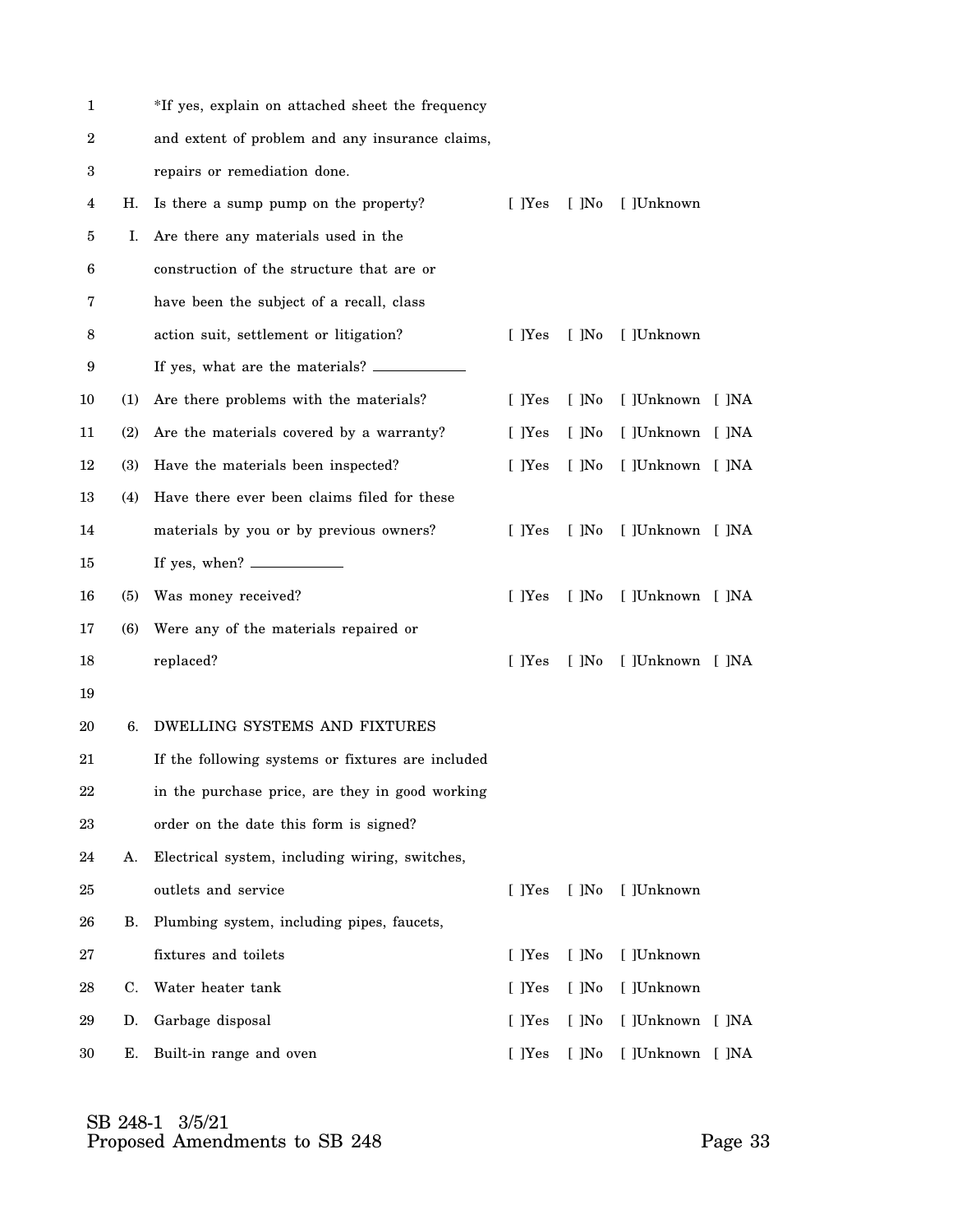| $\mathbf{1}$ | F.           | Built-in dishwasher                            | [ ]Yes | $\lceil$ $\rceil$ No | [ ]Unknown [ ]NA        |  |
|--------------|--------------|------------------------------------------------|--------|----------------------|-------------------------|--|
| $\,2$        | G.           | Sump pump                                      | [ ]Yes | $[$ ]No              | [ ]Unknown [ ]NA        |  |
| 3            | Η.           | Heating and cooling systems                    | [ ]Yes | $[$ ]No              | [ ]Unknown [ ]NA        |  |
| 4            | I.           | Security system [ ]Owned [ ]Leased             | [ ]Yes | $[$ ]No              | [ ]Unknown [ ]NA        |  |
| 5            | J.           | Are there any materials or products used in    |        |                      |                         |  |
| 6            |              | the systems and fixtures that are or have      |        |                      |                         |  |
| 7            |              | been the subject of a recall, class action     |        |                      |                         |  |
| 8            |              | suit settlement or litigation?                 | [ ]Yes | $[$ ]No              | [ ]Unknown              |  |
| 9            |              |                                                |        |                      |                         |  |
| 10           | (1)          | Are there problems with the product?           | [ ]Yes | $[$ ]No              | [ ]Unknown              |  |
| 11           | (2)          | Is the product covered by a warranty?          | [ ]Yes | $[$ ]No              | [ ]Unknown              |  |
| 12           | <b>(3)</b>   | Has the product been inspected?                | [ ]Yes | $[$ ]No              | [ ]Unknown              |  |
| 13           | (4)          | Have claims been filed for this product        |        |                      |                         |  |
| 14           |              | by you or by previous owners?                  | [ ]Yes | $[$ ]No              | [ ]Unknown              |  |
| 15           |              |                                                |        |                      |                         |  |
| 16           | (5)          | Was money received?                            | [ ]Yes | $[$ ]No              | [ ]Unknown              |  |
| 17           | (6)          | Were any of the materials or products repaired |        |                      |                         |  |
| 18           |              | or replaced?                                   | [ ]Yes | $[$ ]No              | [ ]Unknown              |  |
| 19           |              |                                                |        |                      |                         |  |
| 20           | 7.           | <b>COMMON INTEREST</b>                         |        |                      |                         |  |
| 21           | А.           | Is there a Home Owners' Association            |        |                      |                         |  |
| $22\,$       |              | or other governing entity?                     |        |                      | [ ]Yes [ ]No [ ]Unknown |  |
| 23           |              | Name of Association or Other Governing         |        |                      |                         |  |
| 24           |              |                                                |        |                      |                         |  |
| 25           |              |                                                |        |                      |                         |  |
| 26           |              |                                                |        |                      |                         |  |
| 27           |              |                                                |        |                      |                         |  |
| 28           | В.           | Regular periodic assessments: \$               |        |                      |                         |  |
| 29           |              | per [ ]Month [ ]Year [ ]Other ______           |        |                      |                         |  |
| 30           | $^{\ast}$ C. | Are there any pending or proposed special      |        |                      |                         |  |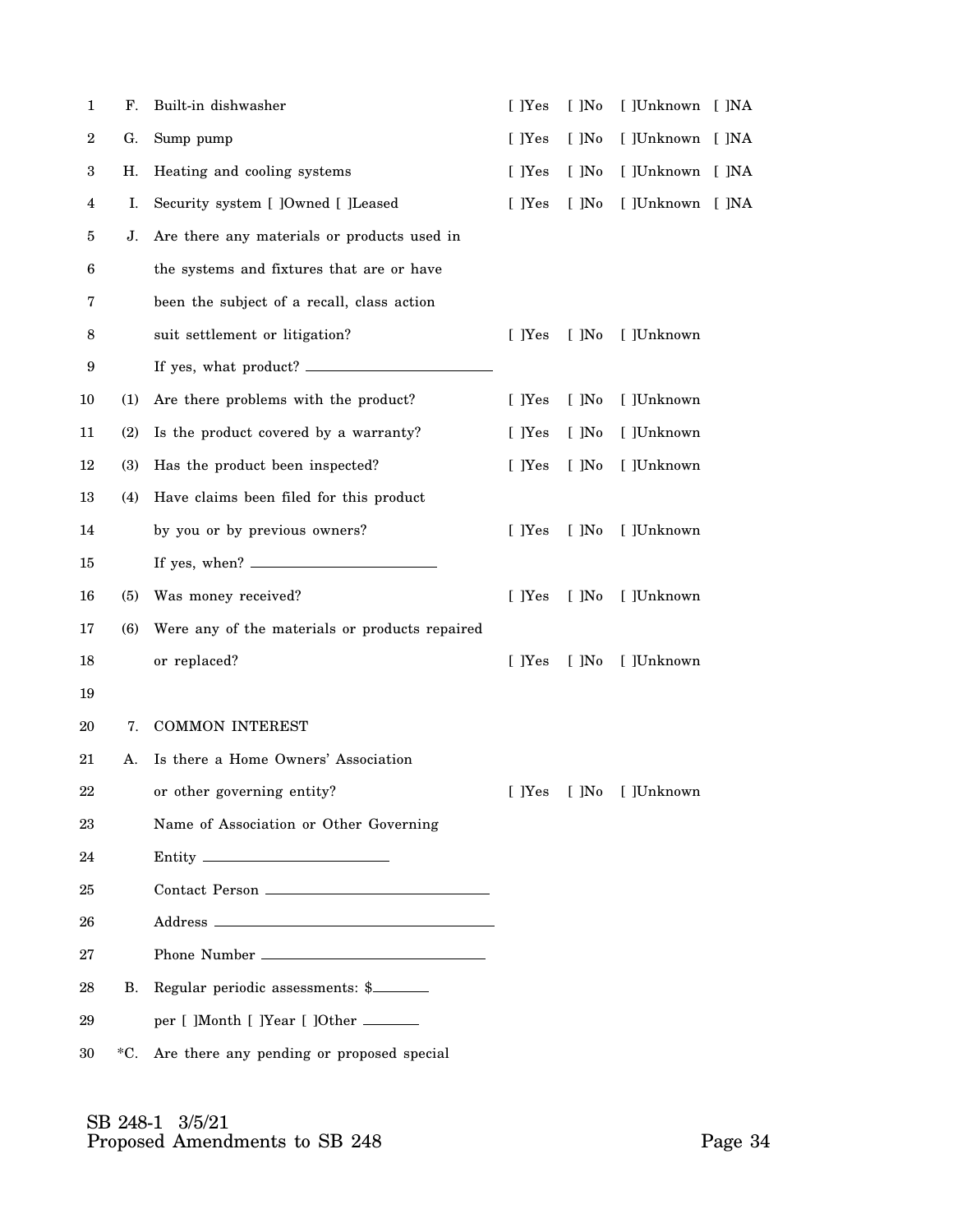| 1                |    | assessments?                                     | [ ]Yes | $[$ ]No | [ ]Unknown       |  |
|------------------|----|--------------------------------------------------|--------|---------|------------------|--|
| $\boldsymbol{2}$ | D. | Are there shared "common areas" or joint         |        |         |                  |  |
| 3                |    | maintenance agreements for facilities like       |        |         |                  |  |
| 4                |    | walls, fences, pools, tennis courts, walkways    |        |         |                  |  |
| 5                |    | or other areas co-owned in undivided interest    |        |         |                  |  |
| 6                |    | with others?                                     | [ ]Yes | $[$ ]No | [ ]Unknown       |  |
| 7                | Е. | Is the Home Owners' Association or other         |        |         |                  |  |
| 8                |    | governing entity a party to pending litigation   |        |         |                  |  |
| 9                |    | or subject to an unsatisfied judgment?           | [ ]Yes | [ ]No   | [ ]Unknown [ ]NA |  |
| 10               | F. | Is the property in violation of recorded         |        |         |                  |  |
| 11               |    | covenants, conditions and restrictions or in     |        |         |                  |  |
| 12               |    | violation of other bylaws or governing rules,    |        |         |                  |  |
| 13               |    | whether recorded or not?                         | [ ]Yes | $[$ ]No | [ ]Unknown [ ]NA |  |
| 14               |    |                                                  |        |         |                  |  |
| 15               | 8. | <b>SEISMIC</b>                                   |        |         |                  |  |
| 16               |    | Was the house constructed before 1974?           | [ ]Yes | $[$ ]No | [ ]Unknown       |  |
| 17               |    | If yes, has the house been bolted to its         |        |         |                  |  |
| 18               |    | foundation?                                      | [ ]Yes | $[$ ]No | [ ]Unknown       |  |
| 19               |    |                                                  |        |         |                  |  |
| 20               | 9. | <b>GENERAL</b>                                   |        |         |                  |  |
| 21               | A. | Are there problems with settling, soil,          |        |         |                  |  |
| $22\,$           |    | standing water or drainage on the property       |        |         |                  |  |
| 23               |    | or in the immediate area?                        | [ ]Yes | $[$ ]No | [ ]Unknown       |  |
| 24               | В. | Does the property contain fill?                  | [ ]Yes | $[$ ]No | [ ]Unknown       |  |
| 25               | C. | Is there any material damage to the property or  |        |         |                  |  |
| 26               |    | any of the structure(s) from fire, wind, floods, |        |         |                  |  |
| 27               |    | beach movements, earthquake, expansive soils     |        |         |                  |  |
| 28               |    | or landslides?                                   | [ ]Yes | $[$ ]No | [ ]Unknown       |  |
| 29               | D. | Is the property in a designated floodplain?      | [ ]Yes | $[$ ]No | [ ]Unknown       |  |
| 30               |    | Note: Flood insurance may be required for        |        |         |                  |  |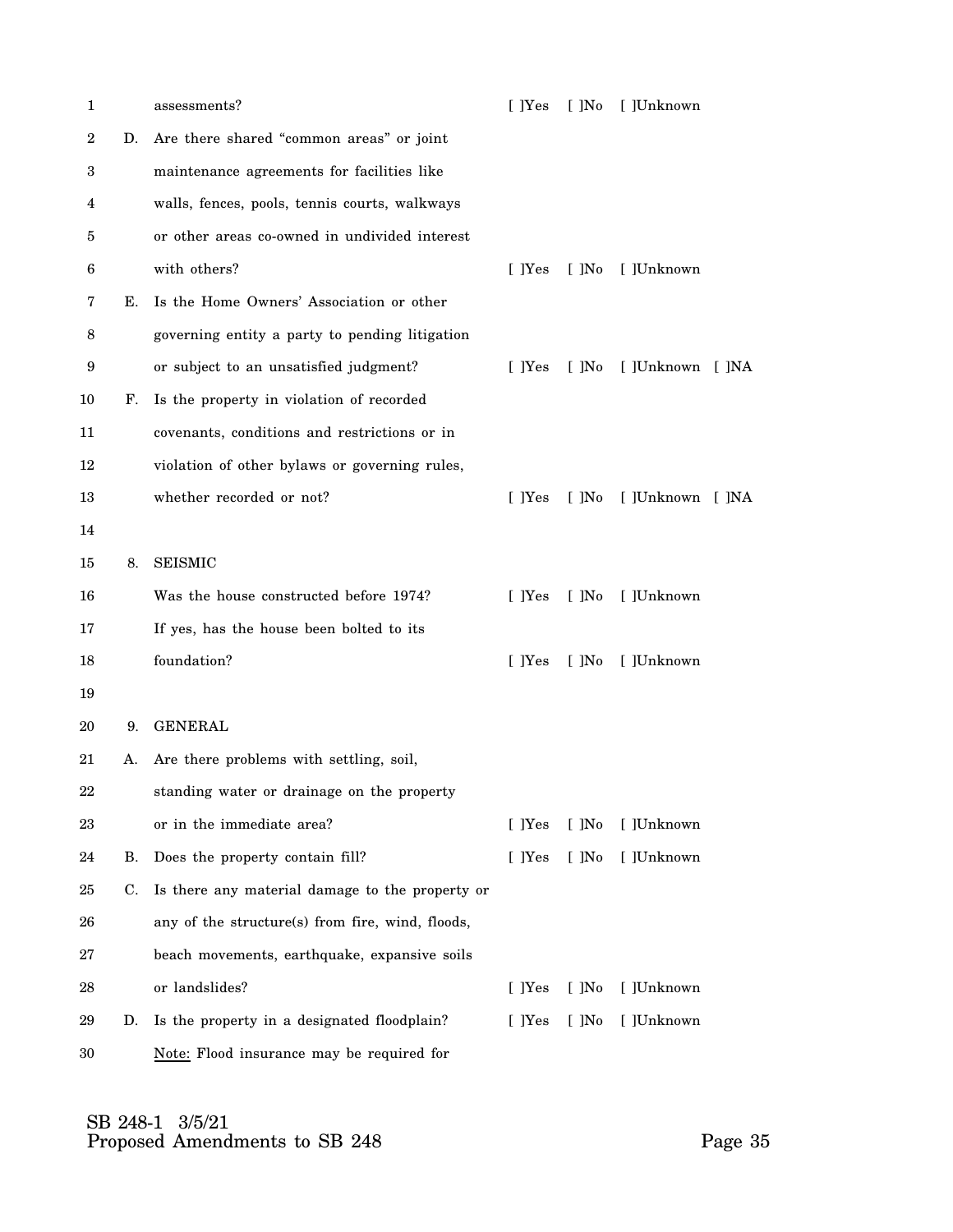| 1  |        | homes in a floodplain.                                                                   |        |         |            |
|----|--------|------------------------------------------------------------------------------------------|--------|---------|------------|
| 2  | Е.     | Is the property in a designated slide or                                                 |        |         |            |
| 3  |        | other geologic hazard zone?                                                              | [ ]Yes | $[$ ]No | [ ]Unknown |
| 4  | *F.    | Has any portion of the property been tested                                              |        |         |            |
| 5  |        | or treated for asbestos, formaldehyde, radon                                             |        |         |            |
| 6  |        | gas, lead-based paint, mold, fuel or chemical                                            |        |         |            |
| 7  |        | storage tanks or contaminated soil or water?                                             | [ ]Yes | $[$ ]No | [ ]Unknown |
| 8  | G.     | Are there any tanks or underground storage                                               |        |         |            |
| 9  |        | tanks (e.g., septic, chemical, fuel, etc.)                                               |        |         |            |
| 10 |        | on the property?                                                                         | [ ]Yes | $[$ ]No | [ ]Unknown |
| 11 | Н.     | Has the property ever been used as an illegal                                            |        |         |            |
| 12 |        | drug manufacturing or distribution site?                                                 | [ ]Yes | $[$ ]No | [ ]Unknown |
| 13 |        | *If yes, was a Certificate of Fitness issued?                                            | [ ]Yes | $[$ ]No | [ ]Unknown |
| 14 | *I.    | Has the property been classified as                                                      |        |         |            |
| 15 |        | [forestland] wildland-urban interface?                                                   | [ ]Yes | $[$ ]No | [ ]Unknown |
| 16 |        |                                                                                          |        |         |            |
| 17 | 10.    | FULL DISCLOSURE BY SELLERS                                                               |        |         |            |
| 18 | $^*A.$ | Are there any other material defects affecting                                           |        |         |            |
| 19 |        | this property or its value that a prospective                                            |        |         |            |
| 20 |        | buyer should know about?                                                                 | [ ]Yes | $[$ ]No |            |
| 21 |        | *If yes, describe the defect on attached sheet and                                       |        |         |            |
| 22 |        | explain the frequency and extent of the problem                                          |        |         |            |
| 23 |        | and any insurance claims, repairs or remediation.                                        |        |         |            |
| 24 | В.     | Verification:                                                                            |        |         |            |
| 25 |        | The foregoing answers and attached explanations (if any) are complete and correct to     |        |         |            |
| 26 |        | the best of my/our knowledge and I/we have received a copy of this disclosure statement. |        |         |            |
| 27 |        | I/we authorize my/our agents to deliver a copy of this disclosure statement to all       |        |         |            |
| 28 |        | prospective buyers of the property or their agents.                                      |        |         |            |

29

30 Seller(s) signature: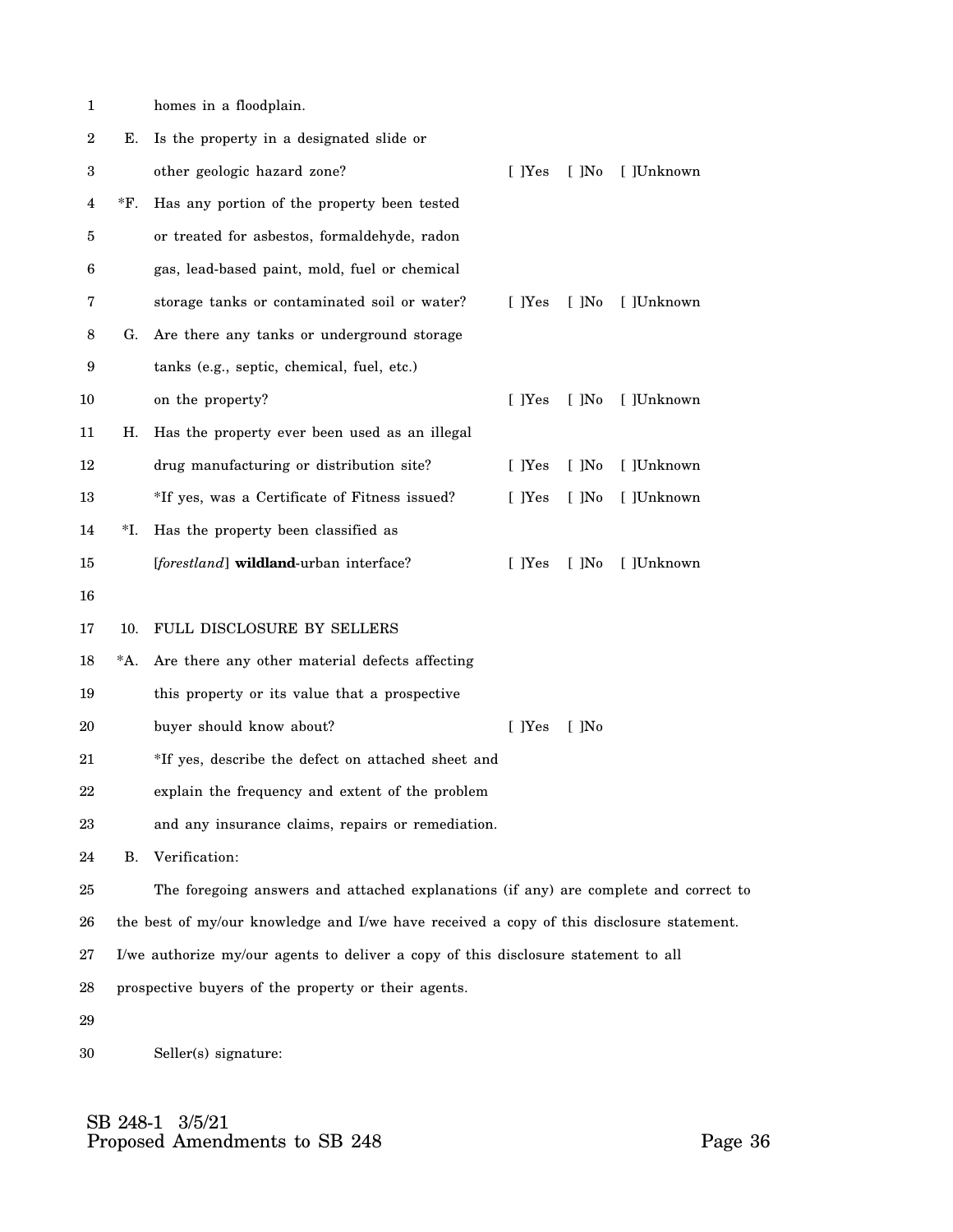| $\overline{2}$ |  |  |
|----------------|--|--|
| 3              |  |  |
| $\overline{4}$ |  |  |
| 5              |  |  |
|                |  |  |

#### 6 II. BUYER'S ACKNOWLEDGMENT

7

8 9 10 A. As buyer(s), I/we acknowledge the duty to pay diligent attention to any material defects that are known to me/us or can be known by me/us by utilizing diligent attention and observation.

11

12 13 14 15 16 17 18 19 20 21 B. Each buyer acknowledges and understands that the disclosures set forth in this statement and in any amendments to this statement are made only by the seller and are not the representations of any financial institution that may have made or may make a loan pertaining to the property, or that may have or take a security interest in the property, or of any real estate licensee engaged by the seller or buyer. A financial institution or real estate licensee is not bound by and has no liability with respect to any representation, misrepresentation, omission, error or inaccuracy contained in another party's disclosure statement required by this section or any amendment to the disclosure statement.

22

23 24 25 26 C. Buyer (which term includes all persons signing the "buyer's acknowledgment" portion of this disclosure statement below) hereby acknowledges receipt of a copy of this disclosure statement (including attachments, if any) bearing seller's signature(s).

27

28 29 30 DISCLOSURES, IF ANY, CONTAINED IN THIS FORM ARE PROVIDED BY THE SELLER ON THE BASIS OF SELLER'S ACTUAL KNOWLEDGE OF THE PROPERTY AT THE TIME OF DISCLOSURE. IF THE SELLER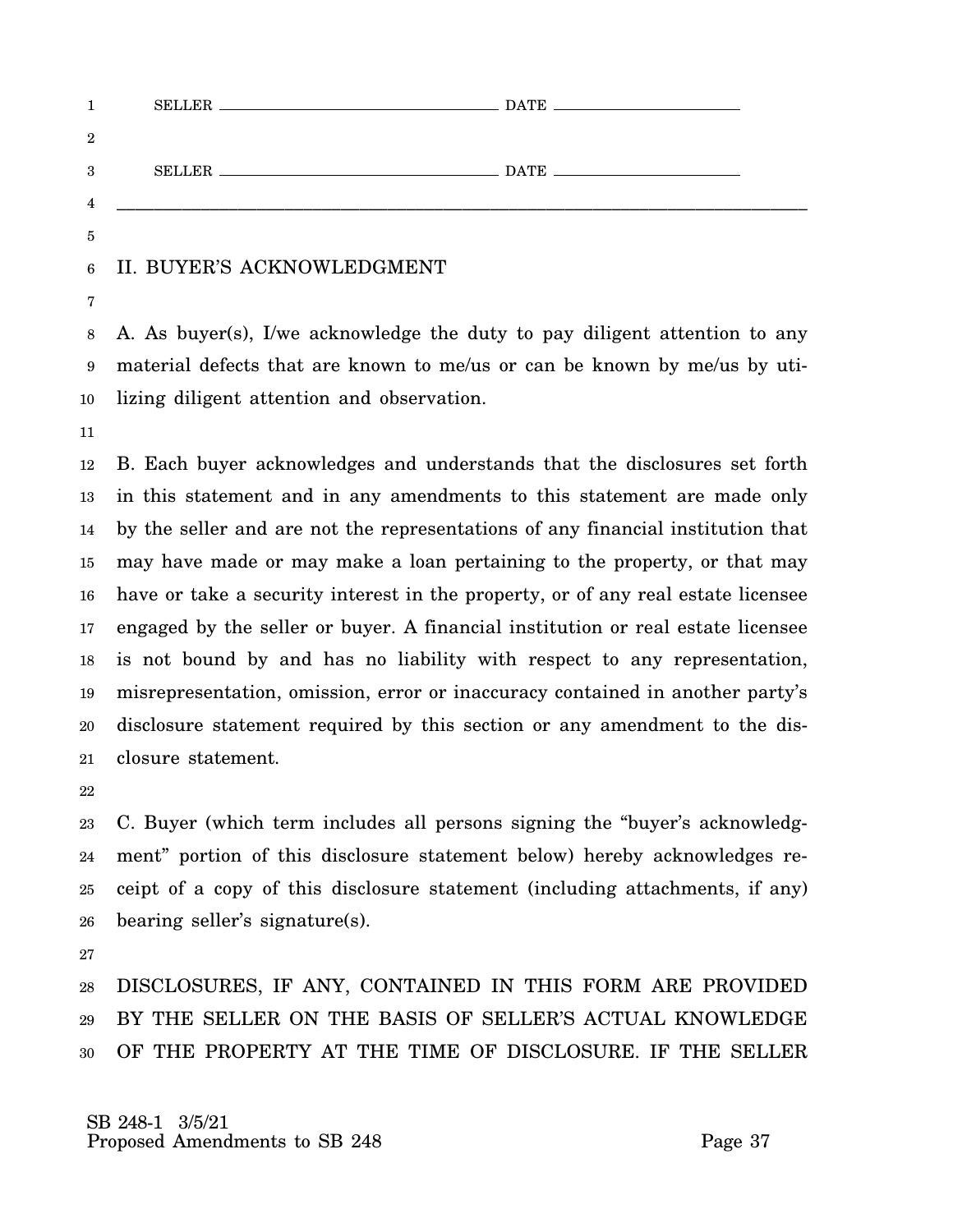1 2 FIVE DAYS FROM THE SELLER'S DELIVERY OF THIS DISCLOSURE 3 STATEMENT TO REVOKE YOUR OFFER BY DELIVERING YOUR SEP-4 ARATE SIGNED WRITTEN STATEMENT OF REVOCATION TO THE 5 6 7 HAS FILLED OUT SECTION 2 OF THIS FORM, YOU, THE BUYER, HAVE SELLER DISAPPROVING THE SELLER'S DISCLOSURE UNLESS YOU WAIVE THIS RIGHT AT OR PRIOR TO ENTERING INTO A SALE AGREEMENT.

8

11

9 10 BUYER HEREBY ACKNOWLEDGES RECEIPT OF A COPY OF THIS SELLER'S PROPERTY DISCLOSURE STATEMENT.

| 12 |                                                                             |
|----|-----------------------------------------------------------------------------|
| 13 |                                                                             |
| 14 |                                                                             |
| 15 |                                                                             |
| 16 | Agent receiving disclosure statement on buyer's behalf to sign and date:    |
| 17 |                                                                             |
| 18 | Real Estate Licensee                                                        |
| 19 |                                                                             |
| 20 | <b>Example 2018</b> Real Estate Firm                                        |
| 21 |                                                                             |
|    |                                                                             |
| 22 | Date received by agent ________<br>$\boldsymbol{\zeta}\boldsymbol{\zeta}$   |
| 23 |                                                                             |
| 24 | "SECTION 36. ORS 197.716 is amended to read:                                |
| 25 | " $197.716$ . (1) As used in this section:                                  |
| 26 | "(a) 'Economic opportunity analysis' means an analysis performed by a       |
| 27 | county that:                                                                |
| 28 | "(A) Identifies the major categories of industrial uses or other employ-    |
| 29 | ment uses that could reasonably be expected to expand or locate in the      |
| 30 | county based on a review of trends on a national, state, regional or county |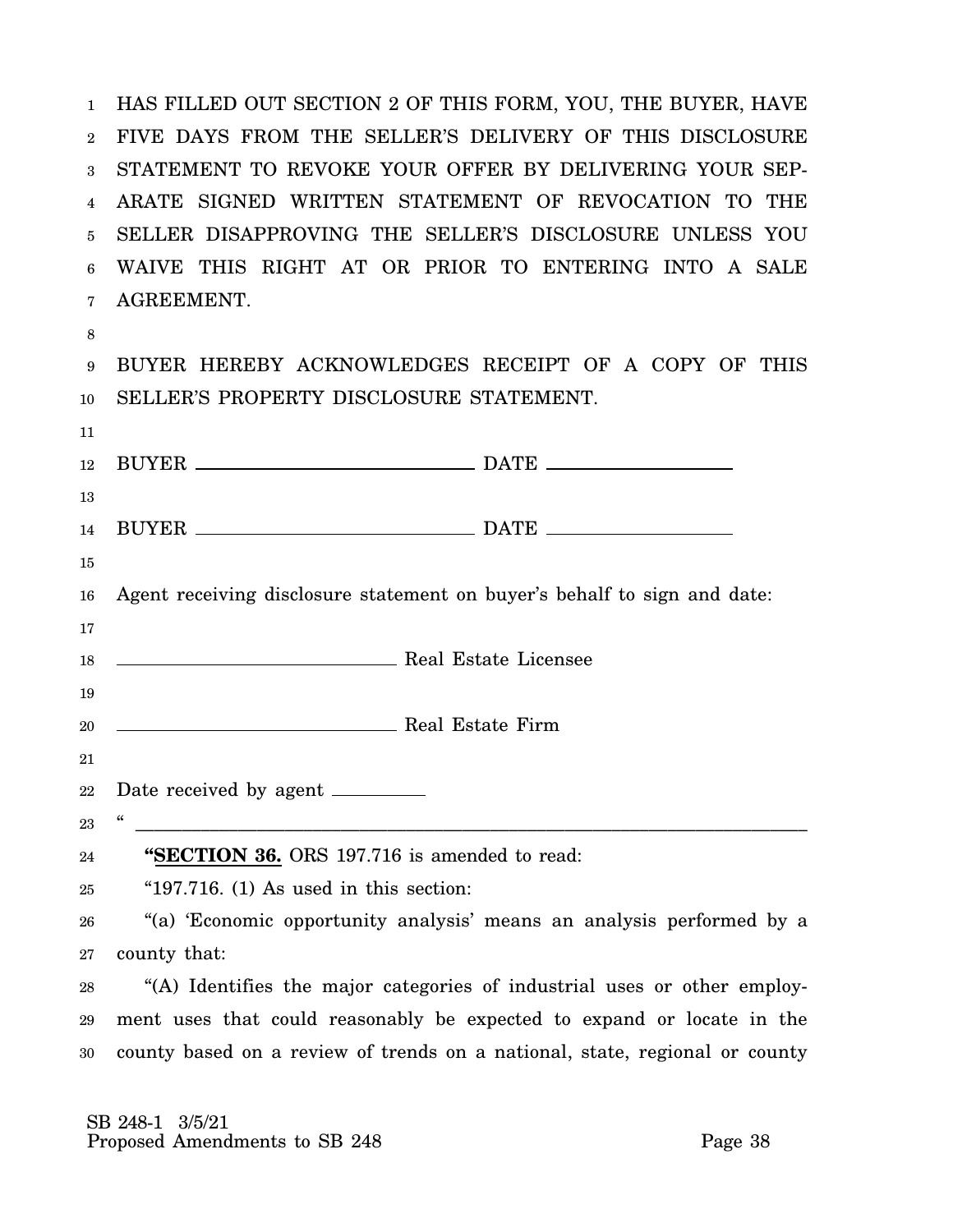1 level;

2 3 4 "(B) Identifies the number of sites by type reasonably expected to be needed to accommodate the expected employment growth based on the site characteristics typical of expected uses;

5 6 7 8 "(C) Estimates the types and amounts of industrial uses and other employment uses likely to occur in the county based on subparagraphs (A) and (B) of this paragraph and considering the county's economic advantages and disadvantages, including:

9 "(i) Location, size and buying power of markets;

10 11 "(ii) Availability of transportation facilities for access and freight mobility;

12 "(iii) Public facilities and public services;

13 "(iv) Labor market factors;

14 "(v) Access to suppliers and utilities;

15 "(vi) Necessary support services;

16 17 "(vii) Limits on development due to federal and state environmental protection laws; and

18 "(viii) Educational and technical training programs;

19 20 21 22 "(D) Assesses community economic development potential through a public process in conjunction with state agencies and consistent with any categories or particular types of industrial uses and other employment uses desired by the community as identified in an existing comprehensive plan;

23 24 "(E) Examines existing firms in the county to identify the types of sites that may require expansion;

25 26 "(F) Includes an inventory of vacant and developed lands within the county designated for industrial use or other employment use, including:

27 28 "(i) The description, including site characteristics, of vacant or developed sites within each plan or zoning district; and

29 30 "(ii) A description of any development constraints or infrastructure needs that affect the buildable area of sites in the inventory; and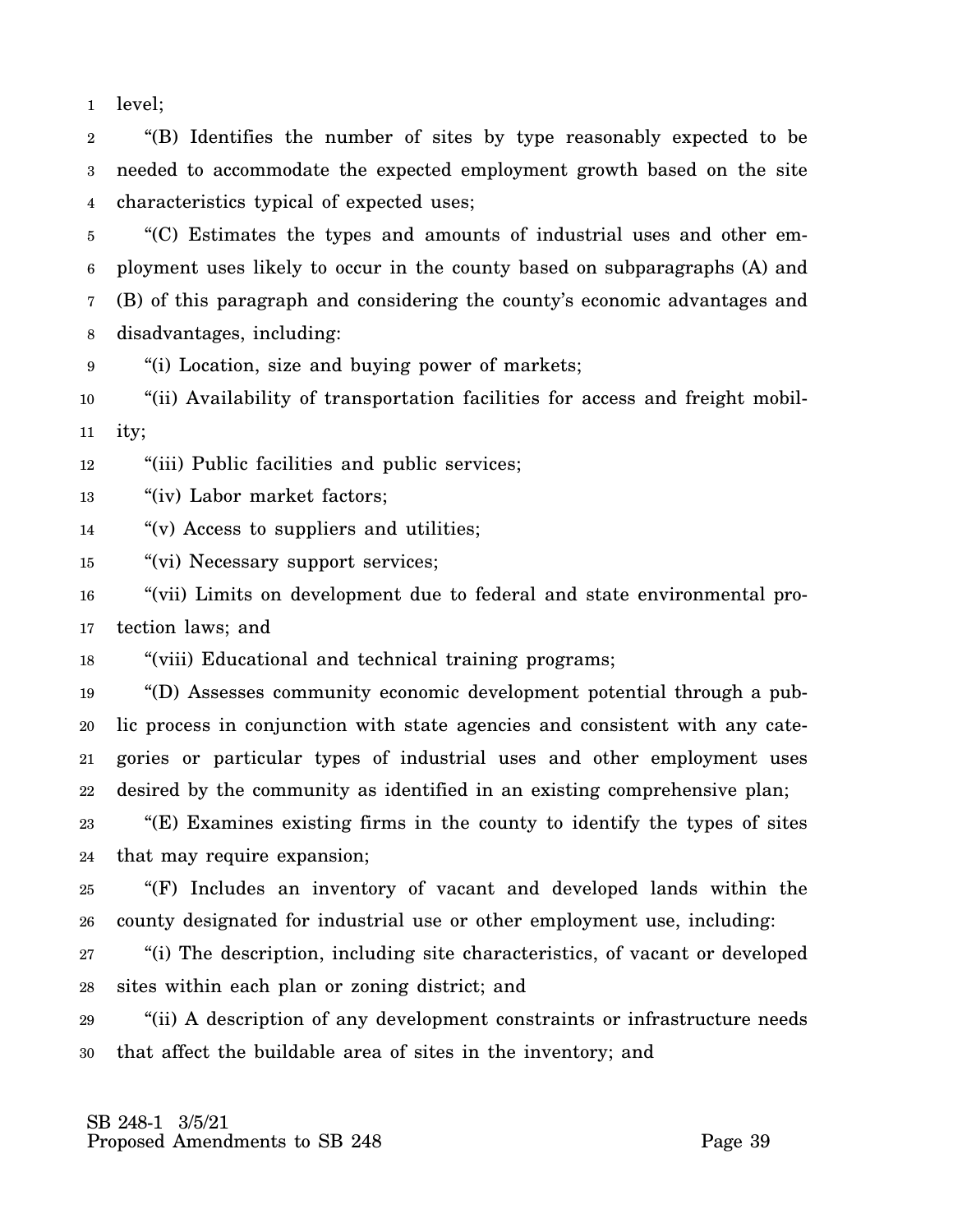1 2 3 "(G) Identifies additional potential sites for designation and rezoning that could reasonably accommodate expected industrial uses and other employment uses that cannot be met by existing inventories.

4 5 6 7 "(b) 'Industrial use' means industrial employment activities, including manufacturing, assembly, fabrication, processing, storage, logistics, warehousing, importation, distribution and transshipment and research and development.

8 9 "(c) 'Listed county' means Baker, Gilliam, Grant, Harney, Lake, Malheur, Sherman, Union, Wallowa or Wheeler County.

10 11 12 13 14 15 "(d) 'Other employment use' means all nonindustrial employment activities, including small scale commercial use, wholesale, service, nonprofit, business headquarters, administrative, governmental or employment activities that serve the medical, educational, social service, recreational or security industries and that occupy retail, office or flexible building types of any size or multibuilding campuses.

16 17 18 "(e) 'Reasonably be expected to expand or locate in the county' means that the county possesses the appropriate locational factors for the use or category of use.

19 20 "(f)(A) 'Small scale commercial use' means the low-impact use of land primarily for the retail sale of products or services, including offices.

21 22 "(B) 'Small scale commercial use' does not include use of land for factories, warehouses, freight terminals or wholesale distribution centers.

23 24 25 26 27 28 29 30 "(2) A listed county that has adopted an economic opportunity analysis as part of its comprehensive plan may amend its comprehensive plan, land use regulations and zoning map to designate not more than 10 sites outside an urban growth boundary that cumulatively total not more than 50 acres of land if the sites were identified in any economic opportunity analysis as additional potential sites for industrial uses or other employment uses in order to allow for industrial uses and other employment uses without requiring an exception under ORS 197.732 to any statewide land use planning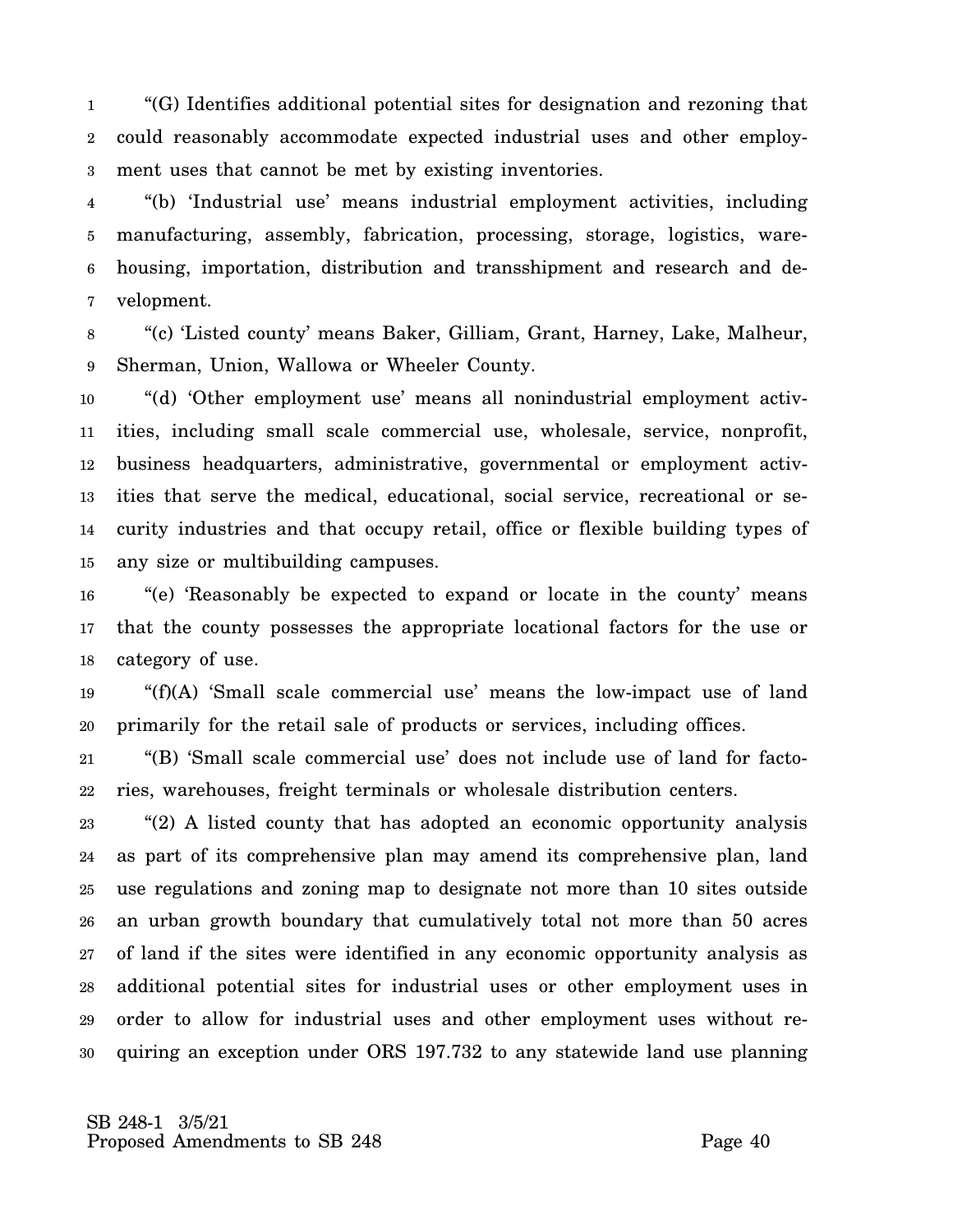1 goals related to:

- 2 "(a) Agriculture;
- 3 "(b) Forest use; or

4 "(c) Urbanization.

5 6 "(3) A county may not designate a site under subsection (2) of this section:

7 8 "(a) On any lands designated as high-value farmland as defined in ORS 195.300;

9 "(b) Unless the county complies with ORS 197.714; and

10 11 "(c) If any portion of the proposed site is for lands designated for forest use, unless the county:

12 13 "(A) Notifies the State Forester in writing not less than 21 days before designating the site; and

14 "(B) Cooperates with the State Forester in:

15 16 "(i) Updating and classifying [*forestland*] **wildland**-urban interface lands in and around the site;

17 18 19 "(ii) Taking necessary steps to implement or update the [*forestland*] **wildland**-urban interface fire protection system in and around the site as described in ORS [*477.015 to 477.061*] **477.027**; and

20 21 "(iii) Implementing other fire protection measures authorized by the State Forester.

22 23 24 25 "(4) A county may not amend its comprehensive plan, land use regulations or zoning map under this section to allow a use that would conflict with an administrative rule adopted for the purpose of implementing the Oregon Sage-Grouse Action Plan and Executive Order 15-18.

26 **"SECTION 37.** ORS 205.130 is amended to read:

27 "205.130. The county clerk shall:

28 29 30 "(1) Have the custody of, and safely keep and preserve, all files and records of deeds and mortgages of real property and a record of all maps, plats, contracts, powers of attorney and other interests affecting the title to real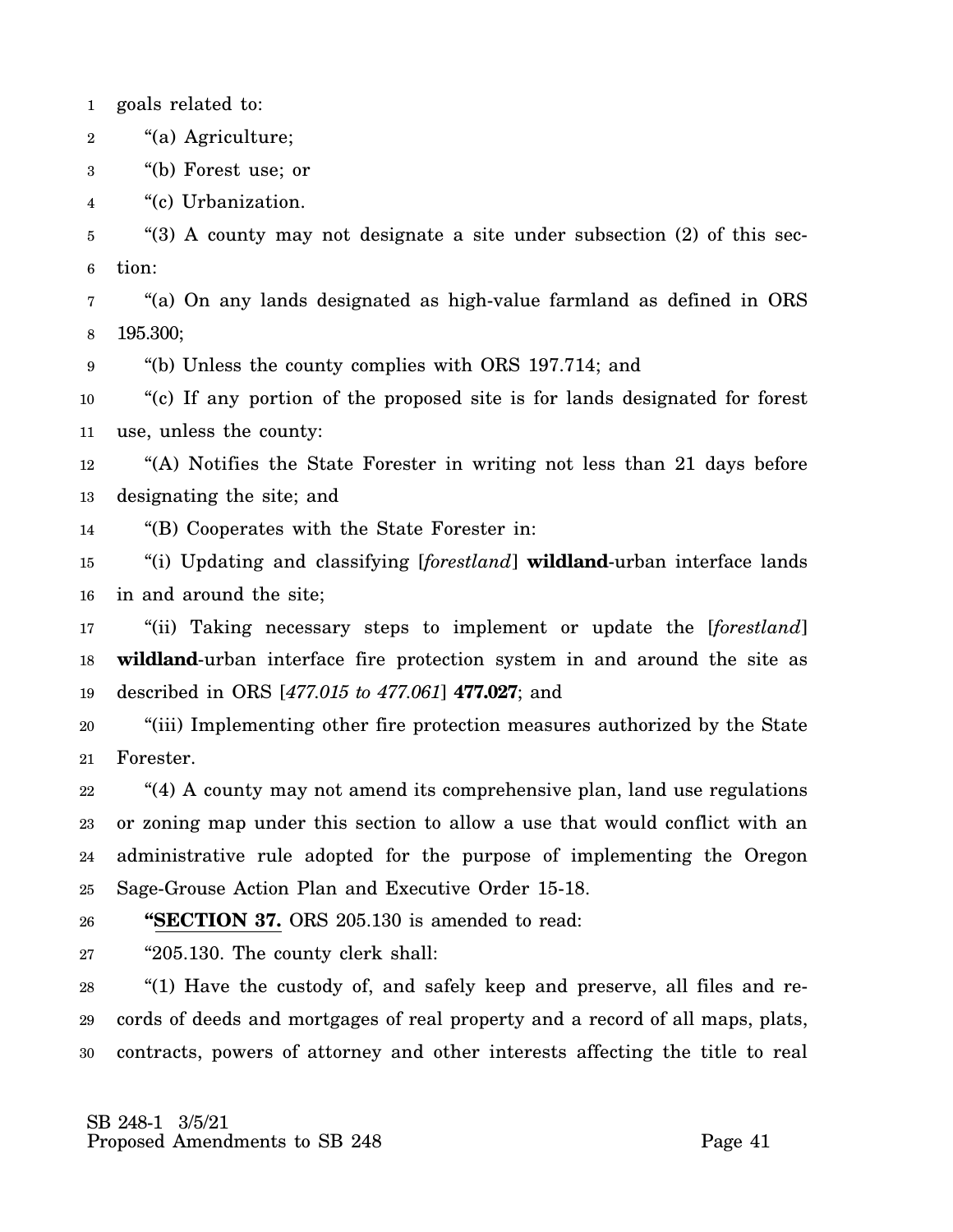1 property required or permitted by law to be recorded.

2 3 "(2) Record, or cause to be recorded, in a legible and permanent manner, and keep in the office of the county clerk, all:

4 5 6 7 8 "(a) Deeds and mortgages of real property, powers of attorney and contracts affecting the title to real property, authorized by law to be recorded, assignments thereof and of any interest therein when properly acknowledged or proved and other interests affecting the title to real property required or permitted by law to be recorded;

9 10 11 "(b) Certificates of sale of real property under execution or order of court, or assignments of previously recorded certificates or of any interest in real property, when properly acknowledged or proved;

12 13 14 15 16 "(c) Certified copies of death records of any person appearing in the county records as owning or having a claim or interest in land in the county. A certified copy of a death record recorded in the deed records of a county under this subsection is a public record and is not subject to the disclosure limitations under ORS 432.350;

17 18 19 "(d) Instruments presented for recording by the United States or the State of Oregon, or a political subdivision of either, that affect title to or an interest in real property or that lawfully concern real property; **and**

20 21 22 "(e) Instruments recognized under state law or rule or federal law or regulation as affecting title to or an interest in real property if the instrument is properly acknowledged or proved[*; and*]**.**

23 24 "[*(f) Orders from a county forestland-urban interface classification committee filed under ORS 477.052.*]

25 "(3) Keep and maintain:

26 "(a) Deed and mortgage records;

27 "(b) Statutory lien records;

28 29 "(c) A record called the County Clerk Lien Record in which the following shall be recorded:

30 "(A) The warrants and orders of officers and agencies that are required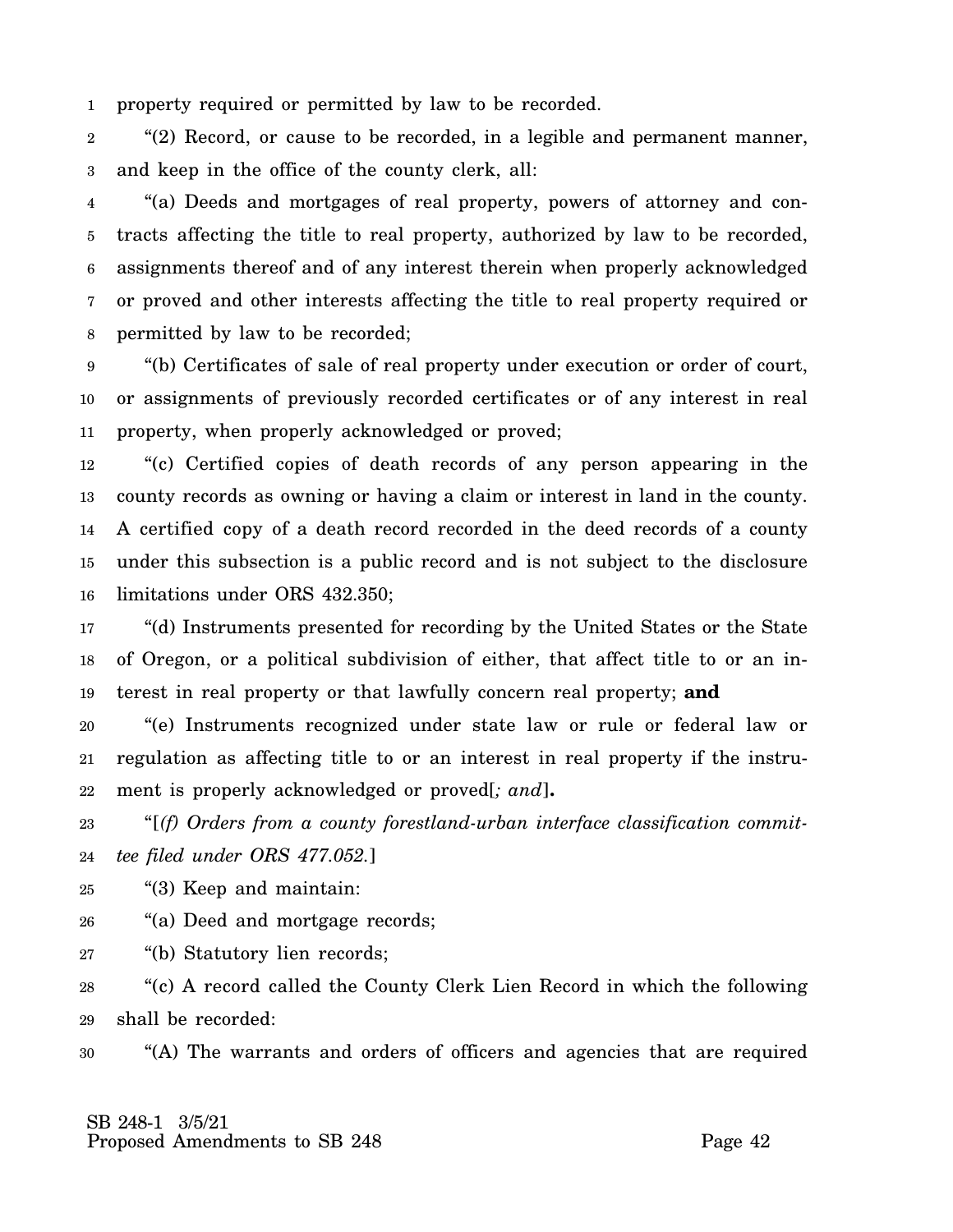1 or permitted by law to be recorded; and

2 3 4 5 "(B) All instruments presented for recordation when required or permitted by law to be recorded that affect the title to or an interest in real property, other than instruments recorded in the deed and mortgage records or the statutory lien records;

6 7 "(d) Releases, satisfactions, assignments, amendments and modifications of recorded instruments; and

8 9 "(e) Other instruments required or permitted by law to be recorded not affecting interests in real property.

10 11 12 13 14 15 "(4) Perform all the duties in regard to the recording and indexing of deeds and mortgages of real property, contracts, abstracts of judgments, notices of pendency, powers of attorney and other interests when required or permitted by law to be recorded that affect the title of real property, and in regard to the entry of satisfaction and discharge of the same, together with other documents required or permitted by law to be recorded.

16 17 18 "(5) Incur no civil or criminal liability, either personally or in an official capacity, for recording an instrument that does not comply with the provisions of law that require or allow the recording of the instrument.

19 **"SECTION 38.** ORS 477.281 is amended to read:

20 21 22 "477.281. (1) The obligation of an owner of timberland or grazing land for payment of assessments and taxes for fire protection of forestland is limited to:

23 24 25 "(a) The payment of moneys pursuant to ORS  $321.015$  (2),  $477.277$ ,  $477.295$ , 477.760 (4) and 477.880 to maintain the Oregon Forest Land Protection Fund; and

26 27 "(b) The payment of forest protection district assessments pursuant to ORS [*477.060 and*] 477.205 to 477.281.

28 29 30 "(2) As used in this section, 'obligation of an owner of timberland or grazing land for payment of assessments and taxes for fire protection of forestland' does not include the duties or obligations of the owner under ORS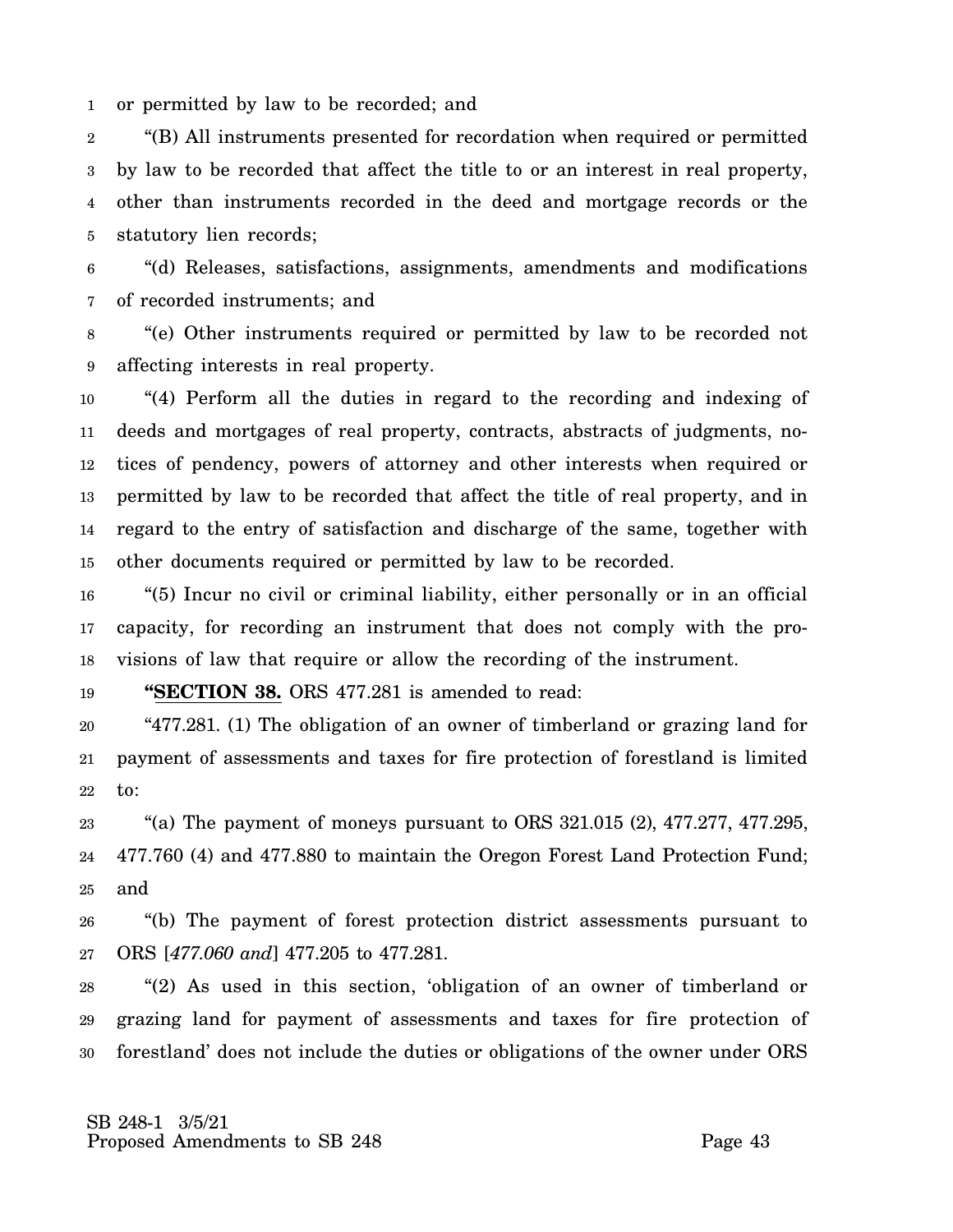1 2 477.066, 477.068 or 477.120 or the obligations of an owner of land included in a rural fire protection district pursuant to ORS 478.010.

- 3
- 4

5

### "**APPROPRIATIONS**

6 7 8 9 10 **"SECTION 39. In addition to and not in lieu of any other appropriation, there is appropriated to the State Forestry Department, for the biennium beginning July 1, 2021, out of the General Fund, the amount of \$20,000,000, which may be expended by the department for establishing new programs under this 2021 Act.**

11 12 13 14 **"SECTION 40. There is appropriated to the State Board of Forestry, for the biennium beginning July 1, 2021, out of the General Fund, the** amount of \$\_\_\_\_\_\_ for the purpose of developing and maintaining the **map required by section 7 of this 2021 Act.**

15 16 17 18 **"SECTION 41. There is appropriated to the State Board of Forestry, for the biennium beginning July 1, 2021, out of the General Fund, the** amount of \$\_\_\_\_\_\_ for the purpose of establishing and implementing **the Certified Burn Manager program described in ORS 526.360.**

- 19
- 20
	-
- 21

"**CAPTIONS**

22 23 24 25 **"SECTION 42. The unit captions used in this 2021 Act are provided only for the convenience of the reader and do not become part of the statutory law of this state or express any legislative intent in the enactment of this 2021 Act.**

- 26
- 27
- 28

# "**EMERGENCY**

29 **"SECTION 43. This 2021 Act being necessary for the immediate**

30 **preservation of the public peace, health and safety, an emergency is**